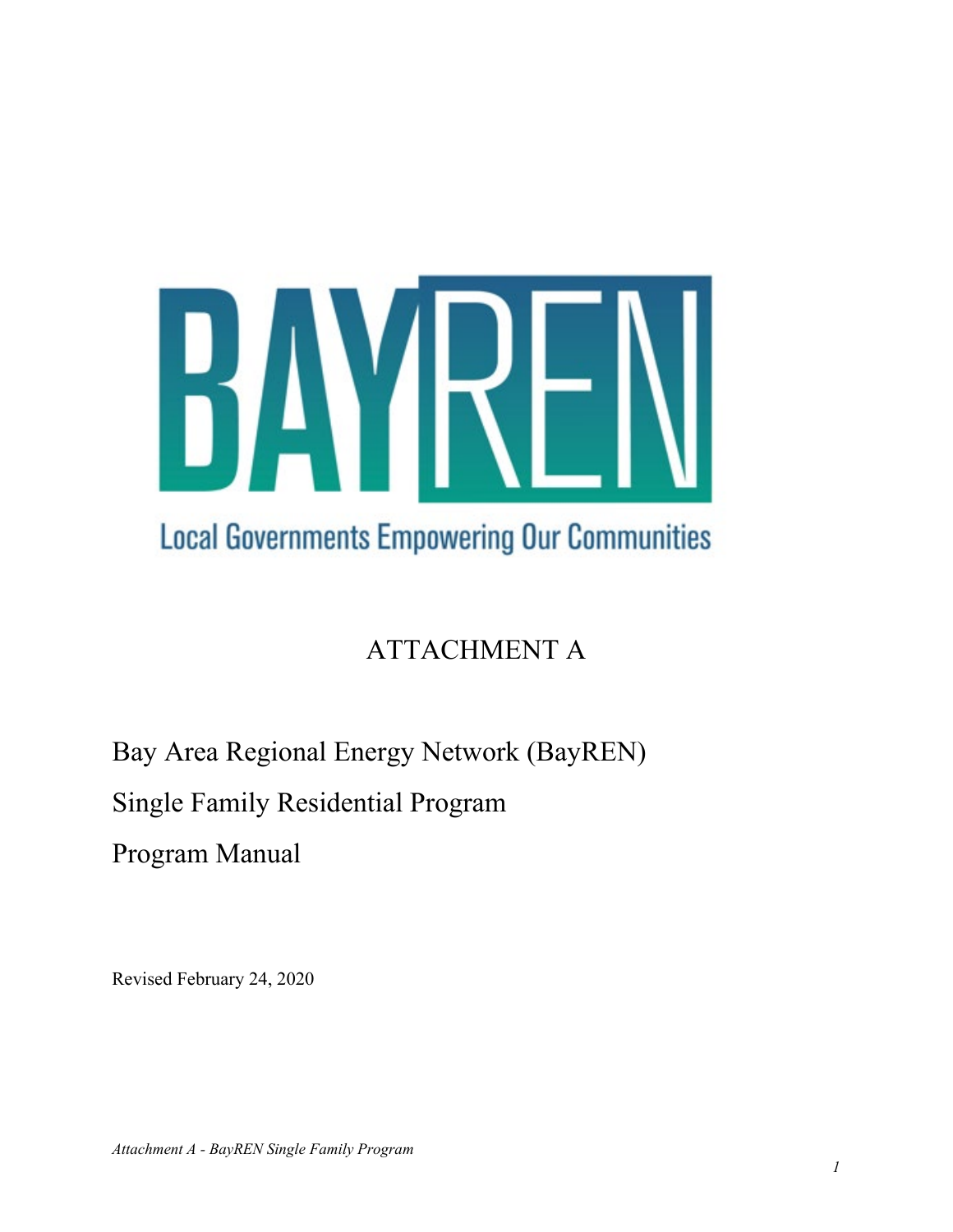## **CONTENTS**

| 13 |
|----|
|    |
|    |
|    |
|    |
|    |
|    |
|    |
|    |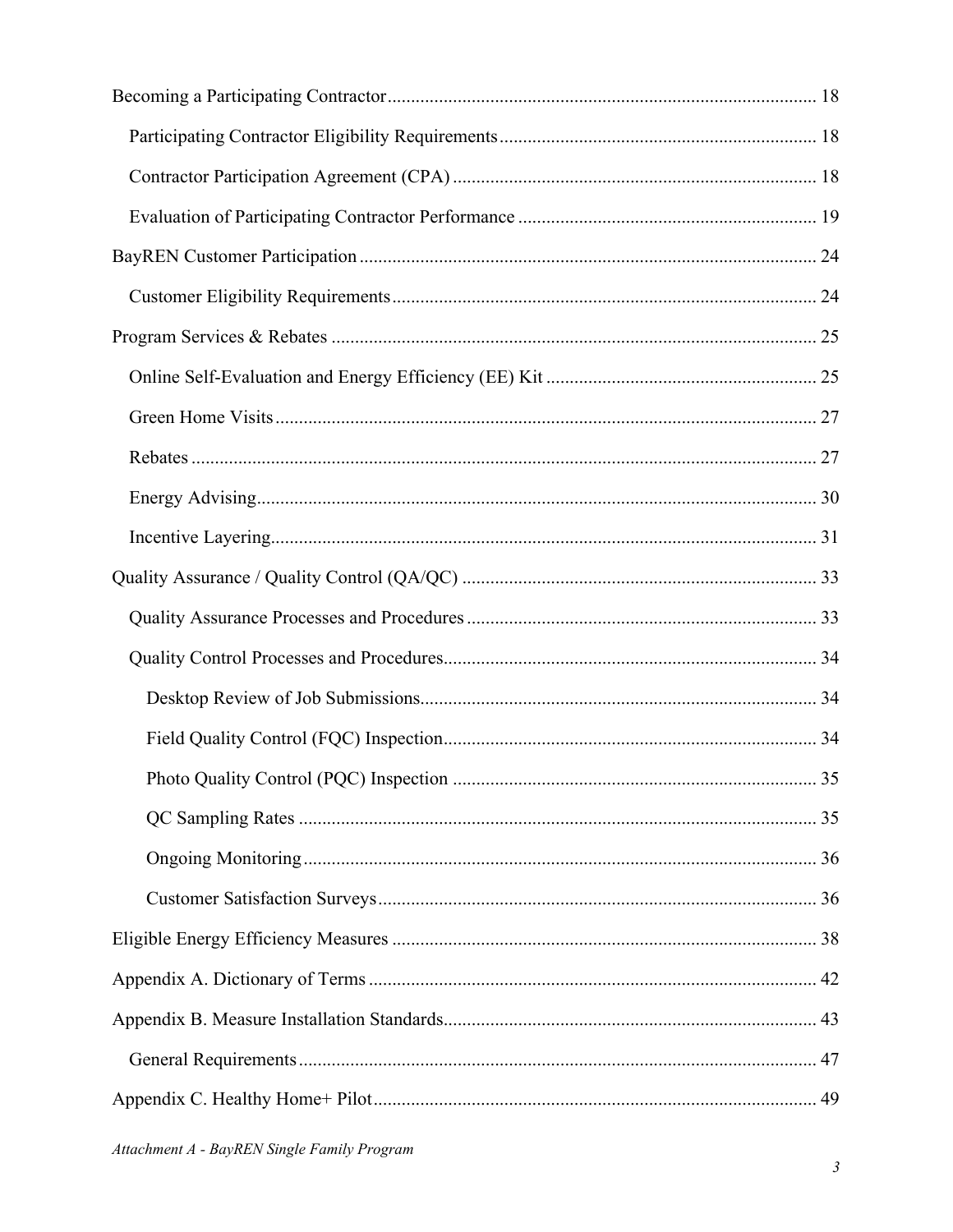|--|--|--|--|--|--|

### THIS PAGE INTENTIONALLY LEFT BLANK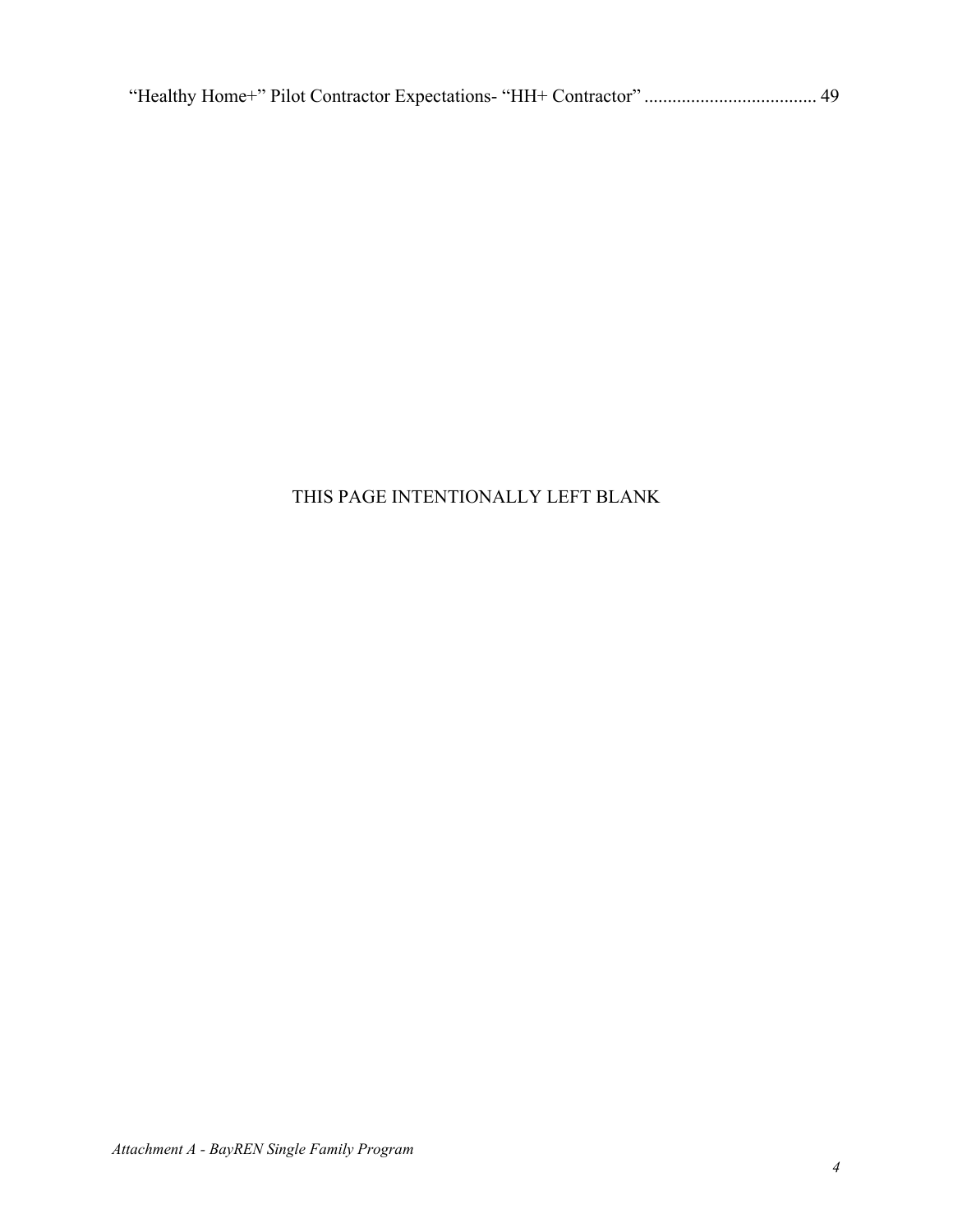## <span id="page-4-0"></span>WELCOME, PROGRAM PARTICIPANTS!

Welcome to the Bay Area Regional Energy Network (BayREN) Single Family Residential (SF) Program also referred to as BayREN Home+ (the Program). This innovative Program offers energy efficiency rebates and services targeted specifically to residential homeowners and renters of single family detached homes and up to four unit buildings within the nine-County San Francisco Bay Area.<sup>[1](#page-6-0)</sup>

As a Participating Contractor or Rater, you are a critical program ally. It is your expertise that allows customers to make their homes more energy efficient and helps the state reach its greenhouse gas reduction goals.

The Program will help you by providing lead generation through BayREN marketing efforts, an active listing on the BayREN "Find a Contractor" tool, and customer access to rebates or reduced interest rate financing. A high level of cooperation and communication is expected of Participating Contractors and Raters. Other benefits may include workforce development opportunities, trainings and networking events.

This manual provides you with information about BayREN Home+, guidelines on becoming a Participating Contractor and providing Rater services, and the processes you need to follow to help your customers access Program services and rebates.

<sup>&</sup>lt;sup>1</sup> The nine counties are: Alameda, Contra Costa, Marin, Napa, Solano, San Francisco, San Mateo, Santa Clara and Sonoma.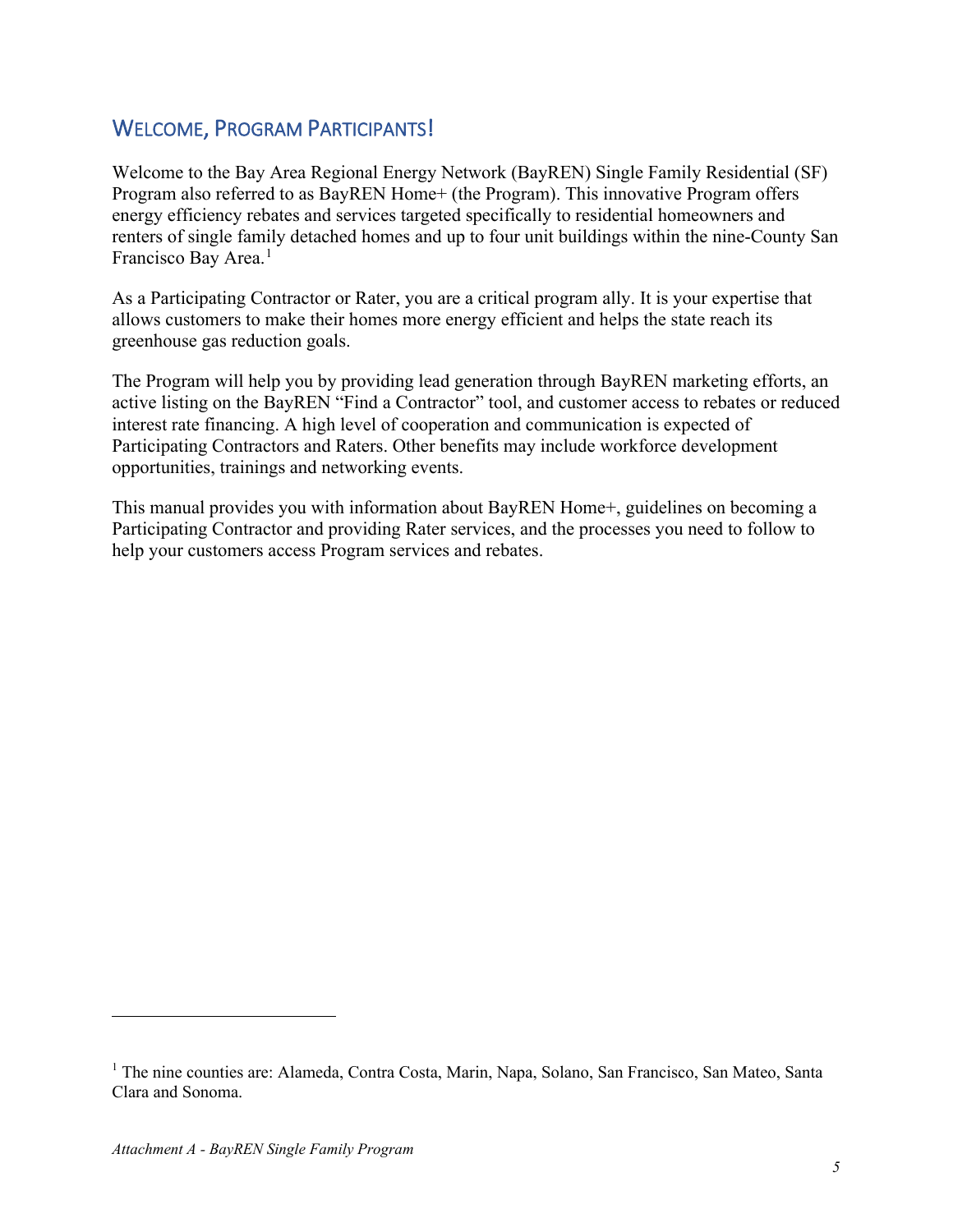## <span id="page-5-0"></span>ABOUT THE PROGRAM

### <span id="page-5-1"></span>Program Goals

The objective of BayREN Home+ is to increase the number of customers who complete energy saving upgrades in BayREN territory. The Program will:

- Help homeowners and renters reduce their energy use, while improving market awareness of health, safety, indoor air quality, and other non-energy benefits associated with energy efficiency improvements
- Improve Program participation among moderate income homeowners in the Bay Area
- Provide access to rebates and other energy efficiency services including the Energy Advisor, Green Home visits, and energy efficiency kits
- Provide tools and resources necessary for Participating Contractors to market and grow their business
- Facilitate a customer journey that encourages multiple energy efficiency improvements over time while encouraging customers to implement a "whole-house" approach

### <span id="page-5-2"></span>Benefits of Participation

BayREN Home+ offers you the following participation benefits:

- BayREN, local government, and statewide marketing and outreach based on market targeting analytics raises customer awareness and generates leads
- Rebates for common energy efficiency measures that reduce overall cost to the customer and access to reduced interest rate financing to help sell more comprehensive energy efficiency jobs
- BayREN "Find a Contractor" web tool listing allows customers to search for your company and identify the services you provide
- Access to Program resources, educational material, and web-based and in-person trainings to help you grow your business and improve your technical skills

### <span id="page-5-3"></span>Project Team Roles and Responsibilities

#### <span id="page-5-4"></span>*Participating Contractor Role*

Your role as a Participating Contractor will be to provide high quality energy efficiency services to customers who wish to pursue improvements through the Program. Participation in the Program requires the following activities:

- **Completion of Required Enrollment Documents & Training –** Before becoming a Participating Contractor, the following is required:
	- o Fully executed BayREN SF Contractor Participation Agreement (CPA)
	- o Certificates of Insurance
	- o Proof of active CSLB license
	- $\circ$  W-9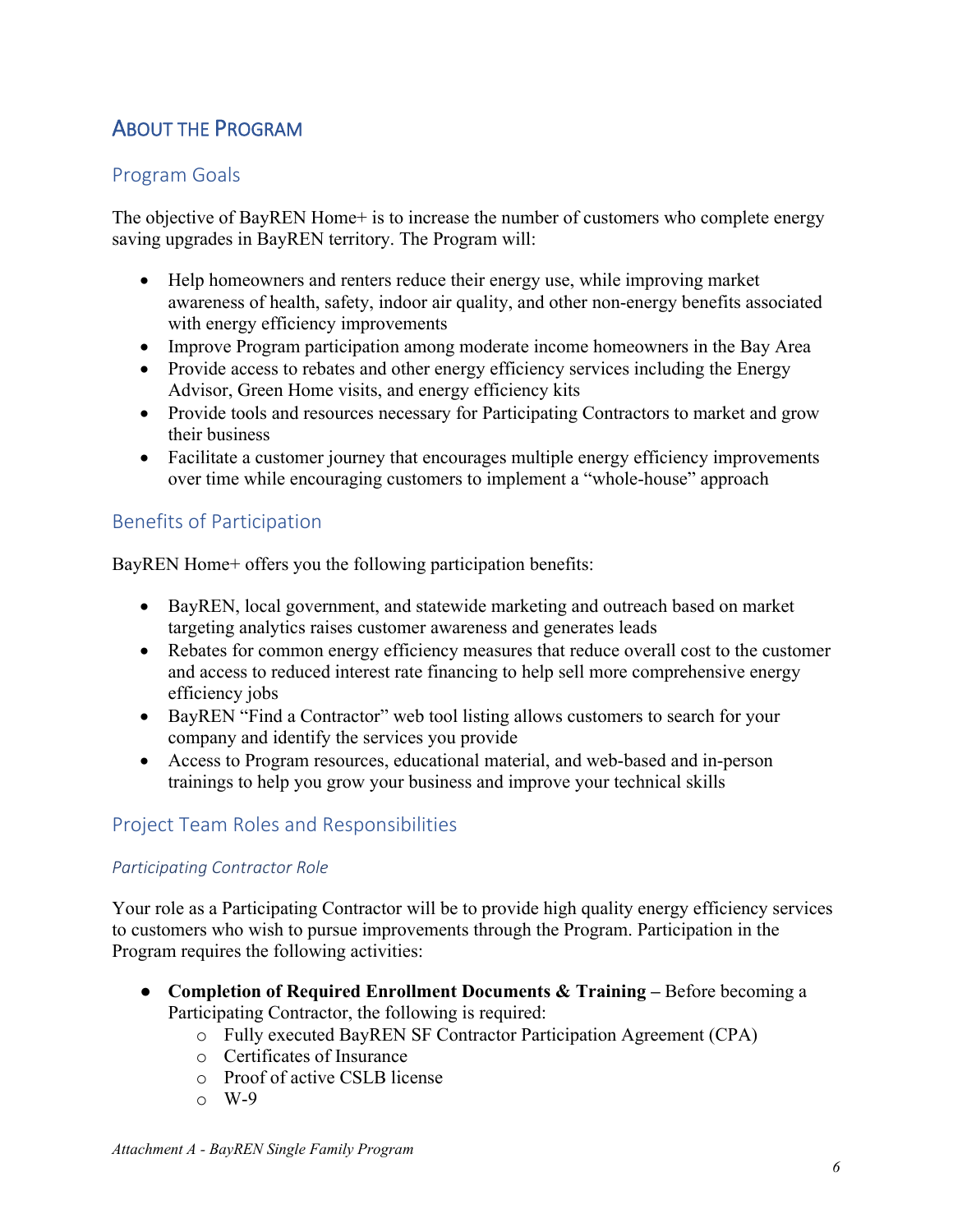- $\circ$  Primary Building Performance Institute (BPI) Building Analyst certificate<sup>[2](#page-8-1)</sup>
- o Completion of Program overview, Program requirements, Program rebate application / portal, and BPI best practices training
- **Adherence to Program Installation Standards and Building Codes –** Participating Contractors will be required to complete improvements that meet the Program Installation Standards and meet all applicable building codes. The Program Installation Standards can be found in Appendix B.
- **Combustion Appliance Safety (CAS) Testing -** Before receiving a rebate for certain program measures, it is required that a certified BPI Building Analyst complete a CAS Test according to ANSI/BPI-1200-S-2015 Standards<sup>[3](#page-8-2)</sup>. The Participating Contractor is responsible for submitting the Program CAS Grading Sheet upon completion of a project (see "Required Forms and Documents" section in this manual).

#### **Measures that require CAS test-out:**

- Any measure that impacts the air tightness of the home
- New natural gas equipment (Furnace or water heater)

#### **Projects that require a CAS test-out:**

- The presence of one of the above measures in a project
- Any project where a gas appliance is changed to electric, and the original unit shared an exhaust/flue pipe with a gas appliance that is left in operation. (**Example:** replacing a gas water w/ a heat pump water heater and the original water heater shared a flue pipe with the gas furnace, which is still utilizing the flue pipe.)
- **High Standards of Professionalism -** High standards of professionalism are necessary to maintain a good reputation in the communities we serve, and we encourage you to strive for the best in customer service. BayREN's goal is to ensure that customers are completely satisfied with their home improvement experience, including their interactions with Participating Contractors. It is expected that contractors will handle all interactions with customers and BayREN partners with the utmost respect and professionalism (see "Customer Service" section in this manual).

<sup>2</sup> The Primary Building Performance Institute (BPI) Building Analyst certificate of the Building Analyst who will be performing Combustion Appliance Safety (CAS) testing for your company

<span id="page-6-0"></span><sup>3</sup> https://www.bpi.org/sites/default/files/ANSI-BPI-

<sup>1200%20</sup>Standard%20Practice%20for%20Basic%20Analysis%20of%20Buildings.pdf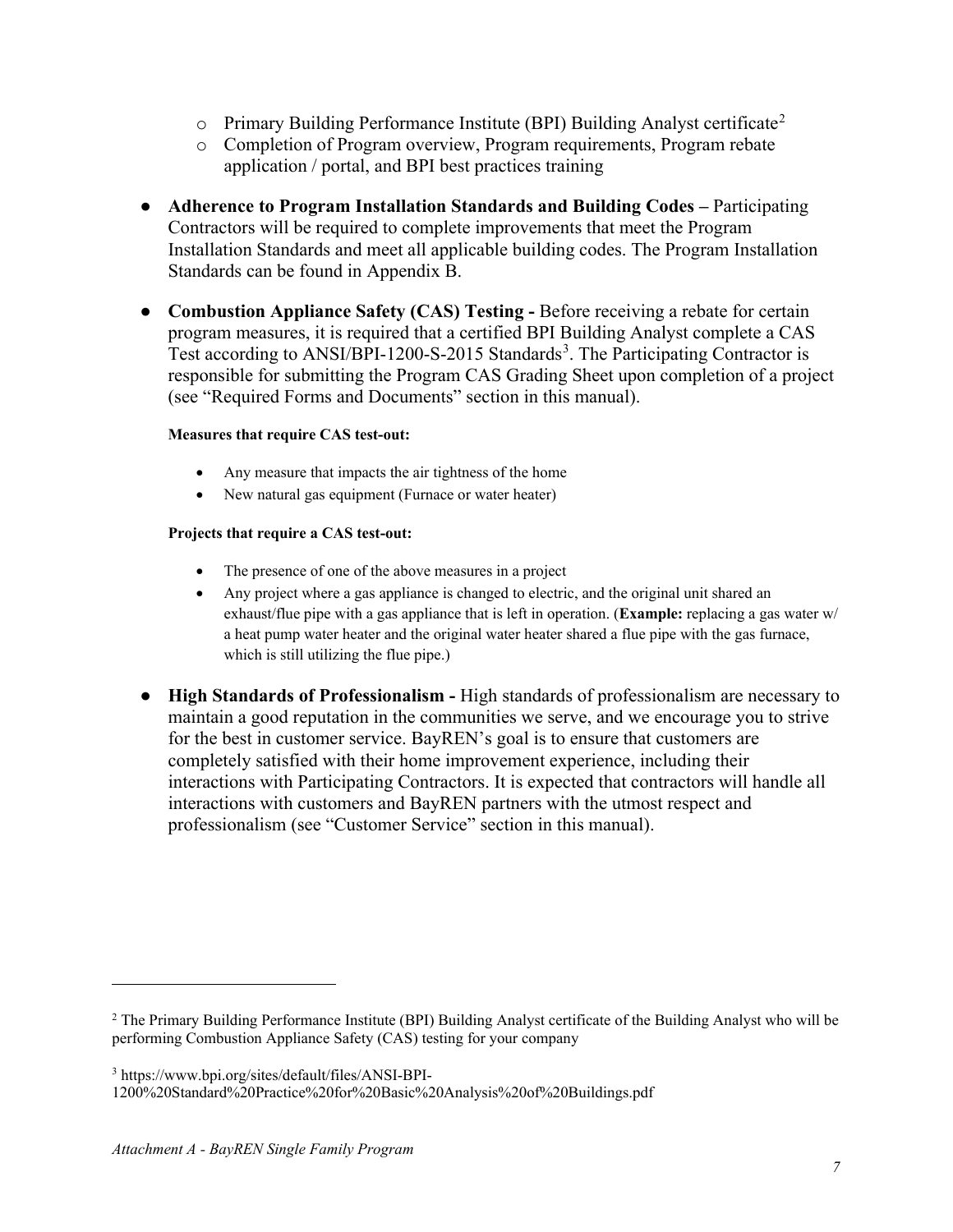- **Minimum Work Requirement -** To ensure that contractors are staying up-to-date with Program standards, Program benefits, and requirements, active participation in the Program is a requirement. All contractors must successfully complete at least (1) job every (6) months in order to maintain an active status in the Program.
- **Rebate Application Management –** Customers will rely on Participating Contractors to submit finalized rebate applications to the Program. Participating Contractors are expected to complete rebate applications in a timely manner and respond to incomplete applications within (1) week or sooner of any project flaw notice from Program staff. Failure to respond to project flaw notices will negatively impact a contractor score according to the "Evaluation of Participating Contractor Performance" section in this manual.

#### <span id="page-7-0"></span>*Participating Rater Role*

- **BPI BA Services & CAS Testing –** BayREN Participating Raters (Raters) will partner with Participating Contractors to address Program participation requirements. Raters may enter into a subcontract agreement with Participating Contractors to meet the BPI BA Program requirements and to complete CAS testing according to ANSI/BPI-1200-S-2015 Standards as well as support other requirements associated with rebate application and documentation management on behalf of the Participating Contractor.
- **QA/QC Services –** BayREN places a high value on work quality and project performance. Raters are expected to verify that installed measures meet Program Installation Standards (see Appendix B) and work with Participating Contractors to address any CAS or measure eligibility issues prior to project completion and Program application submission.
- **BayREN Home+ Application & Documentation Management –** Raters may be subcontracted by Participating Contractors to complete Program rebate applications. In this scenario, it is the Rater's responsibility to submit complete and accurate rebate applications on behalf of the Participating Contractor and coordinate with BayREN Program staff to ensure timely rebate application processing.
- **High Standards of Professionalism -** High standards of professionalism are necessary to maintain a good reputation in the communities we serve, and we encourage you to strive for the best in customer service. Our goal is to ensure that participants are completely satisfied with their home improvement experience, including their interactions with Participating Contractors and Raters. It is expected that all interactions will be handled with the utmost respect and professionalism.

#### <span id="page-7-1"></span>*Contractor Services Role*

BayREN provides guidance and support to Participating Contractors through the BayREN Contractor Services department. BayREN Contractor Services will provide the following Program oversight and support services: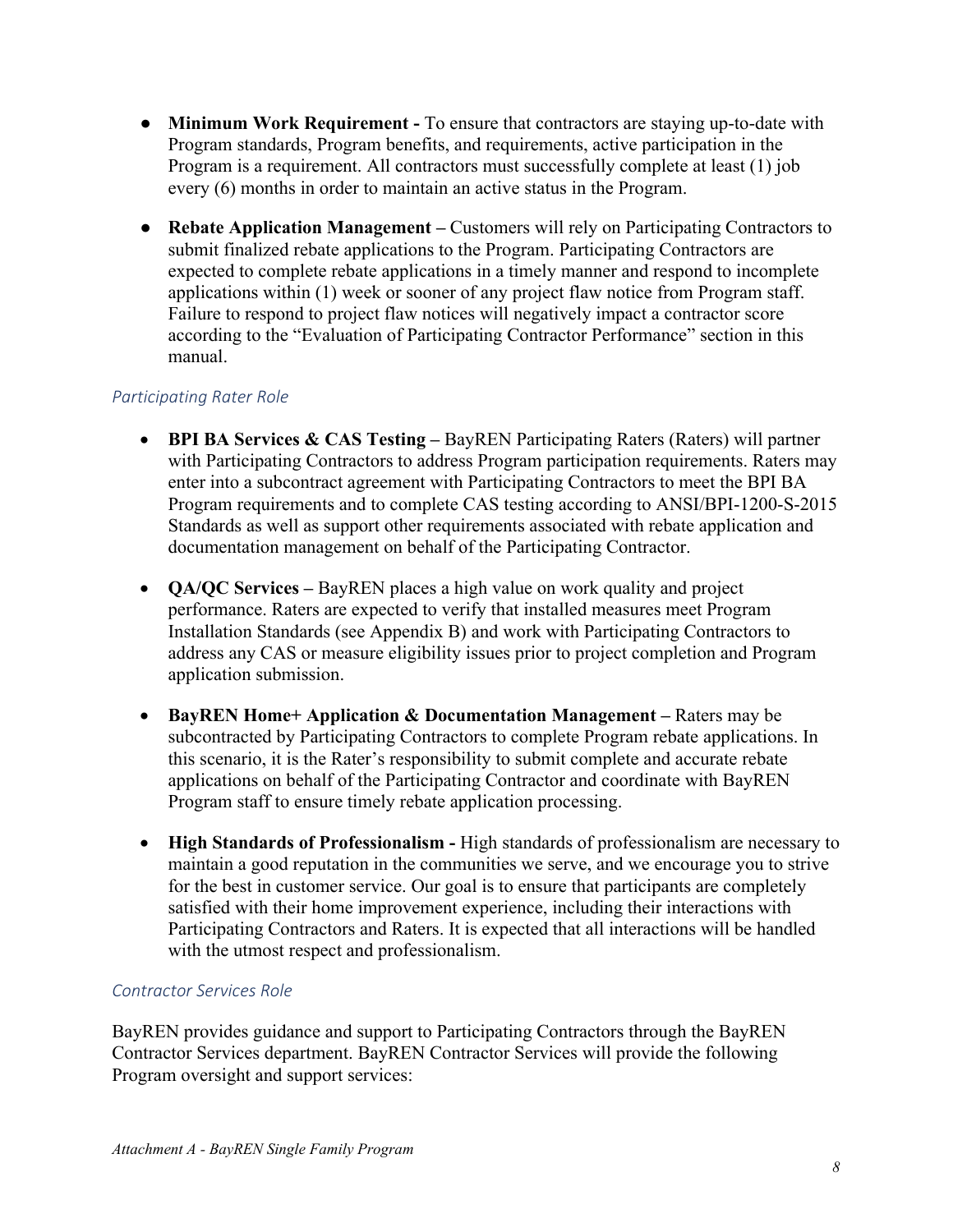- **Onboarding Support** BayREN Contractor Services will support interested Contractors with the onboarding process. This includes assistance with required Program participation documents, initial Program training, assistance with the rebate portal and application process, BPI Building Analyst identification, and staff training and mentoring. The Program will also provide one-on-one resources to support contractors with initial Program participation.
- **Ongoing Training and Mentoring –** Some Participating Contractors may lack the technical capabilities to manage an upgrade project, lack access to training and educational resources, and may thus be reluctant to participate in the Program. BayREN Contractor Services will:
	- o Be available for individual training and support needs
	- o Provide web-based and in-person technical and sales trainings
	- o Provide on-site training and mentoring
	- o Be transparent with Participating Contractors in regard to Program performance, available rebates, and customer feedback
	- o Assist with integrating Program rebates and financing into the Participating Contractor's business model
	- o Provide a go to resource for all Program needs and/or issues
- **Quality Assurance (QA)/Quality Control (QC) –** BayREN Contractor Services will perform QA/QC inspections on a sampling of all work completed through the Program. Participating Contractors are expected to perform work compliant with state and local building codes and the Program Installation Standards (see Appendix B) in this manual. To protect the reputation and effectiveness of the Program, Participating Contractors may be removed from the Program if work does not pass QA/QC inspections.
- **Participating Contractor and Project Management –** In order to ensure successful Program delivery, BayREN Contractor Services will track the performance of Participating Contractors. This includes, but is not limited to, QA/QC results, customer feedback, Program participation levels, project timeline management and communications, as well as Program participation documentation management. Contractor Services will provide regular feedback on contractor performance. As part of that feedback, each Participating Contractor will receive an overall performance score. Details on this score can be found in the "Evaluation of Participating Contractors" section of this manual.

### <span id="page-8-0"></span>*Incentive Processing Center (IPC) Role*

- **Incentive Processing** On behalf of BayREN, the IPC will review rebate applications submitted by the Participating Contractor on behalf of the customer and either approve them, reject them, or return them to the applicant for corrections.
- <span id="page-8-2"></span><span id="page-8-1"></span>• **Desktop Review –** The IPC will review applications and required documentation for accuracy and adherence to applicable Program requirements. This includes the review of customer eligibility, measure eligibility, invoice accuracy, CAS Grading Sheet, Proof of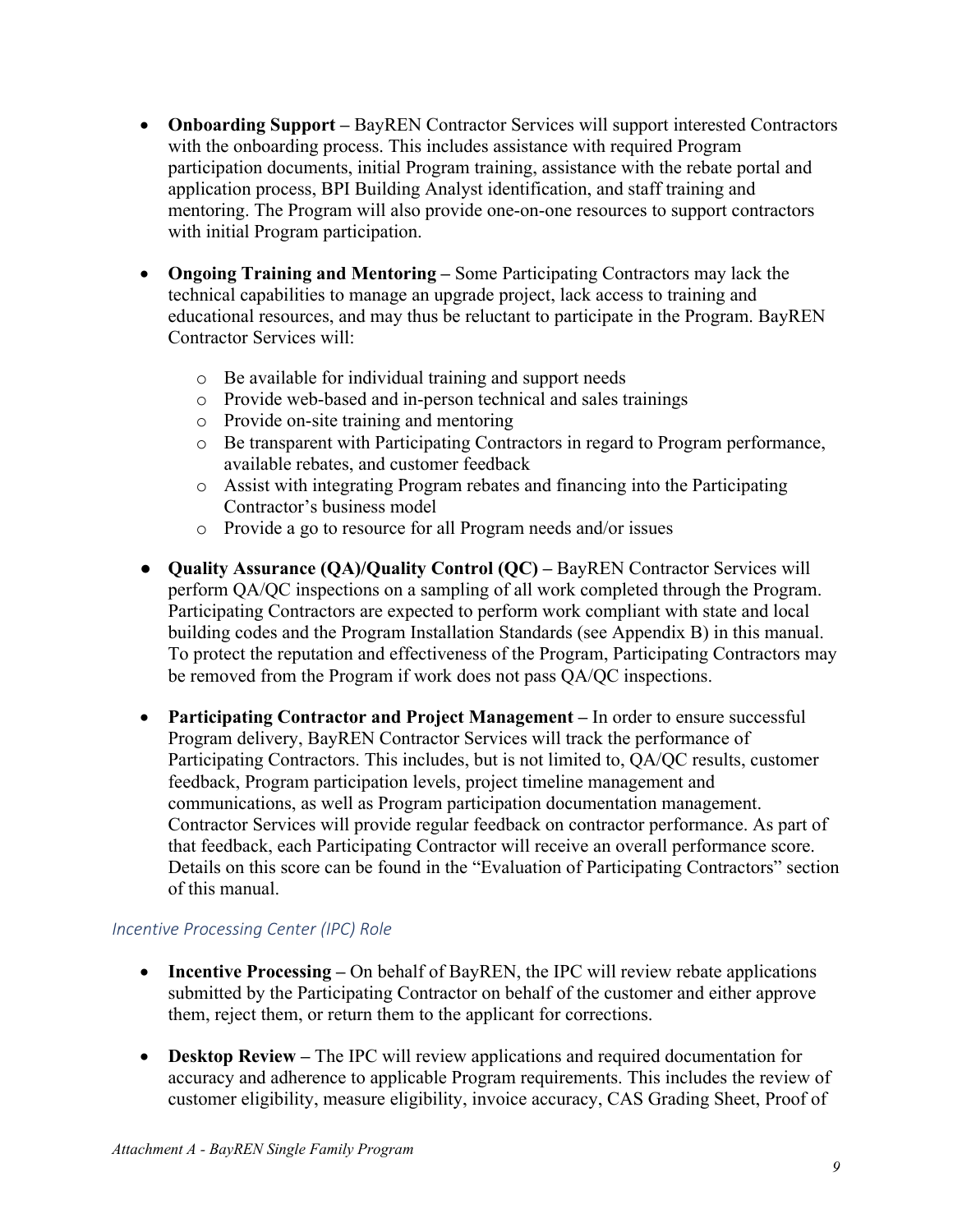Permit Closure, and other documentation specified in the "Project Details" section of this manual necessary for BayREN to claim savings and ensure work quality and the health and safety of customers.

• **Payment** – Approved applications will be processed by IPC for payment. Payments will be made to Program Customers by check or, if assigned by the Customer in the application, the payment may be made to the Participating Contractor.

#### <span id="page-9-0"></span>*Energy Advisor Role*

Energy Advisors act as a first point of contact for Program participants and offer free phonebased services. Energy Advisors assist customers step-by-step through their energy efficiency journey and will:

- Walk customers step-by-step through the Program and associated requirements
- Provide education and resources about energy efficiency improvements and associated non-energy benefits that encourage participation in the Program
- Perform utility bill analysis for customers and develop a long term energy efficiency plan
- Assist customers to identify a Participating Contractor for their project and drive 'warm' leads to Participating Contractors
- Assist customers with project bids or estimate reviews
- Maintain ongoing relationships with customers and provide follow-up services to ensure potential customers move forward with an energy efficiency project
- Provide referrals to other complementary programs and/or incentives based on the customer's interest
- Collect customer feedback about their experience and communicate results to BayREN and the Program team
- Encourage word-of-mouth referrals and provide tools and resources to facilitate the process
- Serve as a resource to Participating Contractors by providing excellent customer facing services and a resource for Participating Contractors to direct potential clients to for additional sales and education support

#### <span id="page-9-1"></span>*BayREN Member Agencies*

BayREN's outreach activities are primarily performed by the BayREN member agencies.<sup>[4](#page-11-1)</sup> The member agencies will conduct marketing activities and host workshops and events in order to drive interest in the Program. BayREN member agencies will:

<sup>4</sup> The agencies are: Energy Council (Alameda Cities and County); County of Contra Costa; County of Marin; County of Napa; County of Solano; San Francisco Department of Environment (City and County of San Francisco); County of San Mateo; County of Santa Clara; Regional Climate Protection Authority (Sonoma County and cities).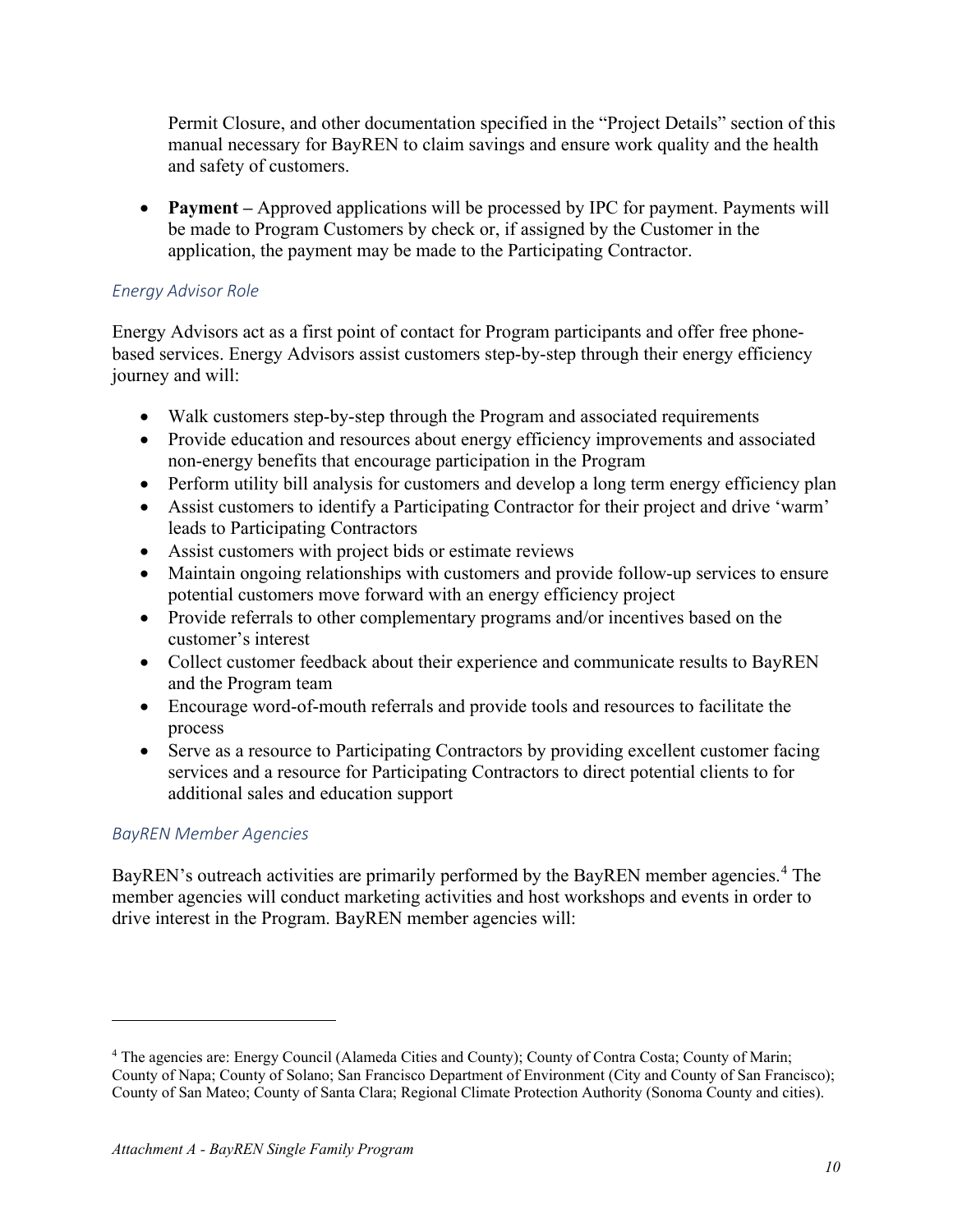- Promote the Program through activities such as local workshops and events, social media campaigns, existing and new relationships with other complementary agencies and programs, and other marketing activities
- Provide opportunities for Participating Contractors (as available) to table and/or present at events and homeowner workshops
- Conduct targeted outreach to customers with a high propensity to participate in the Program
- Interact with potential customers and promote the value of completing energy efficiency improvements through the Program

### <span id="page-10-0"></span>Program Resources and Support

### <span id="page-10-1"></span>*Marketing and Outreach*

Participating Contractors and Raters will have primary responsibility for acquiring your own customers. BayREN will support your marketing efforts – at a minimum - through the following activities:

- 1. Statewide, regional, and local marketing initiatives targeted at high-propensity customers
- 2. Development of Program resources and collateral to help convey Program and energy efficiency benefits to customers
- 3. Advertise your Company and services provided through the BayREN "Find a Contractor" Tool (depending on Participating Contractor status)
- 4. Drive warm leads to your Company through BayREN's Energy Advisor service (depending on Participating Contractor status)
- 5. Ongoing follow-up and support for potential customers interested in energy efficiency improvements
- 6. Complementary access to Program trainings and resources
- 7. Allow you to co-brand your services with BayREN to reinforce the credibility of your marketing messages

### <span id="page-10-2"></span>*Participating Contractor Support*

BayREN will be available to assist you with Program participation by providing:

- A dedicated phone number and email for Participating Contractor and Rater support
- Training opportunities with BayREN Contractor Services representatives related to energy efficiency measure best practices, rebates, financing, Program administrative requirements, and customized trainings as needed
- Regular Program updates communicated via monthly newsletters or ad-hoc announcements
- Feedback on overall and individual job performance
- Ongoing mentoring and guidance for Participating Contractors and staff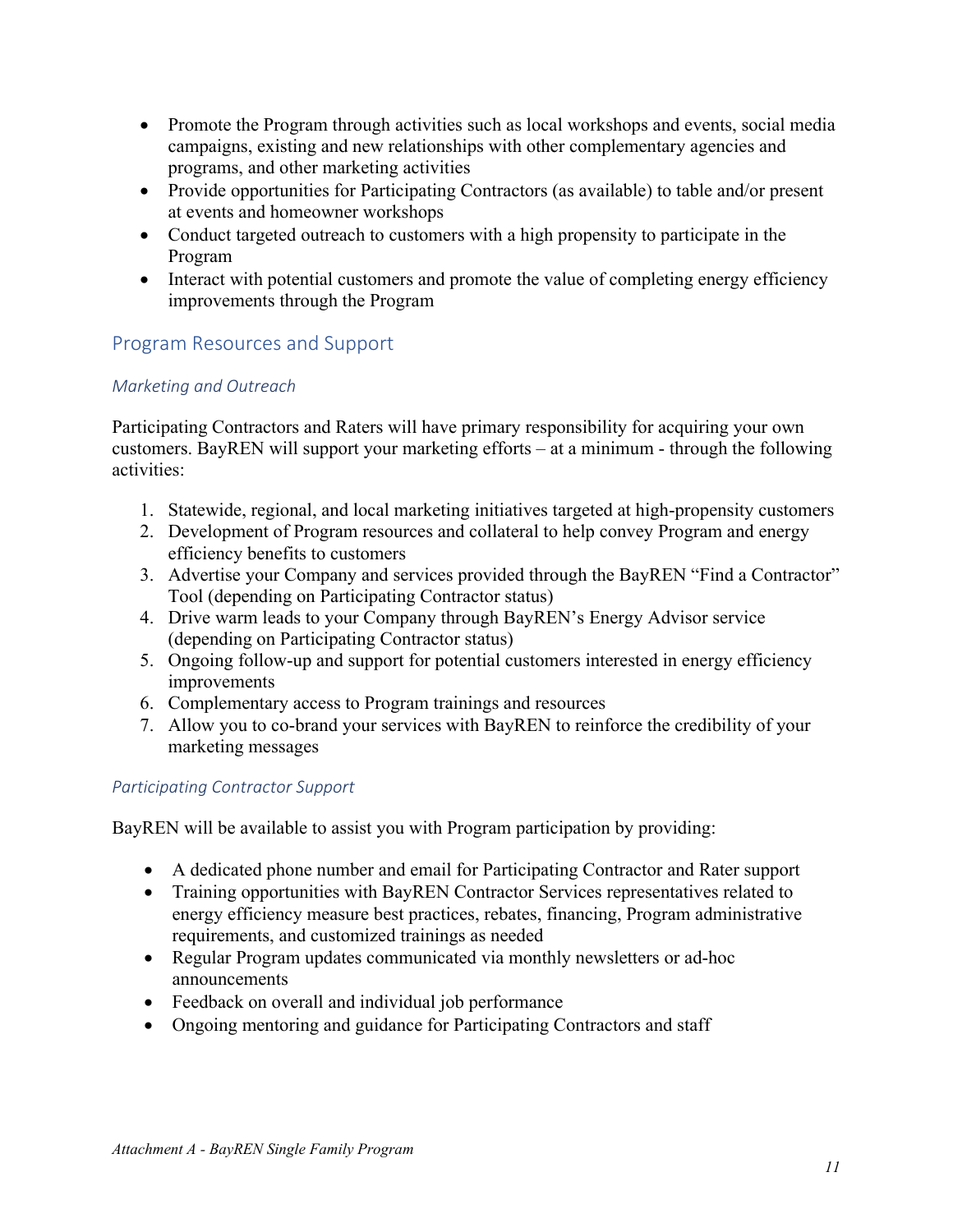#### <span id="page-11-0"></span>*Programmatic Support*

<span id="page-11-1"></span>The Program will provide Participating Contractors and Raters with access to a Program resources website, www.bayrenresidential.org, which contains the necessary Program documents including: downloadable Program forms and agreements, this Program manual, and other relevant materials. BayREN will also provide a dedicated telephone number and email address for contacting implementation staff with questions regarding participation requirements, qualifying equipment, and instructions on filling out required forms and applications.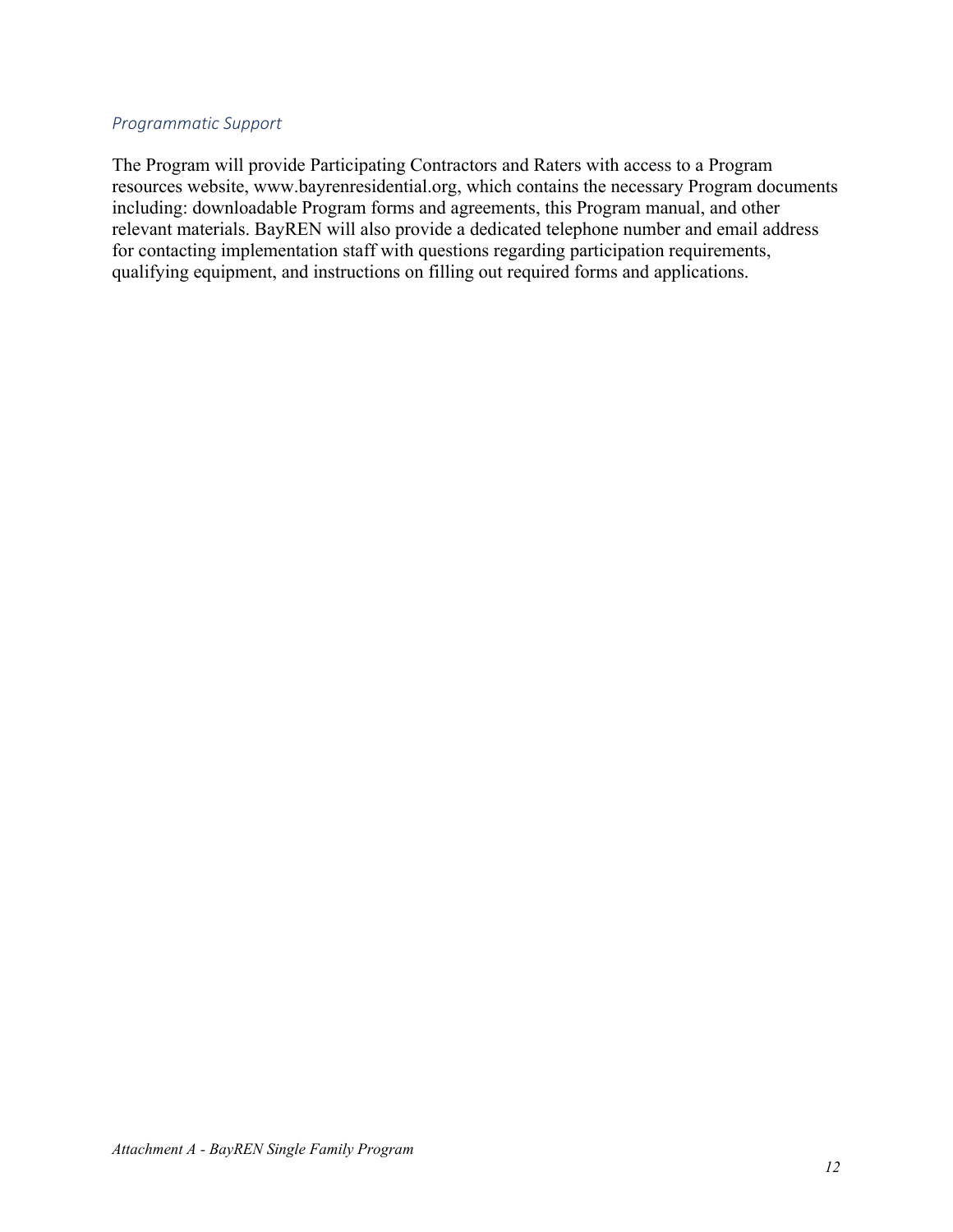### <span id="page-12-0"></span>GENERAL TERMS AND CONDITIONS

#### <span id="page-12-1"></span>**Contacts**

#### <span id="page-12-2"></span>*Program Administrator*

Jeffery Liang Metropolitan Transportation Commission (MTC) 375 Beale St. San Francisco, CA 94105 (415) 778-5298 [jliang@bayareametro.gov](mailto:jliang@bayareametro.gov)

#### <span id="page-12-3"></span>*Program Implementer*

Marc Bigby CLEAResult Consulting Inc 700 Airport Blvd, Suite 110, Burlingame, CA 94010 (925) 297-5057 [marc.bigby@clearesult.com](mailto:marc.bigby@clearesult.com)

#### <span id="page-12-4"></span>*Contractor & Rater Services*

Joe Koproski & Tony Jung CLEAResult Consulting Inc 700 Airport Blvd, Suite 110, Burlingame, CA 94010 (866) 878-6008 (ext. 3) [support@bayren.org](mailto:support@bayren.org)

#### <span id="page-12-5"></span>Project Details

The BayREN Home+ was established to ensure that PG&E ratepayer dollars for energy efficiency would be used to provide services that result in energy savings, backed by a strict quality control process and exceptional customer service to Bay Area customers. Following the direction of the California Public Utilities Commission, which authorizes these funds, projects must include the following to be eligible for a rebate:

1. Record of an active PG&E customer account ID and service ID (Customers of Marin Clean Energy, Sonoma Clean power, East Bay Community Energy, Peninsula Clean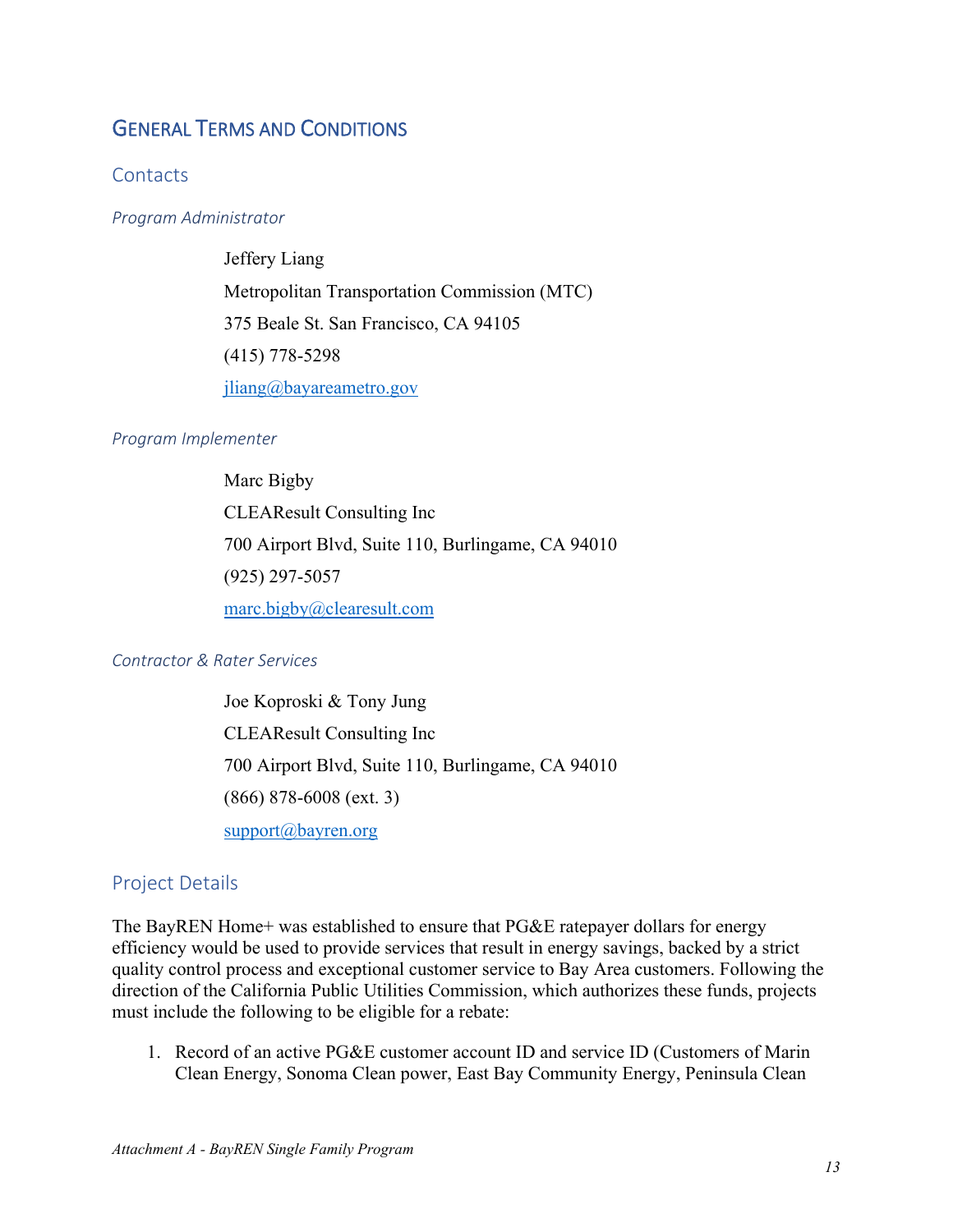Energy, Silicon Valley Clean Energy, CleanPowerSF and San Jose Clean Energy, are eligible for the Program)

- 2. Basic home details and customer information
- 3. Itemized invoice detailing measures installed, measure price, and customer incentive amount
- 4. Program Application with PG&E account holder, Participating Contractor, and BPI BA signatures
- 5. For duct sealing measures, photo documentation (date and time stamped) of duct leakage results
- 6. For equipment downsizing measures, photo documentation (date and time stamped) of pre-and post-project equipment nameplates with input & output kBTU
- 7. For building air sealing, photo documentation (date and time stamped) of CFM50 building leakage results
- 8. By law, all projects containing central air conditioning or heat pump measures will need to submit proof of permit closure in order to receive an incentive for the project.<sup>[5](#page-15-1)</sup> BayREN cannot legally pay incentives or rebates to customers or contractors for central air-conditioning or heat pumps without collecting proof of permit closure
- 9. All projects containing an air conditioning measure must submit proof of an existing condenser. BayREN will only incentivize replacement of central air conditioning systems. Projects that increase the rated capacity of air conditioning will not be incentivized.
- 10. For Program measures that impact the building envelope, it is required that a certified BPI Building Analyst complete a CAS Test after all upgrades are complete and according to ANSI/BPI-1200-S-2015 Standards. The CAS results must be submitted with the Program rebate application
- 11. For electrification measures, Contractor must provide itemized invoice with infrastructure upgrade costs if the site required any electric infrastructure upgrades (i.e. panel upgrades)
- 12. For electrification equipment measures, Contractor must provide itemized invoice for other electrification measures installed at the site
- 13. For electrification equipment measures, Contractor must provide photographs of existing equipment and capped gas line(s)
- 14. For electrification appliance measures, Customer must provide itemized invoice with electric infrastructure (electrical panel, etc.) upgrades (if applicable)
- 15. For electrification appliance measures, Customer must provide photographs of installed equipment and proof of existing natural gas equipment and capped gas line(s)

### <span id="page-13-0"></span>Double Counting of Energy Savings

The energy savings from measures installed through BayREN Home+ may not count towards energy savings for other programs, pilots, or demonstration projects funded by the Public Goods

<sup>5</sup> Senate Bill No. 1414, Chapter 678.

https://leginfo.legislature.ca.gov/faces/billTextClient.xhtml?bill\_id=201520160SB1414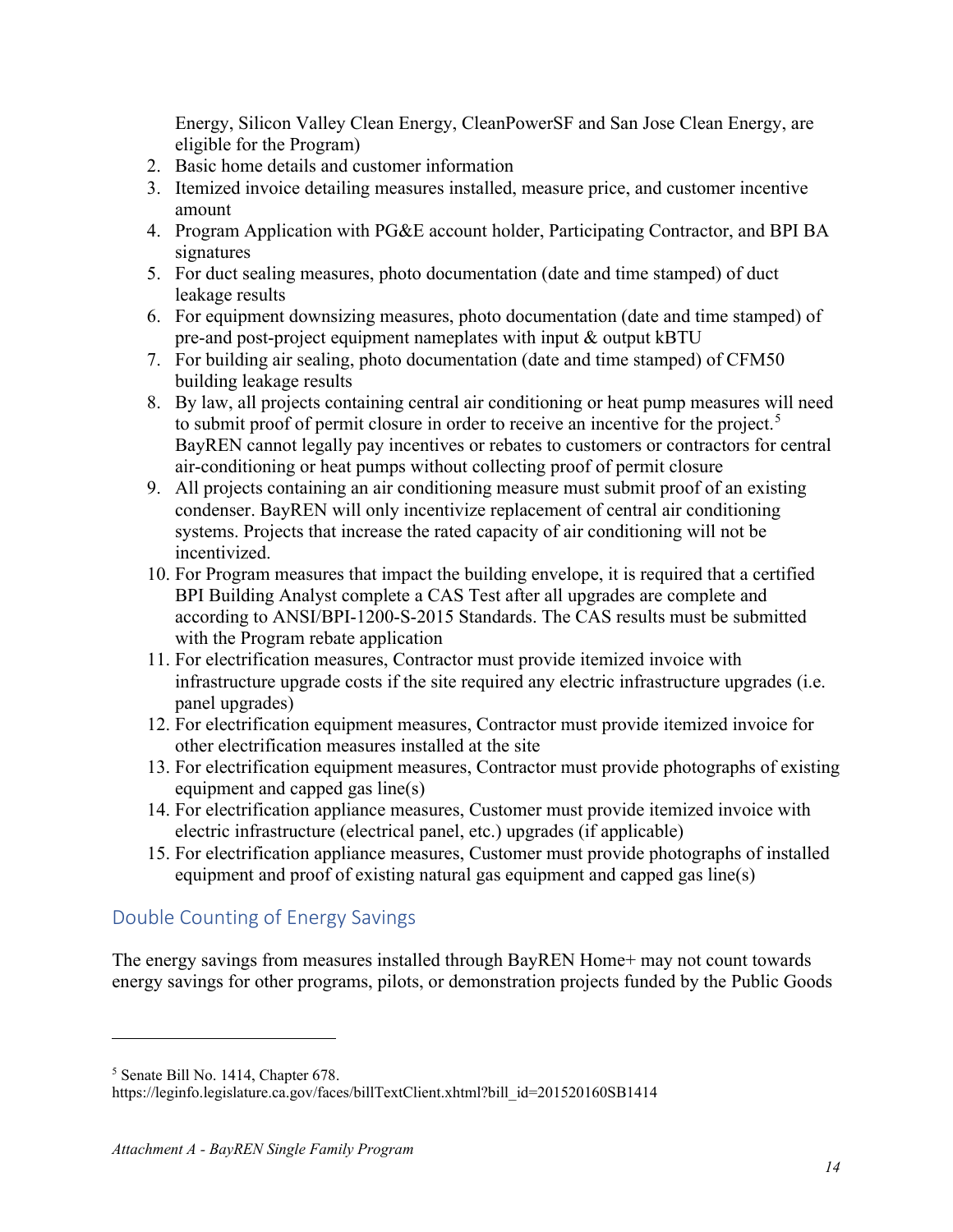Charge or any other ratepayer-funded source. Therefore, it is necessary to validate customer eligibility prior to completing any improvements. Customer validation and rebate eligibility are described in more detail under the Customer Eligibility Requirements section in this manual.

### <span id="page-14-0"></span>Availability of Funds

Home+ incentives are available on a first-come, first-served basis until funds are depleted. To ensure that your project receives the eligible rebates, Participating Contractors are encouraged to submit the Home+ Enrollment form before completing the project to confirm customer eligibility and reserve funds. In the unlikely event that funds are limited to serve eligible customers, BayREN reserves the right to allocate incentives in a manner that maximizes energy savings and customer satisfaction. Any unserved customers will be referred to the Energy Advisor service and other complementary existing programs.

### <span id="page-14-1"></span>Customer Service

Participating Contractors are expected to provide exemplary customer service in connection with any activities related to the Program. At a minimum, this customer service shall include:

- Providing an accurate description and representation of the Program and its benefits
- Offering the most comprehensive, cost-effective, and energy efficient solution to ensure customer satisfaction
- Providing the customer with courteous, attentive, and responsive staff with a professional manner and appearance
- Promoting and strengthening the partnership with the Program, PG&E, Marin Clean Energy, and other BayREN partners
- Working effectively with customer and Program staff to identify and resolve issues as quickly as possible
- Ensuring that the efficiency measures are installed with minimal disruption to the customer
- Providing the customer an estimate of the date the installation will be completed and informing the customer if the installation appears to be taking longer than the original estimate and why
- Responding to customer inquiries and Program provided leads promptly (within 48 hours or 2 business days). If requested information is not available on short notice, a response acknowledging the inquiry is still required and should provide a reasonable time when a full response is to be expected
- Performing all corrections as identified during field QA/QC activities. If the problem presents a health and safety threat, the correction shall be made immediately
- Participating Contractor's contracts with the Property Owner must provide a warranty for all labor and materials furnished or performed for the Property Owner from defects in workmanship for a period of at least twelve (12) months after installation is completed.
- All rebate Program measures must be either: a) installed by a Participating Contractor, or b) installed by a subcontractor to the Participating Contractor. All subcontractors must be reported through the 'Subcontractor Consent Form' and the project contract must only be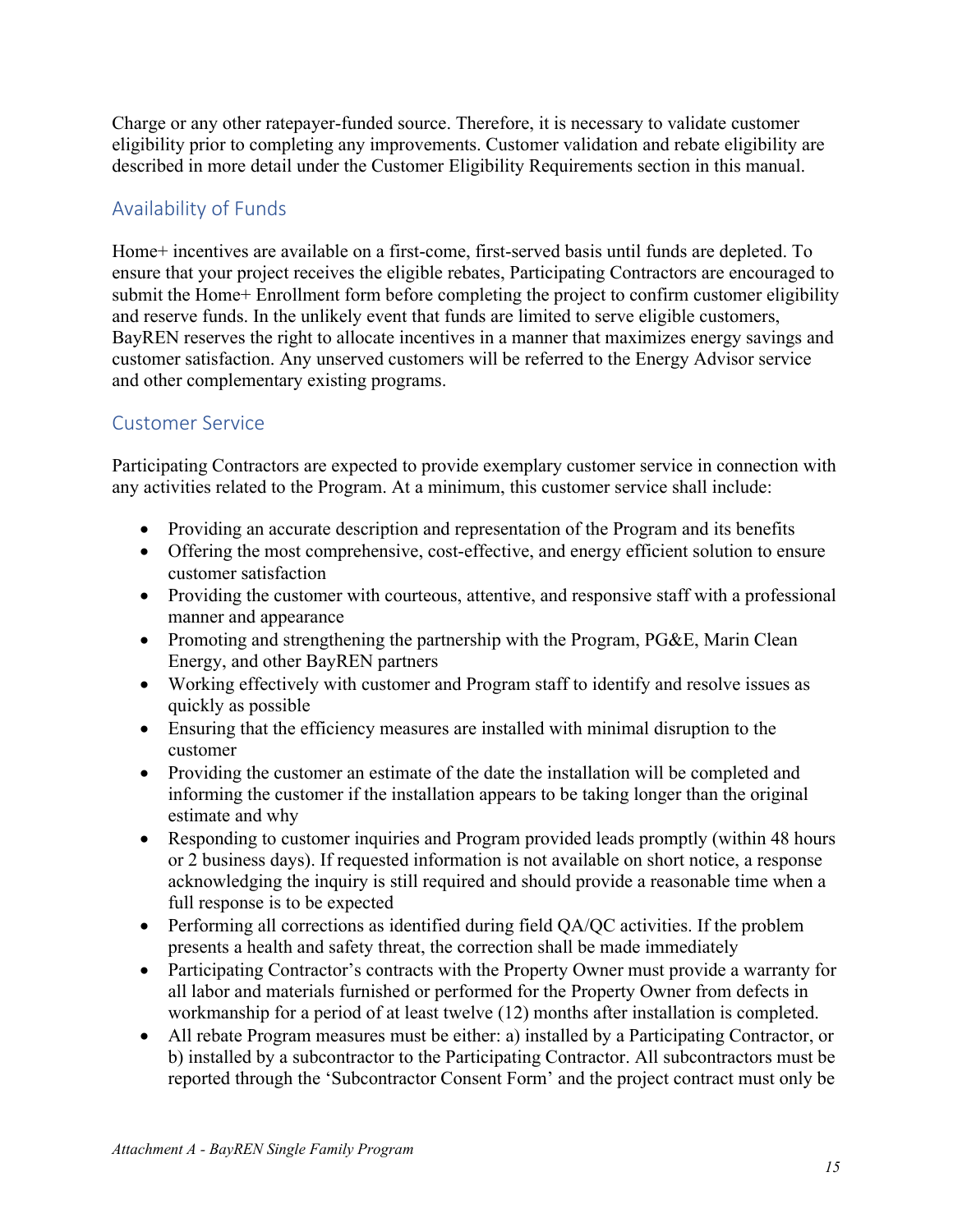between the customer and the Participating Contractor. Measures installed by nonparticipating contractors who contract directly with the customer are ineligible.

### <span id="page-15-0"></span>Required Forms and Documents

The Program requires the documents, forms, and agreements listed below. All Program forms and sample documents will be maintained at the BayREN website: www.bayrenresidential.org. BayREN reserves the right to make changes in any or all of these documents, forms, and agreements as needed.

- A. **Contractor Participation Agreement (CPA):** Required for Participating Contractors receiving incentives through the Program, the CPA details requirements related to contractor licensing, insurance, training, and work standards.
- B. **Subcontractor Consent Form:** Required for any subcontractors that Participating Contractors utilize for the direct installation of any measured within the Home+ Program. A form is required for each individual subcontractor. Each subcontractor must also meet the insurance requirements for the Program as outlined below. This does not include Raters in the Program.
- **C. IRS W-9 Form:** Required attachment to the Contractor Participation Agreement, this form provides the Participating Contractor's tax status for possible filing of incentive income to the IRS and a 1099 report to the Participating Contractor at the end of each calendar year. This form must also be used for Customers who will receive a rebate but are *not* the active PG&E account holder.
- **D. Certificates of Insurance:** All contractors participating in the Program and each of their installing subcontractors must provide and maintain acceptable levels of insurance that meet Program requirements. This includes General Liability, Automotive, and Workers Comp insurance. Certificates are required for each insurance type and must include ABAG, CLEAResult, and PG&E as certificate holders. Additional information about insurance requirements can be found in the Contractor Participation Agreement.
- **E. Rebate Application:** Participating Contractors are encouraged to submit a rebate application before completing the project to reserve funds. The final Program rebate application must be completed fully and correctly and signed by the appropriate parties for any project seeking rebates. The application must include proper documentation of installation date and submitted along with other required documentation as soon as possible after project installation has been completed.
- <span id="page-15-1"></span>**F. Itemized Customer Invoice:** Itemized invoices listing all completed measures must be submitted after project installation to qualify for Program rebates. Invoices must list: (1) equipment manufacturer, model number, and quantity; (2) itemized measure cost; (3) total project cost; and (4) the amount is paid. Project costs should exclude any equipment and labor for work unrelated to energy efficiency improvements.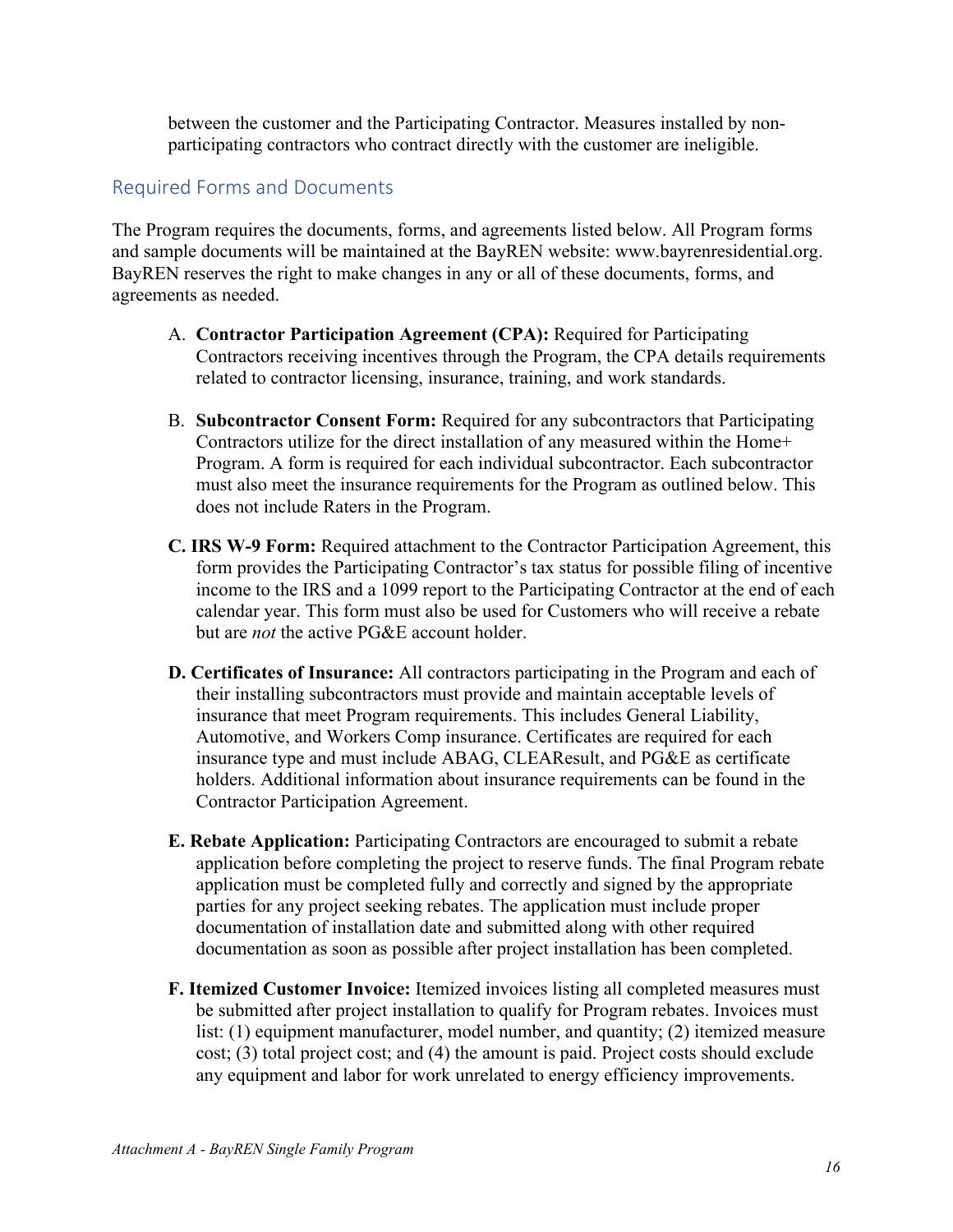**G. CAS Grading Sheet:** An excel workbook is provided for Participating Contractors to collect and report CAS test-out results to the Program. Before receiving a rebate for certain program measures, it is required that a certified BPI Building Analyst complete a CAS test-out according to ANSI/BPI-1200-S-2015 Standards. The Participating Contractor is responsible for submitting the CAS Grading Sheet along with a rebate application in order for a project to be eligible.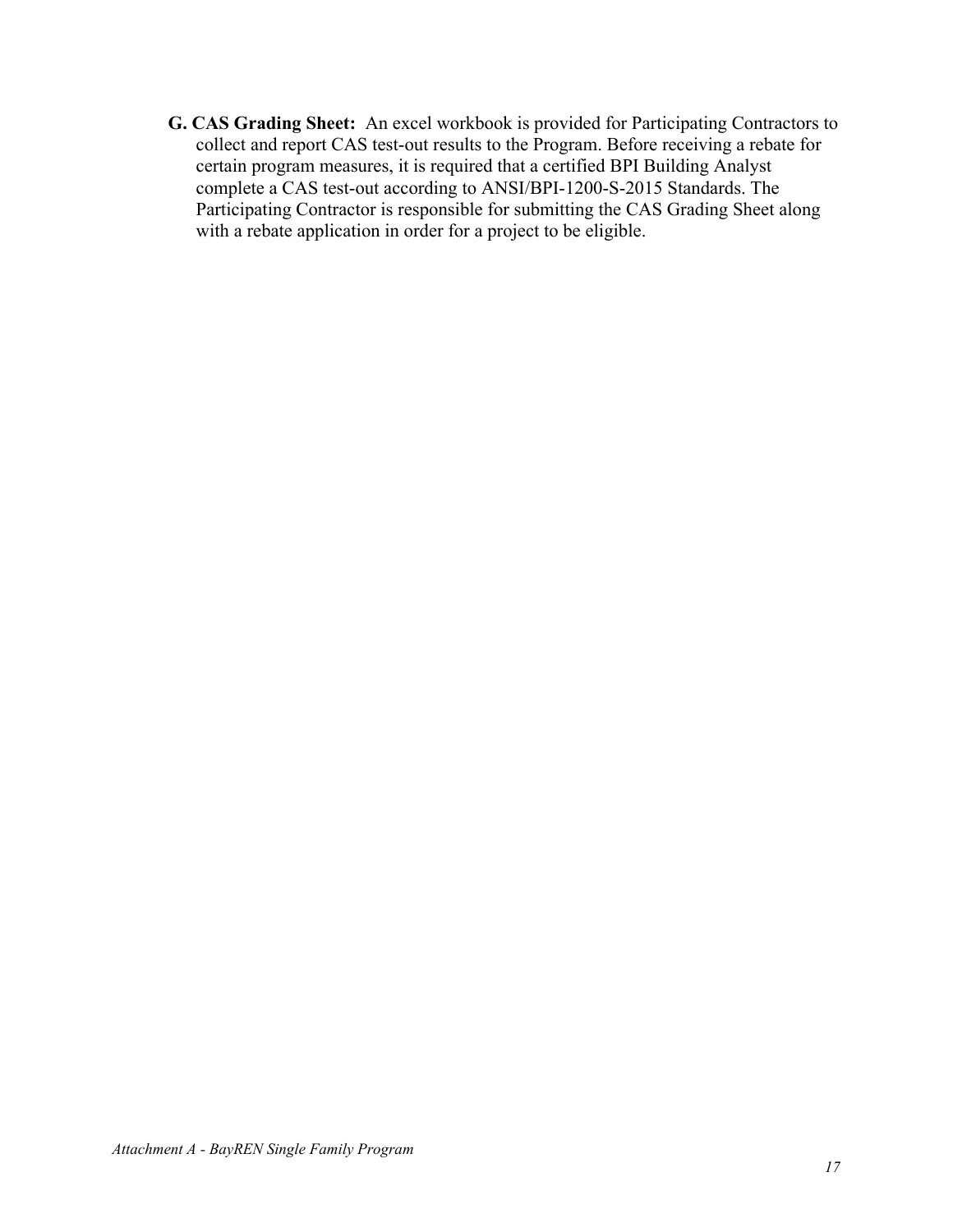## <span id="page-17-0"></span>BECOMING A PARTICIPATING CONTRACTOR

### <span id="page-17-1"></span>Participating Contractor Eligibility Requirements

Contractors interested in Program participation will need to meet all Program eligibility requirements and successfully complete initial Program onboarding and training requirements.

Contractors will need to complete a Contractor Participation Agreement and demonstrate the following eligibility criteria:

- Hold and maintain appropriate licenses required by the State of California Contractors State License Board to perform the class and type of work required, and if applicable, ensure that any subcontractors meet the same requirement
- Maintain an active BPI BA certification. This may include proof of an active certification for existing staff, or proof of a partnership with a BayREN Rater who holds equivalent credentials. BayREN will verify these capabilities as part of the Participating Contractor request process
- Hold and maintain general commercial liability insurance coverage with a single limit of \$1,000,000 or higher per event
- Hold and maintain worker's compensation insurance with a single limit of \$1,000,000 or higher per event
- Hold and maintain automotive liability insurance with a single limit of \$1,000,000 or higher per event
- Submit a signed Contractor Participation Agreement to BayREN
- Complete the BayREN Participating Contractor orientation and training

#### <span id="page-17-2"></span>Contractor Participation Agreement (CPA)

Contractor Participation Agreements will be executed when a prospective contractor demonstrates their eligibility. The CPA is between the Participating Contractor and CLEAResult Consulting Inc. in its role as a Program Implementer under contract to MTC. This Agreement sets out the terms and conditions under which Participating Contractors shall participate in the Program. The CPA does not create any contractual relations between Participating Contractor and MTC, ABAG<sup>[6](#page-19-0)</sup>, its member agencies or PG&E. Participating Contractors will enter into a separate agreement with Property Owners to provide building performance consulting and/or installation services that are in compliance with Program requirements and standards. This Agreement is completely voluntary and can be terminated at any time for any reason by either CLEAResult or the Participating Contractor with prior written notice from the terminating party to the other party. In the event of termination of the Participation Agreement for non-compliance, the Participating Contractor will be notified of such termination in writing by CLEAResult, and will be allowed 30 days from the date of the notification to submit any remaining documentation

<sup>6</sup> Association of Bay Area Governments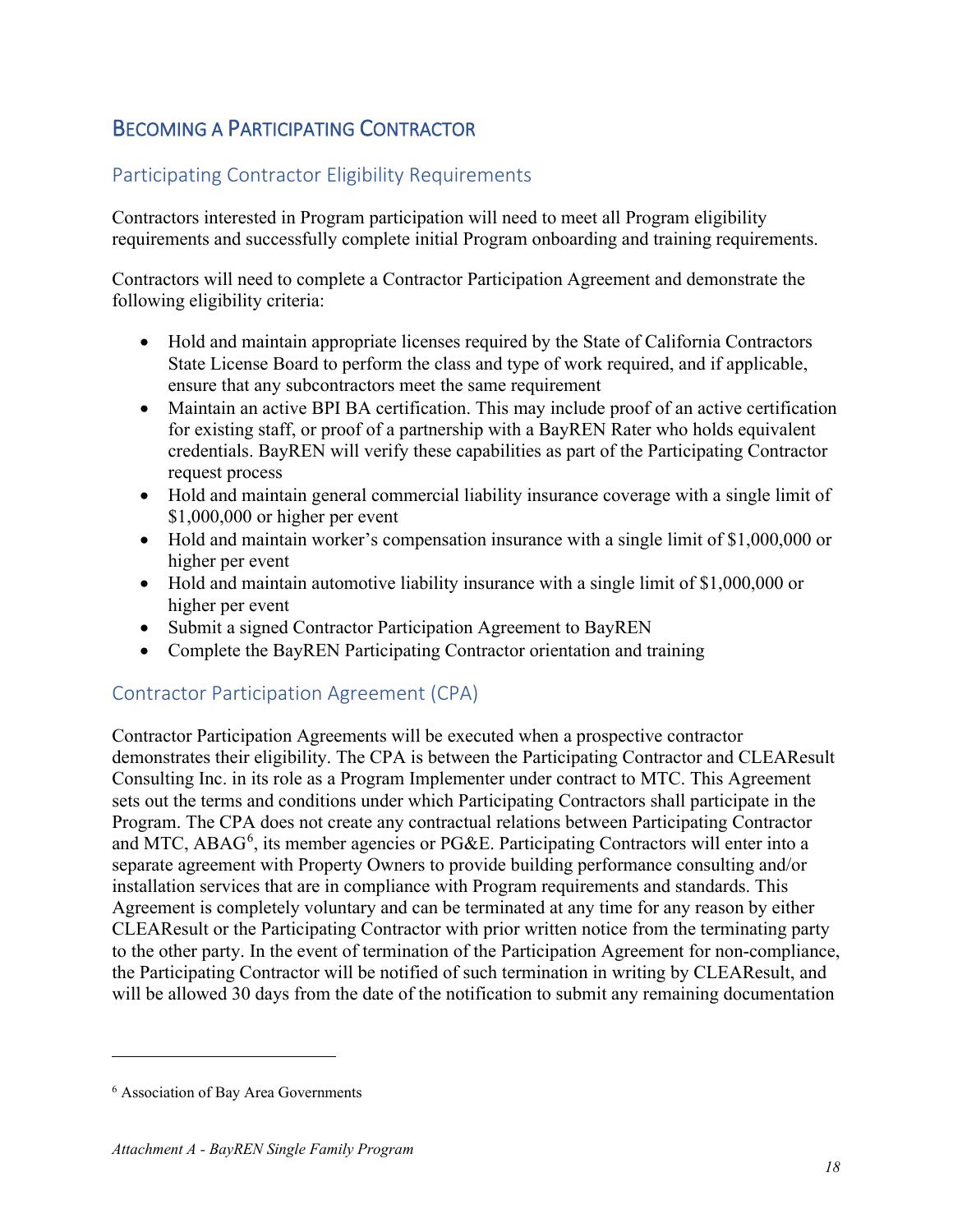for qualifying equipment or improvements that have previously been installed by the Participating Contractor. Participating Contractor and Program Implementer obligations are further defined in the CPA.

### <span id="page-18-0"></span>Evaluation of Participating Contractor Performance

BayREN Home+ staff will provide training and support to Participating Contractors in order to facilitate successful participation in the Program. However, Contractor eligibility to participate is contingent upon high performance and customer satisfaction. Participating Contractors are expected to abide by all policies and procedures set forth in this manual and its appendices. Program staff monitor Participating Contractor performance carefully and will communicate directly with a Participating Contractor if there are areas that need improvement. Any Participating Contractor who systemically fails to address errors and does not improve performance will be subject to suspension and removal from the Program.

#### *Overview*

The Program will evaluate Participating Contractor performance on an ongoing basis using a weighted score composed of three critical components. The following components are each scored and then weighted, and the sum of the three weighted components becomes the Participating Contractor score:

- Quality of work  $(50\%)$  All inspections scored on a 10-point scale and averaged
	- o Inspectors review installed energy efficiency measures at job sites or through Photo QC process and create an objective score for each measure (i.e. if a project has 3 measures, the average score from the 3 individual measures will be the inspection score for that project)
- Customer surveys (25%) All surveys and feedback scored on a 5-point scale and averaged
	- o The customer provides quantifiable feedback on their level of satisfaction by answering the following survey questions:
		- Overall, I am satisfied with my contractor's performance on our project (Scale five stars – select 1-5, 5 is most satisfied))
		- My contractor completely explained the process for receiving the BayREN Home+ Program rebates (scale five stars – select 1-5, 5 is most satisfied)
		- My contractor completed the project to the quality I expected. (scale five stars – select 1-5, 5 is most satisfied)
		- I would recommend this contractor to a family  $/$  friend or neighbor (scale five stars – select 1-5, 5 is most satisfied)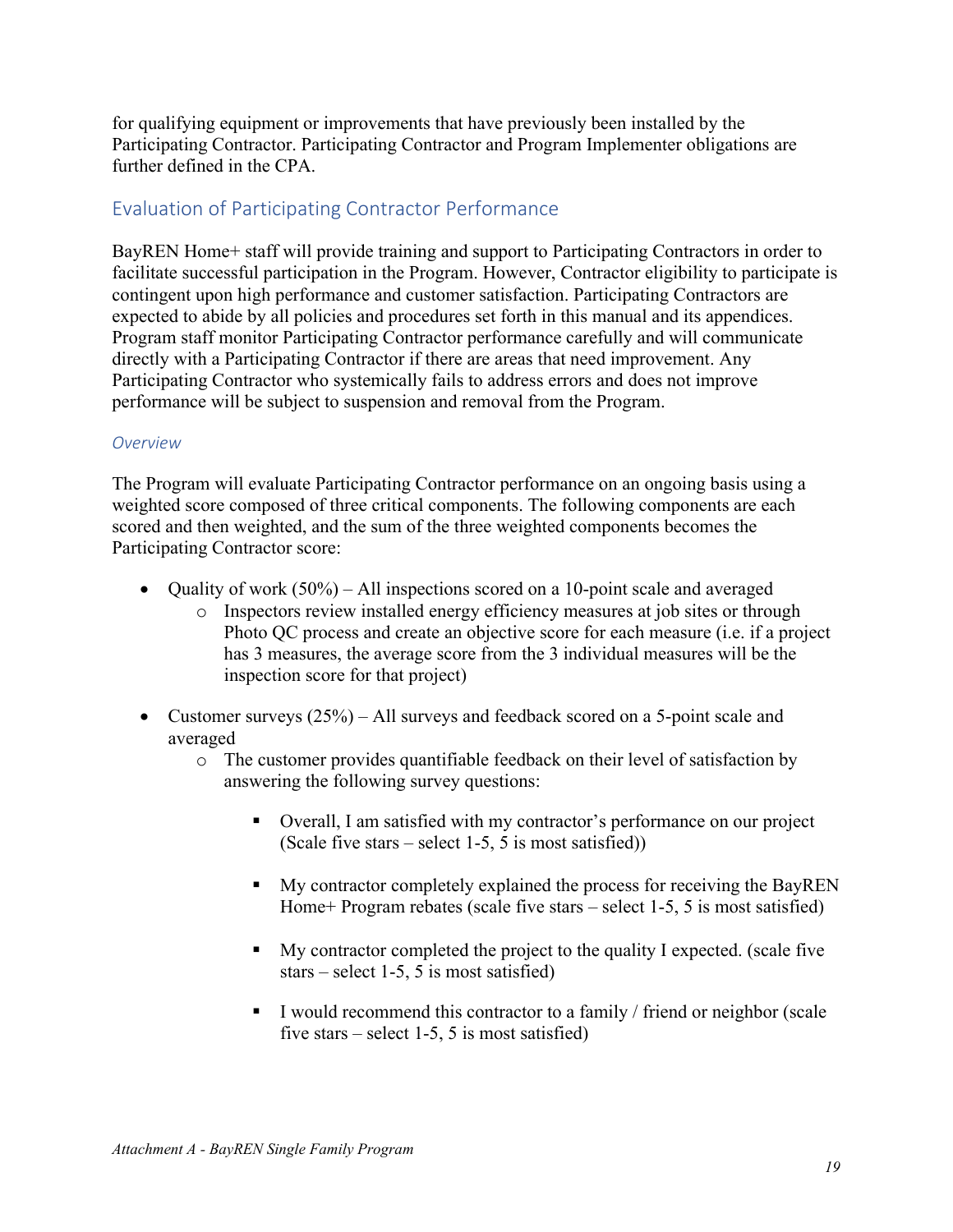- My contractor discussed additional ways to improve the health, safety and indoor air quality while reducing my energy costs. (scale five stars – select 1-5, 5 is most satisfied)
- Responsiveness and data quality  $-(25%)$  Ongoing communications scored on a 5-point scale and averaged
	- o Program administration rates quality of submitted data and timeline to respond to customer and inquiries from Program staff and averaged

This Participating Contractor scoring concept is a vital component of an integrated contractor management system. The Participating Contractor's score would determine their 'Active' or 'Probationary' status. The scoring system and benefits of the Participating Contractor status are detailed below. The overall contractor management system is developed to identify and promote our most effective business partners: those who will contribute the most to Program success.

#### *Contractor Score & Status*

The Contractor Score is calculated as an average, over each calendar quarter. The Contractor Score will place the contractor in a status; however, that status can be overridden based upon other grounds the Program defines.

To be eligible for rebates, a Participating Contractor needs to maintain an 'Active' status. All Participating Contractors are ranked by their score and divided into four categories based on the following tier levels:

| <b>Status</b>  | <b>Contractor Score</b>        |
|----------------|--------------------------------|
| Active, Tier 1 | 9.2 or higher                  |
| Active, Tier 2 | at least 8.8 but less than 9.2 |
| Active, Tier 3 | at least 8.0 but less than 8.8 |
| Probationary   | less than 8.0                  |

Contractor status is intended to identify Participating Contractors' standing in the Program, and provide Program staff guidance regarding the contractors' ability to successfully participate in the Program. Status will identify contractors who have violated tenets of the Contractor Participation Agreement, or whose performance does not meet the performance expectations of the Program. All 'Active' status contractors will be listed on the Program website where Customers can identify a Participating Contractor for their project using the 'Find a Contractor' web tool. 'Probationary' status contractors will be removed from the list until they move to an 'Active' status.

<span id="page-19-0"></span>Status changes will only be from 'Provisional' to 'Active', from 'Provisional' to 'Probationary', from 'Active' to 'Probationary' or from 'Probationary' to 'Suspension/Termination', or vice versa.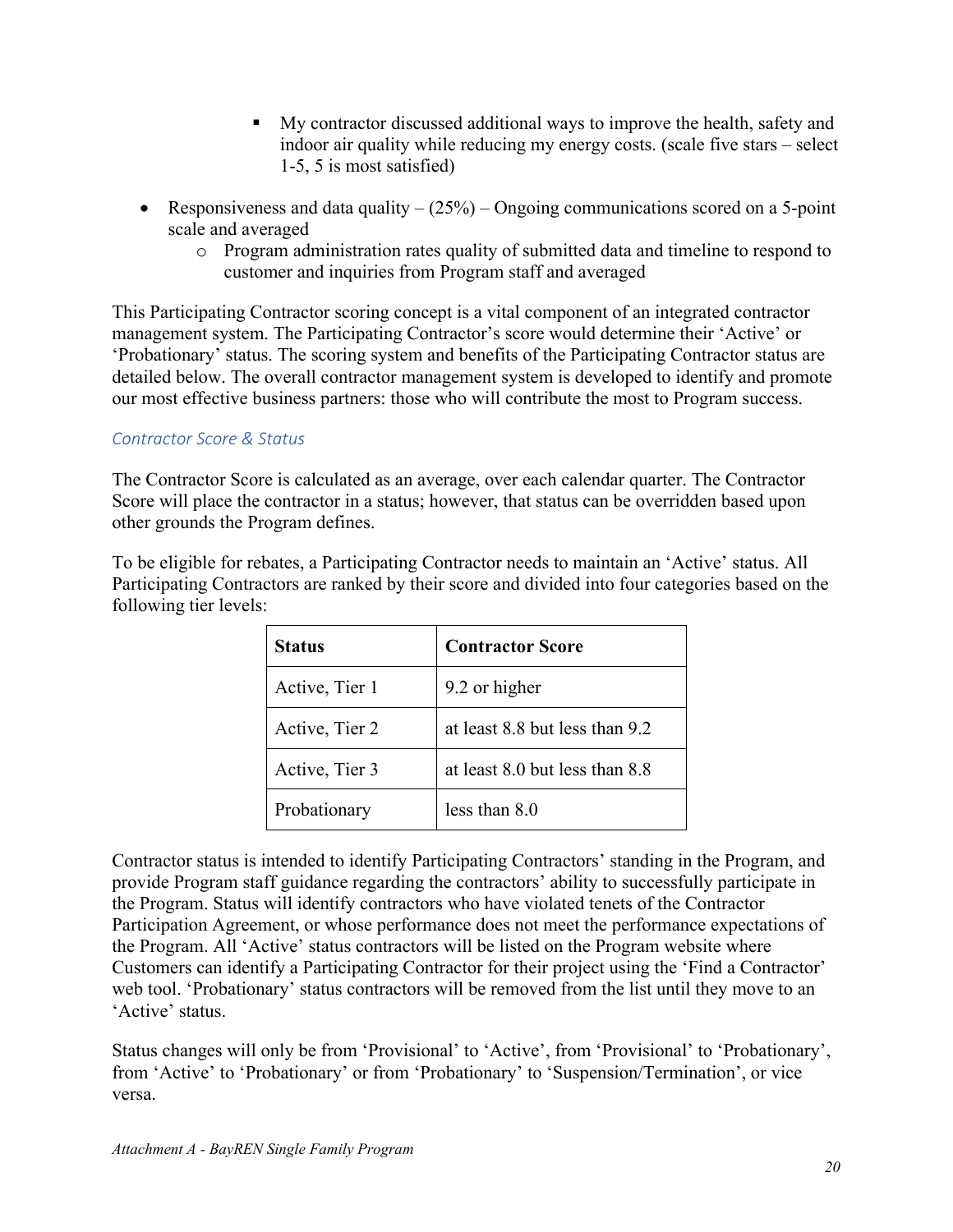#### **Provisional Status**

All new contractors to the Program gain 'Provisional' status by executing a Contractor Participation Agreement and meeting the terms and conditions outlined in the agreement. In addition to agreeing to comply with the rules of the Program, contractors provide proof of insurance, any necessary licensing and/or certifications, and company information necessary to receive Program incentives.

Jobs undertaken by 'Provisional' status contractors are scored along the lines previously outlined. However, it is assumed that new 'Provisional' status contractors will require additional training and mentoring on the technical and work quality requirements as well as the Program administrative processes, which the Program will provide if requested. All contractors that successfully enroll in the Program are expected to bring their own customers to the Program<sup>[7](#page-22-0)</sup>. Such 'Provisional' status contractors are required to satisfactorily complete an appropriate number of jobs to result in three (3) inspections within the first three (3) months of entering the program. The first BayREN project must be tested out with Program QC staff and with the installing contractor present as well as the BPI analyst present for diagnostic testing. It is the Contractor's responsibility to schedule their first QC with Program staff. The remaining two QCs may be completed by Photo Quality Control (PQC) or require additional in-field QCs coordinated with Program staff.

These initial three inspections will be averaged to determine the Contractor's initial grade. If the Contractor's initial grade is 8.0 or better, 'Active' status is achieved. Contractors with an initial grade below 8.0 or who do not bring in an adequate number of jobs to achieve three (3) inspections over the first three months will be moved to a 'Probationary' status. Contractors who receive a 'Probationary' status will need to submit a Performance Improvement Plan to Program staff before they can move back into a 'Provisional' status.

#### **Active Status**

Active status Contractors have proven that they can meet the Program expectations, are eligible to offer Program rebates to their customers, and will be listed on the Program website where Customers can identify a Participating Contractor for their project using the 'Find a Contractor' web tool.

To maintain 'Active' status, Contractors are expected to maintain a minimum work quality standard (see the "Quality Assurance / Quality Control" section of this manual). Contractors who do not meet this standard and whose score falls below 8.0 will be placed in a 'Probationary' status and will not be eligible for Program rebates until a Performance Improvement Plan is submitted to and accepted by Program staff, at which point they can move back into a 'Provisional' status and required to satisfactorily complete an appropriate number of jobs to result in three (3) inspections within the first three (3) months. Participating Contractors are

<sup>7</sup> 'Provisional' status contractors are still eligible to offer Program rebates as defined in the "Rebates" section of this manual.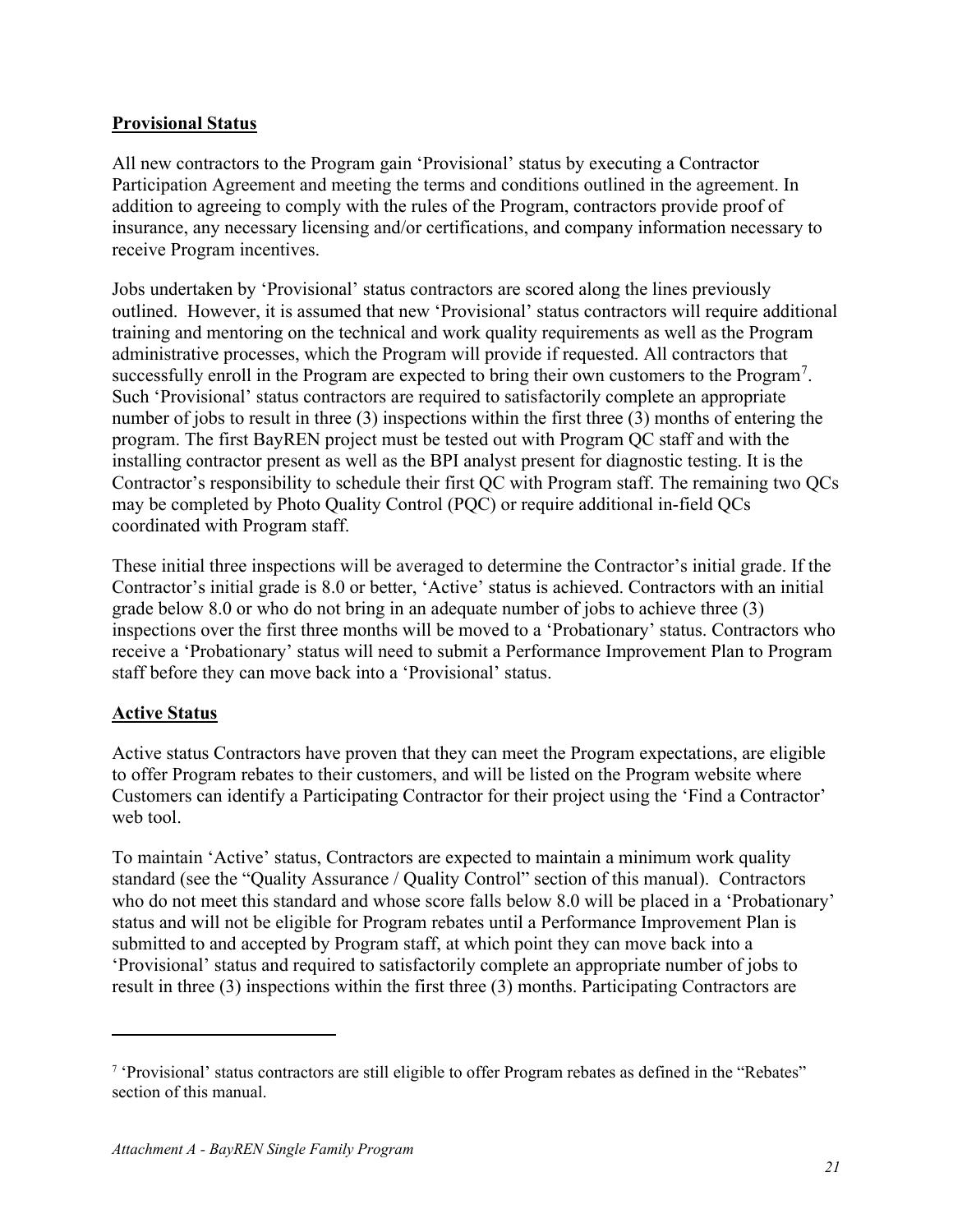required to complete a minimum of one (1) successful job per quarter in order to retain an 'Active' status in the Program.

Any 'Active' status Contractor, regardless of their Contractor score, may be placed in the 'Probationary' status if there is a Work Quality Emergency Failure (the home has been left in a serious health and safety situation), Program fraud is committed, or an egregious customer service situation occurs as determined by the Program.

'Active' status contractors will be distributed into tiers based upon their Contractor scores as described above. The tiers will determine the level of QC and Program oversight assigned to the Contractor. The highest tier will receive preference at BayREN marketing events and from Energy Advisors. The second tier is next and will receive preference over the lowest tier.

#### **Probationary Status**

Contractors who do not maintain the standards described in the 'Provisional' or 'Active' statuses sections of this manual as described above will fall into the 'Probationary' status. Contractors who receive a 'Probationary' status will not be eligible for Program rebates until a Performance Improvement Plan is submitted to and accepted by Program Staff, at which point they can move back into a 'Provisional' status and required to satisfactorily complete an appropriate number of jobs to result in three (3) inspections within the first three (3) months, at which point their Contractor score will be re-evaluated. Contractors who fail to increase their score to an 8.0 or higher after being placed in a 'Probationary' status within (3) months will be suspended/terminated.

A clear work plan for moving to an 'Active' status will be presented to and agreed to by the Contractor. This work plan will be based off the Contractors Performance Improvement Plan and prepared by CLEAResult in consultation with MTC and the Contractor.

If a contractor is placed on probation for a Work Quality Emergency Failure (the home has been left in a serious health and safety situation), or fraud is committed, the Program will undertake additional retroactive inspections to ascertain whether the issue is isolated or part of a pattern of problems. Patterns of problems could be grounds for moving to Suspension/Termination.

Contractors could also be placed on 'Probationary' status for failing to meet certain vital health and safety, regulatory, scheduling and backlog management or other programmatic requirements articulated elsewhere in this Program manual or the Contractor Participation Agreement.

#### **Suspension/Termination Status**

Contractors who fail to increase their score to an 8.0 or higher after being placed in a 'Probationary' status will receive a 'Suspended/Terminated' status and no longer be eligible for Program rebates or services. If a Contractor receives a 'Suspended/Terminated' status, all jobs not yet completed would be cancelled. If a Contractor with a 'Suspended/Terminated' status wanted to re-enter the Program, they would need to provide evidence to Program staff that the problem(s) have been corrected and could re-enter the Program (at the discretion of Program staff) as a 'Provisional' status Contractor.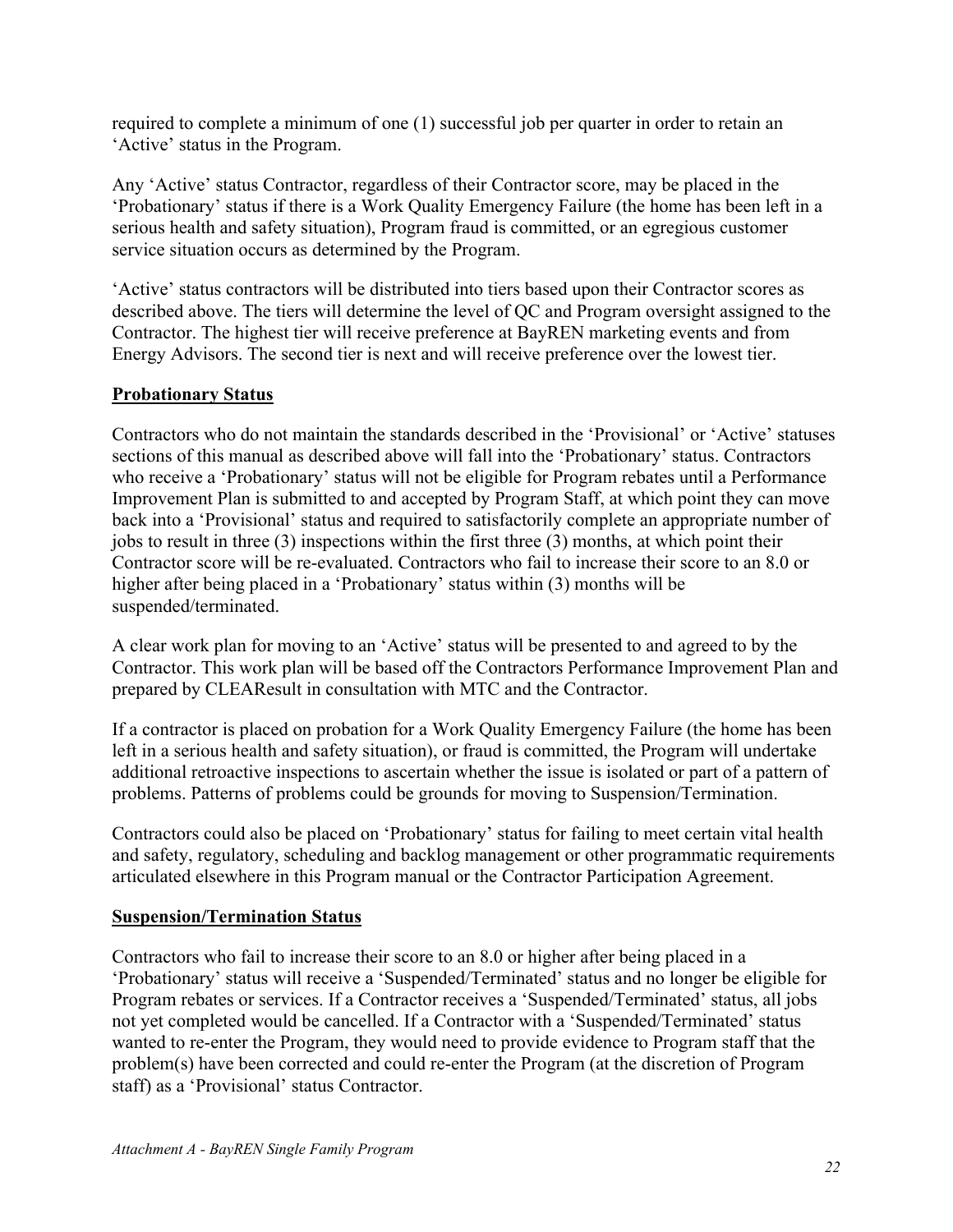<span id="page-22-0"></span>Contractors could also receive a 'Suspended/Terminated' status for failing to meet certain vital health and safety, regulatory, scheduling and backlog management or other programmatic requirements articulated elsewhere in this Program manual or the Contractor Participation Agreement.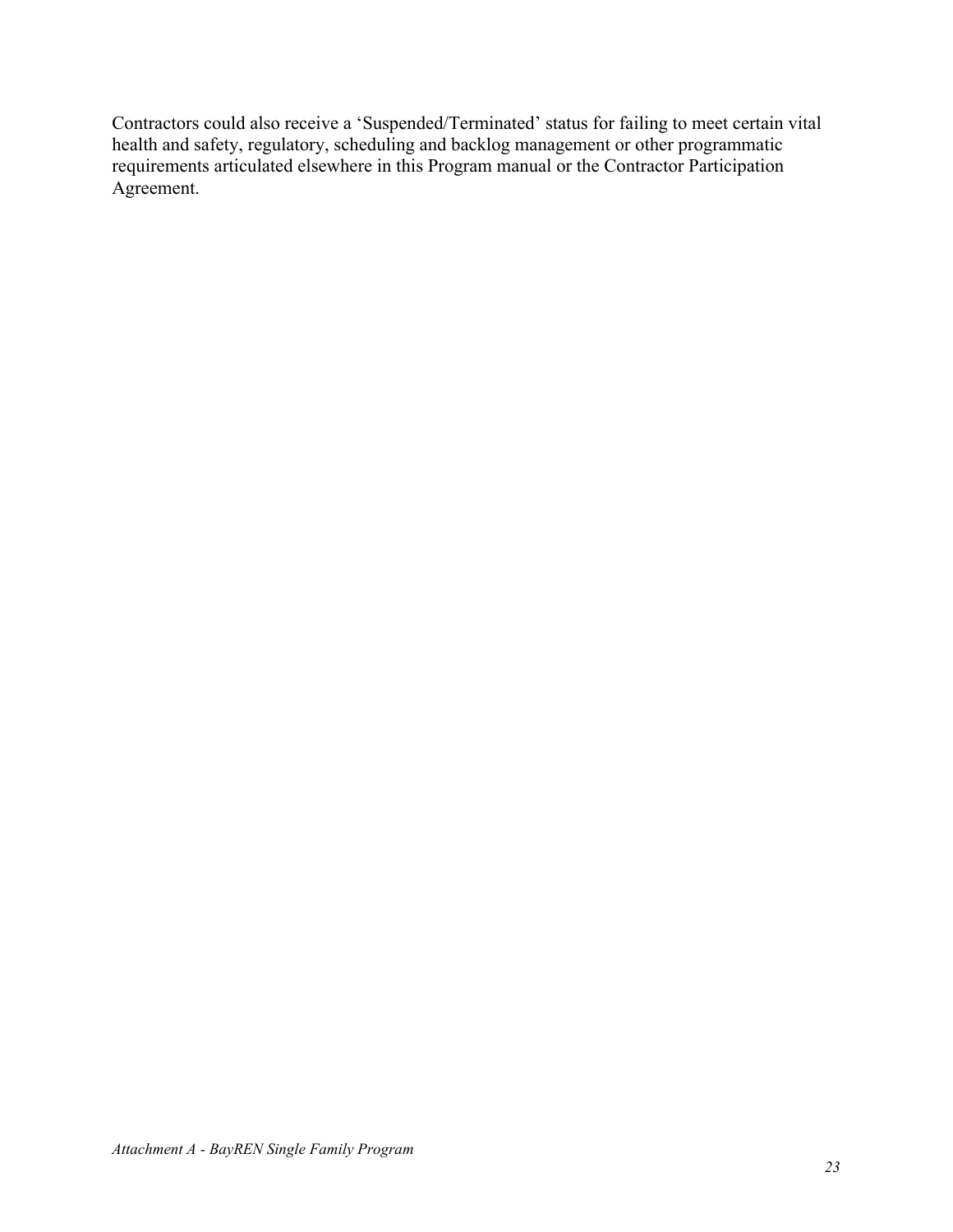## <span id="page-23-0"></span>BAYREN CUSTOMER PARTICIPATION

### <span id="page-23-1"></span>Customer Eligibility Requirements

The Program will offer services to SF residential homeowners and renters of single family detached homes and up to four unit buildings and their contractors throughout the BayREN service territory. Eligible homes must meet the following requirements unless otherwise specified below:

- Be a homeowner or renter living in a detached single family or 2-4 unit home built in 2016 or earlier in the nine-County Bay Area, consisting of Alameda, Contra Costa, Marin, Napa, San Francisco, San Mateo, Santa Clara, Solano, and Sonoma Counties.
- Receive gas or electric distribution service from PG&E and pay into the Public Goods Charge (PGC) fund for the respective service type. Community Choice Aggregator (CCA) customers are also eligible to participate.
- Receive energy efficiency measures eligible for the Program that correspond directly to the type of service (i.e. electricity and/or natural gas) that the property receives from PG&E.
- Have not previously received a rebate for the same product or equipment from more than one energy-efficiency program offering rebates, financing or other rebates funded with PG&E ratepayer dollars within the past three years for O&M measures, eight years for building shell and HVAC measures. In addition, products discounted by PG&E at the point of sale, whether retail ("upstream") or distributor ("midstream"), are not eligible for additional rebates.
- All rebate Program measures must be either: a) installed by a Participating Contractor, or b) installed by a subcontractor to the Participating Contractor. Measures installed by nonparticipating contractors who contract directly with the customer are ineligible.
- Additional Electrification Measure Eligibility clarification: Customer must be a PG&E natural gas customer. Municipal Utility customers are eligible (i.e. Alameda Municipal Power and Silicon Valley Power)

Customers must pass eligibility screens tied to their PG&E account data and other home data provided during the application process in order to participate in the Program. Prospective customers will work closely with their Participating Contractor and/or Energy Advisor to verify Program eligibility. Customers may also be asked to provide their PG&E energy data via 'ShareMyData' in order to more accurately track and analyze project-specific data and identify additional potential for energy savings.

Customers who do not qualify or meet eligibility requirements may be referred to other complementary programs.

If there is any question regarding customer eligibility, please contact Program staff.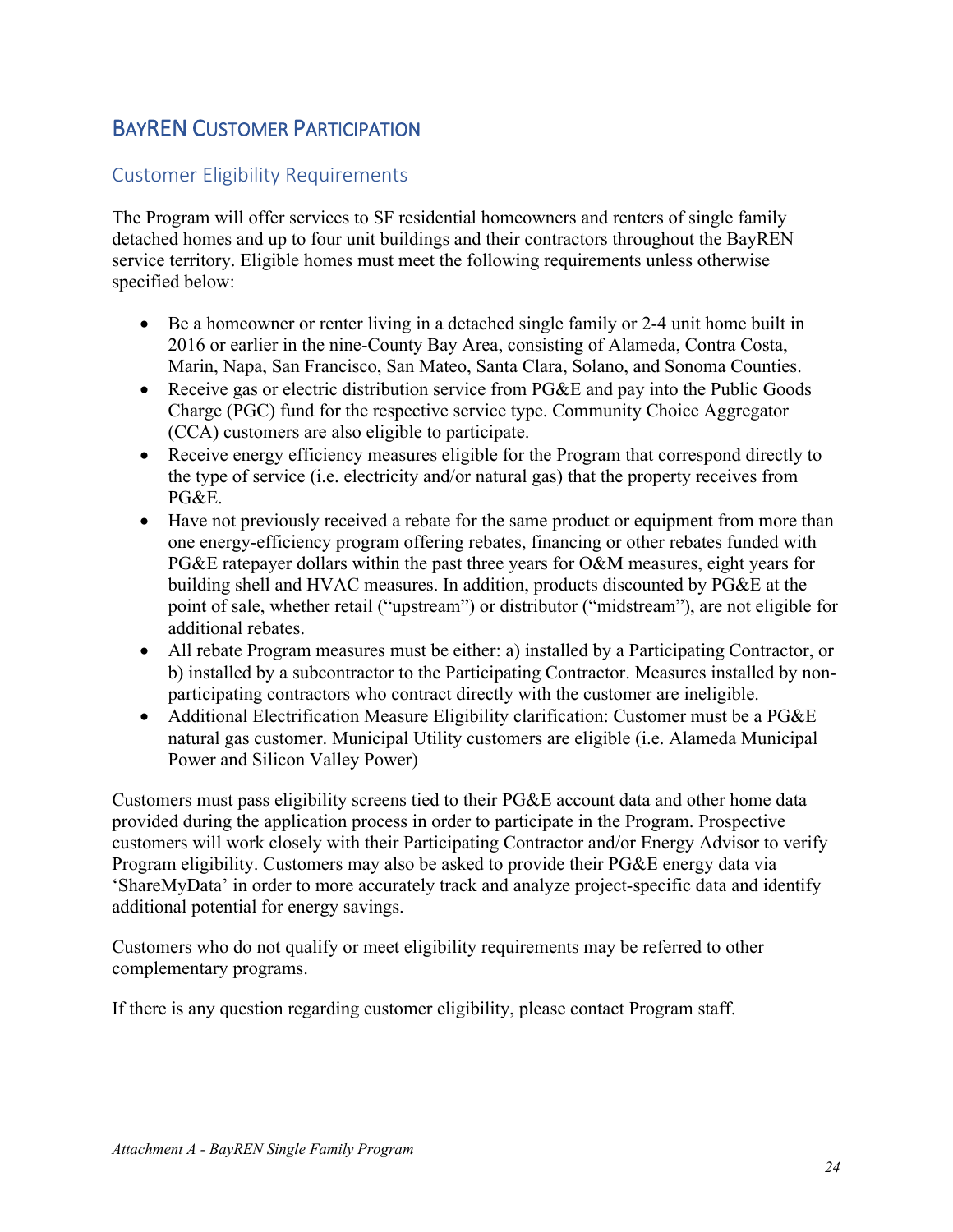## <span id="page-24-0"></span>PROGRAM SERVICES & REBATES

### <span id="page-24-1"></span>Online Self-Evaluation and Energy Efficiency (EE) Kit

BayREN Home+ offers an online self-evaluation to customers. The online self-evaluation will provide customers with an opportunity to answer a short online survey to see how their home is using energy and where they might improve. Upon completion of the online self-evaluation, the customer is asked to provide their PG&E energy data via 'ShareMyData', at which point, if the customer completes the 'ShareMyData' process, they will be assigned an EE kit that will be mailed to the customer for self-installation.

The process of completing an online self-evaluation also includes the creation of a "customer portal account" which the customer will use throughout their energy efficiency journey. If the customer is applying for a Program rebate through a Participating Contractor, this portal will be used to transfer basic home and customer information to the Participating Contractor thereby reducing the time commitment associated with the application process.

The EE kit will be mailed directly to the customer. To receive an EE kit, customers must comply with the following:

- Be a homeowner or renter living in a detached single family or 2-4 unit home built in 2016 or earlier in nine-county Bay Area, consisting of Alameda, Contra Costa, Marin, Napa, San Francisco, San Mateo, Santa Clara, Solano, and Sonoma counties
- Receive gas and/or electric distribution service from PG&E and pay into the Public Goods Charge (PGC) fund for the respective service type. Community Choice Aggregator (CCA) customers are also eligible to participate
- Receive energy efficiency measures that correspond directly to the type of service (i.e. electricity and/or natural gas) that the property receives from PG&E
- Have not previously received a rebate for the same product or equipment from more than one energy-efficiency program offering rebates, financing or other rebates funded with PG&E ratepayer dollars within the past three years for O&M measures, eight years for building shell and HVAC measures. In addition, products discounted by PG&E at the point of sale, whether retail ("upstream") or distributor ("midstream"), are not eligible for additional rebates
- Complete the online self-evaluation and create a "customer portal account"
- Provide access to customer energy consumption data via 'ShareMyData' to Program Implementer

The purpose of the online self-evaluation and EE kit is to facilitate an easy entry point for customers wishing to participate in the Program while gathering valuable home and energy data to inform energy efficiency potential and Energy Advisor recommendations to the customer.

**Energy Efficiency (EE) Kit Contents.** EE Kits will contain the items described in the table below. Eligible Customers who successfully provide access to customer energy consumption data via 'ShareMyData' will be assigned a kit based on their responses during the Online Self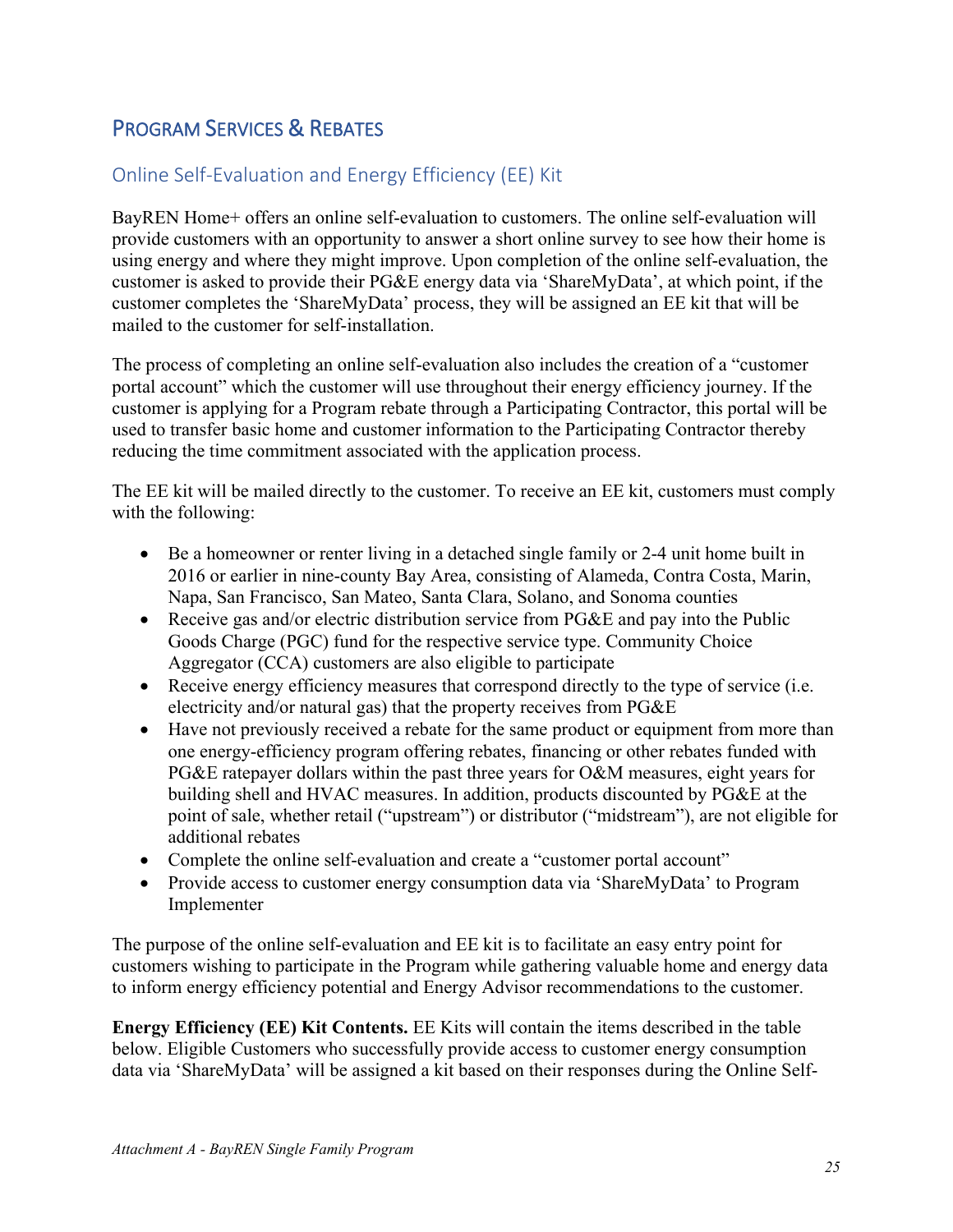Evaluation and the Customers active PG&E Service Address ID (SAID). The contents of the kit configurations are as follows:

| <b>Kit Assignment Criteria</b>  | <b>Kit Item and Quantity</b>         |                                      |                                                |                                               |                                      |
|---------------------------------|--------------------------------------|--------------------------------------|------------------------------------------------|-----------------------------------------------|--------------------------------------|
|                                 | LED 12W<br>A19 DIM<br>27K T20<br>JA8 | Low-Flow<br>Showerhead<br>$-1.5$ GPM | Low-Flow<br>Aerator<br>$(bath) -$<br>$0.5$ GPM | Low-Flow<br>Aerator<br>(kitchen) -<br>1.5 GPM | Tier 2<br>Advanced<br>Power<br>Strip |
| Gas Only                        | $\boldsymbol{0}$                     | $\mathbf{1}$                         | $\overline{2}$                                 | $\mathbf{1}$                                  | $\theta$                             |
| Electric Only No AV No<br>Water | 10                                   | $\boldsymbol{0}$                     | $\boldsymbol{0}$                               | $\boldsymbol{0}$                              | $\boldsymbol{0}$                     |
| Electric Only AV No Water       | 5                                    | $\boldsymbol{0}$                     | $\boldsymbol{0}$                               | $\boldsymbol{0}$                              | $\mathbf{1}$                         |
| Combo Water No AV               | 10                                   | $\mathbf{1}$                         | $\overline{2}$                                 | $\mathbf{1}$                                  | $\theta$                             |
| Combo AV Water                  | 5                                    | $\mathbf{1}$                         | $\overline{2}$                                 | $\mathbf{1}$                                  | $\mathbf{1}$                         |
| Combo No AV No Water            | 10                                   | $\boldsymbol{0}$                     | $\boldsymbol{0}$                               | $\boldsymbol{0}$                              | $\boldsymbol{0}$                     |
| Combo AV No Water               | 5                                    | $\boldsymbol{0}$                     | $\boldsymbol{0}$                               | $\boldsymbol{0}$                              | $\mathbf{1}$                         |
| Electric Only No AV Water       | 10                                   | $\mathbf{1}$                         | $\overline{2}$                                 | $\mathbf{1}$                                  | $\overline{0}$                       |
| Electric Only AV Water          | 5                                    | $\mathbf{1}$                         | $\overline{2}$                                 | $\mathbf{1}$                                  | $\mathbf{1}$                         |

**Program Referrals.** Some customers may not have completed an online self-evaluation or received an EE kit. It is encouraged that Participating Contractors, Raters, Home Energy Score Assessors, and other Program staff communicate the benefits of the EE kit to potential and existing customers in order to increase overall energy savings and drive Program awareness. The intent is to guide customers to the Program or Programs that offer them the maximum benefit.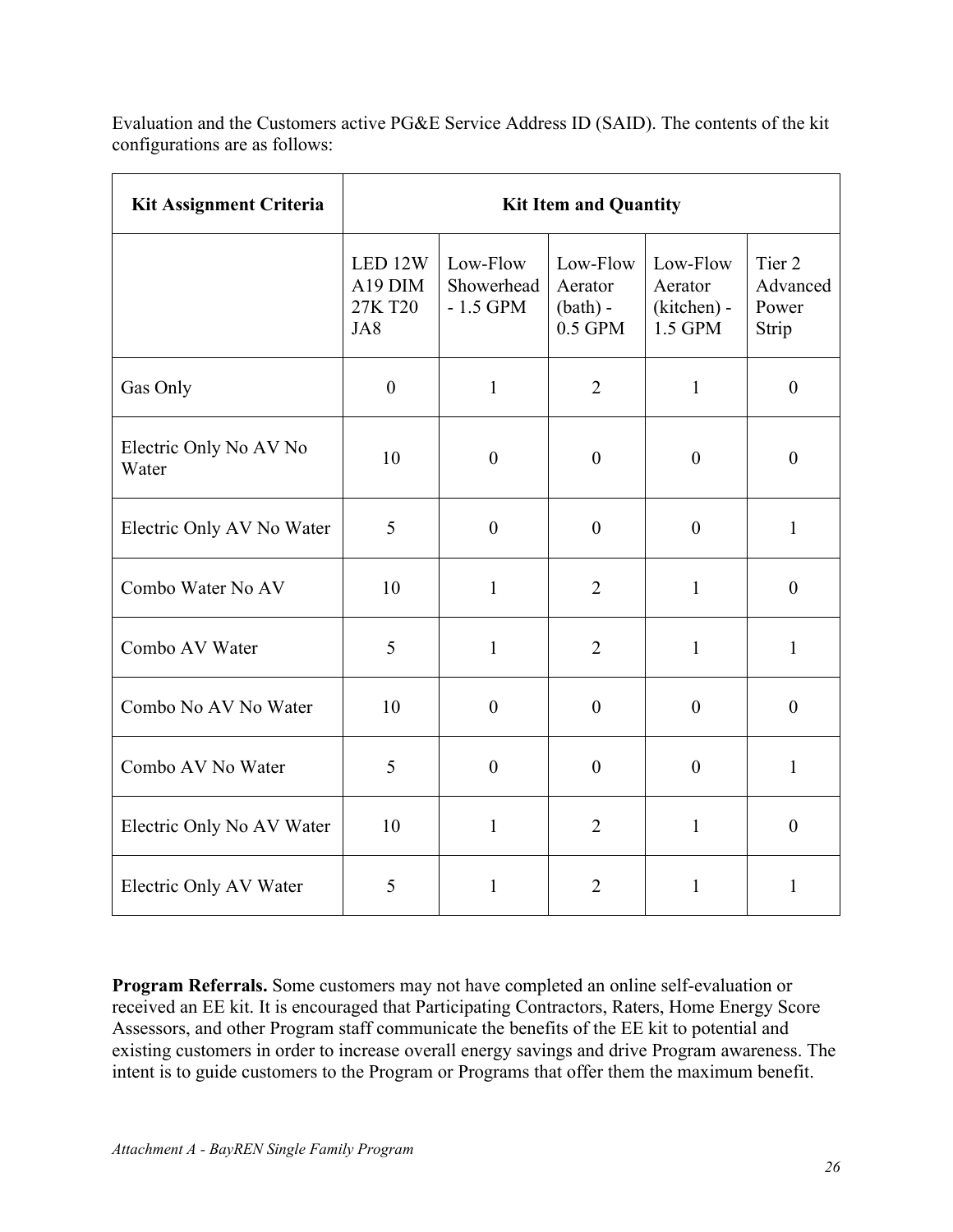### <span id="page-26-0"></span>Green Home Visits

The Program will collaborate with local Community Based Organizations (CBOs) to offer services to specific groups of customers that have historically low participation rates. Some of these groups will include but are not be limited to households where English is not the primary spoken language and senior households. BayREN will partner with select CBOs to perform inhome 'Green Home Visits' for these customers. During the Green Home Visit, the CBOs will perform a basic energy evaluation of the home and gather customer information. During the visit, EE kit measures will be direct installed for the customer. The Green Home Visit will also provide the customer with energy saving tips. The customer will be referred to an Energy Advisor who will maintain a longer-term relationship with them and educate the customer on the energy savings potential of their home and ways to achieve it.

### <span id="page-26-1"></span>Rebates

BayREN Home+ will pay rebates for eligible measures completed by a Participating Contractor. The rebate may be paid to the customer or the Participating Contractor. Participating Contractors are responsible for completing a rebate Enrollment form with the customer, completing eligible upgrades, and submitting the rebate application and other required forms once the project is completed. Once these have been submitted to the Program, the Incentive Processing team will confirm customer eligibility and reserve rebate funds for the project. Customers' must work with a Participating Contractor to be eligible for a rebate.

To qualify for a rebate, a customer must comply with the following:

- Be located in the nine-county Bay Area, consisting of Alameda, Contra Costa, Marin, Napa, San Francisco, San Mateo, Santa Clara, Solano, and Sonoma counties
- Receive gas and/or electric distribution service from PG&E and pay into the Public Goods Charge (PGC) fund for the respective service type. Community Choice Aggregator (CCA) customers are also eligible to participate
- Receive energy efficiency measures that correspond directly to the type of service (i.e. electricity and/or natural gas) that the property receives from PG&E
- EE upgrades be done in a home that was built/constructed in 2016 or earlier
- Have not previously received a rebate for the same product or equipment from more than one energy-efficiency program offering rebates, financing or other rebates funded with PG&E ratepayer dollars within the past three years for O&M measures, eight years for building shell and HVAC measures. In addition, products discounted by PG&E at the point of sale, whether retail ("upstream") or distributor ("midstream"), are not eligible for additional rebates
- Complete a Combustion Appliance Safety (CAS) test if any measures completed impact the air tightness of the home
- Agree to allow random field inspections, by BayREN, CLEAResult or their designee, of work that has been performed. The customer will need to allow CLEAResult or BayREN access to the home for this purpose if the project is chosen for a field inspection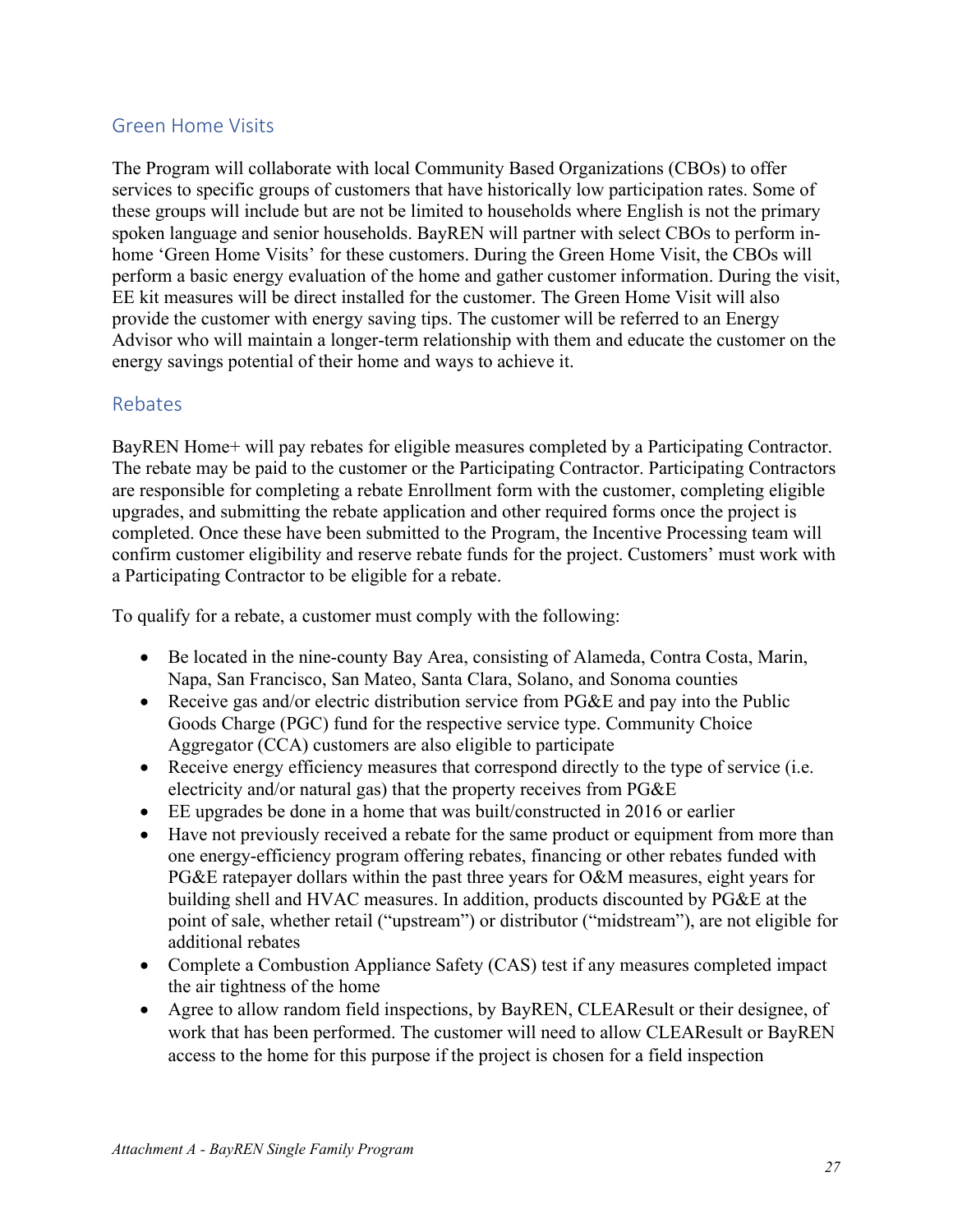Rebates for projects completed in 2019 will be priced as shown in the Eligible Program Measure table, below:

### *Table 1: Program Rebate Amounts*

| <b>Measure</b>                                                                                                                | 2019<br><b>Incentives</b>        | Unit                | Eligible<br><b>Climate Zone</b> |  |  |  |
|-------------------------------------------------------------------------------------------------------------------------------|----------------------------------|---------------------|---------------------------------|--|--|--|
| <b>EE Kit and Direct Install</b>                                                                                              |                                  |                     |                                 |  |  |  |
| Screw in $LED - A19$                                                                                                          | Free to<br>customer              | Lamp                | All                             |  |  |  |
| Faucet aerator – Bathroom $\leq 1.0$ GPM                                                                                      | Free to<br>customer              | Faucet              | A11                             |  |  |  |
| Faucet aerator – Kitchen $\leq 1.5$ GPM                                                                                       | Free to<br>customer              | Faucet              | All                             |  |  |  |
| Low-flow showerhead 1.5 GPM                                                                                                   | Free to<br>customer              | Showerhead          | All                             |  |  |  |
| Tier 2 advanced power strip                                                                                                   | Free to<br>customer              | Each                | All                             |  |  |  |
| <b>Operations and Maintenance</b>                                                                                             |                                  |                     |                                 |  |  |  |
| Smart thermostat (must be listed on the<br>ENERGY STAR qualified product list<br>for Smart Communicating Thermostats)         | \$150.00                         | Each                | All                             |  |  |  |
| Duct Seal / Repair $\leq 10\%$ total leakage<br>(Not eligible in homes with ductwork or<br>FAU/Furnace/Air Handler in Garage) | \$200.00                         | Each                | All                             |  |  |  |
| Duct Replacement $\leq$ 5% total leakage                                                                                      | \$800.00                         | Each                | All                             |  |  |  |
| <b>Building Shell</b>                                                                                                         |                                  |                     |                                 |  |  |  |
| Attic insulation $\geq$ R-44 (includes air<br>sealing)                                                                        | \$0.75<br>(maximum of<br>\$1,000 | Area $({\rm ft}^2)$ | All                             |  |  |  |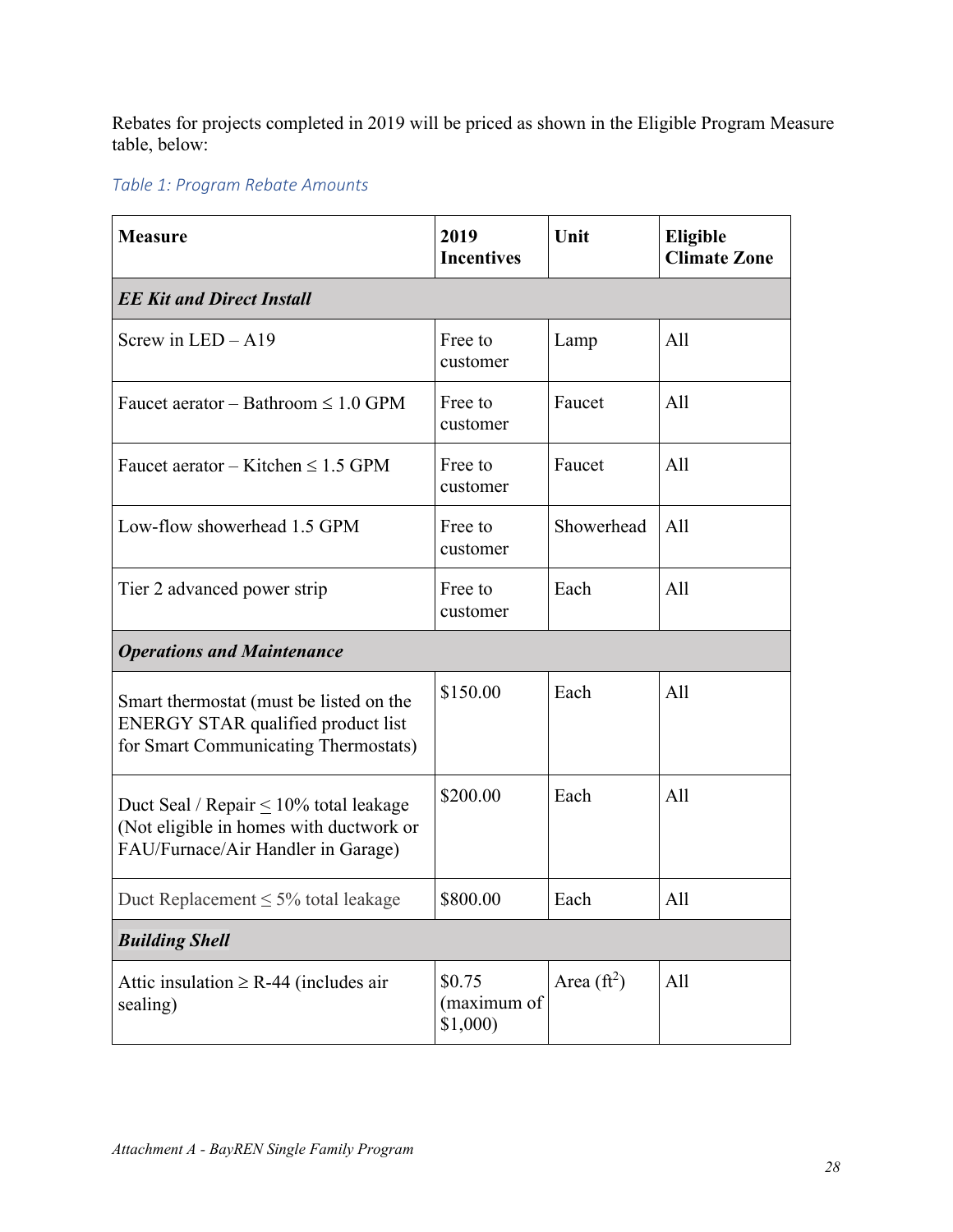| Wall insulation $\geq$ R-13 (2x4 framing) or<br>$\geq$ R-19 (2x6 framing)                                                                     |                             | \$0.70<br>(maximum of<br>\$1,000 | Area $({\rm ft}^2)$ | A11 |
|-----------------------------------------------------------------------------------------------------------------------------------------------|-----------------------------|----------------------------------|---------------------|-----|
| <b>HVAC</b> Equipment                                                                                                                         |                             |                                  |                     |     |
| High efficiency furnace $\geq$ 95% AFUE<br>with Variable Speed Motor (must replace<br>existing central gas furnace)                           |                             | \$300.00                         | Each                | All |
| High efficiency split central air<br>conditioner $\geq$ 17 SEER or $\geq$ 13.3 EER<br>High efficiency packaged central air                    |                             | \$800.00                         | Each                | A11 |
| conditioner $\geq 16$ SEER<br>(must replace existing central air<br>conditioner)                                                              |                             |                                  |                     |     |
| High efficiency heat pump $\geq$ 17 SEER<br>(must replace entire load associated with<br>an existing electric heating system or<br>heat pump) |                             | \$1,000.00                       | Each                | A11 |
| <b>DHW</b> Equipment                                                                                                                          |                             |                                  |                     |     |
| Heat pump water heater                                                                                                                        |                             | \$1,000.00                       | Each                | A11 |
| <b>Storage Capacity (GAL)</b>                                                                                                                 | <b>Minimum UEF required</b> |                                  |                     |     |
| >45 to ≤55                                                                                                                                    | $\geq 3.1$                  |                                  |                     |     |
| >55 to ≤75<br>$\geq 3.34$                                                                                                                     |                             |                                  |                     |     |
| >75                                                                                                                                           | $\geq 3.43$                 |                                  |                     |     |
| High efficiency storage gas water heater<br>medium usage $\geq$ 0.64 UEF, high usage<br>$\geq$ 0.68 UEF                                       |                             | \$400.00                         | Each                | All |
| Instantaneous water heater $\geq$ 0.87 UEF                                                                                                    |                             |                                  |                     |     |
| (must replace existing gas water heater)                                                                                                      |                             |                                  |                     |     |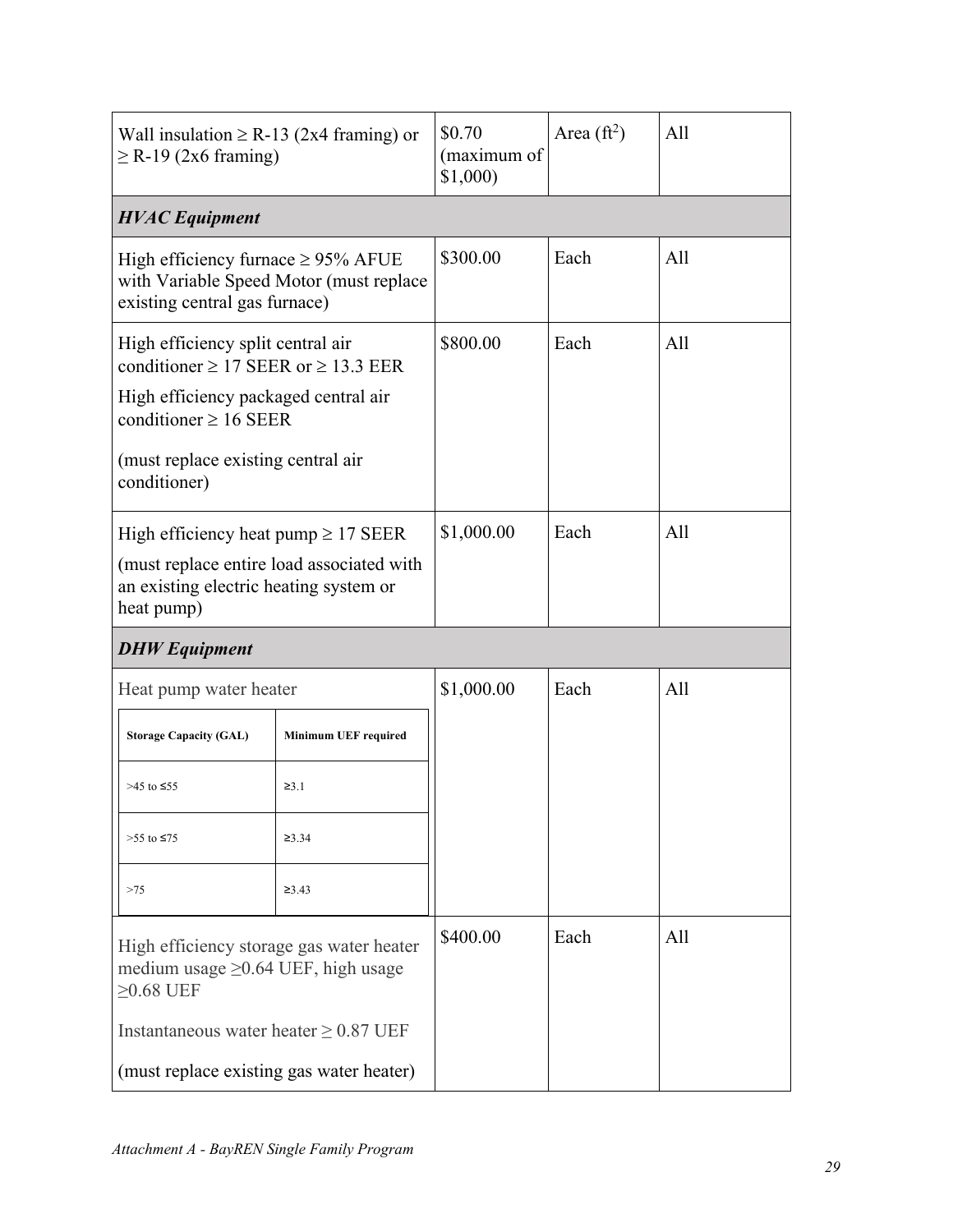<span id="page-29-0"></span>

|                                                                                                                                                                                                                                                            | <b>Bonus Rebates</b> (only one per service address) |            |          |     |
|------------------------------------------------------------------------------------------------------------------------------------------------------------------------------------------------------------------------------------------------------------|-----------------------------------------------------|------------|----------|-----|
| Combine one or more Building Shell<br>measures with a Heating and Cooling<br>measure                                                                                                                                                                       |                                                     | \$500.00   | Per Home | All |
| Combine attic with exterior wall<br>insulation work                                                                                                                                                                                                        |                                                     | \$500.00   | Per Home | All |
| Building air sealing $\geq 30\%$<br>(Use of vintage tables requires<br>combination with another measure,<br>otherwise test-in and test-out results<br>required)                                                                                            |                                                     | \$150.00   | Per Home | A11 |
| Downsize heating and/or cooling system<br>compared to existing system                                                                                                                                                                                      |                                                     | \$100.00   | Per Home | A11 |
| Combustion Appliance Safety (CAS)<br>test-out                                                                                                                                                                                                              |                                                     | \$150.00   | Per Home | A11 |
| <b>Electrification Equipment Measures</b>                                                                                                                                                                                                                  |                                                     |            |          |     |
| High efficiency heat pump $\geq$ 17 SEER<br>(must replace existing central natural gas<br>furnace and air conditioner with ducted<br>direct exchange (non mini-split) heat<br>pump or replace wall/floor furnace with<br>a ductless mini-split heat pump.) |                                                     | \$1,000.00 | Per Home | A11 |
| Heat pump water heater                                                                                                                                                                                                                                     |                                                     | \$1,000.00 | Per Home | A11 |
| <b>Storage Capacity (GAL)</b>                                                                                                                                                                                                                              | <b>Minimum UEF required</b>                         |            |          |     |
| $>45$ to $\leq 55$                                                                                                                                                                                                                                         | $\geq 3.1$                                          |            |          |     |
| >55 to ≤75                                                                                                                                                                                                                                                 | $\geq 3.34$                                         |            |          |     |
| >75                                                                                                                                                                                                                                                        | $\geq 3.43$                                         |            |          |     |
| <b>Electrification Appliance Measures (Customer Application)</b>                                                                                                                                                                                           |                                                     |            |          |     |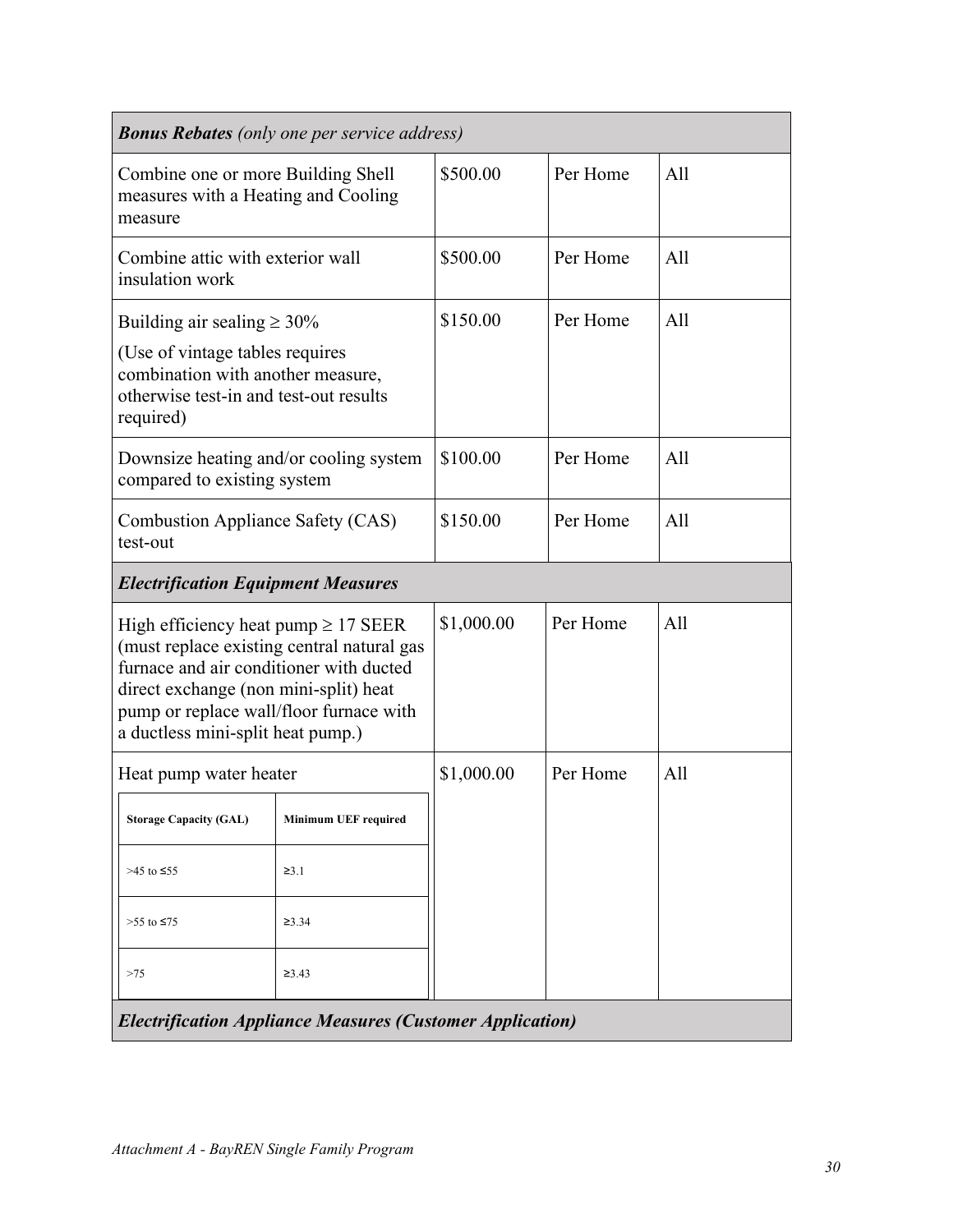| *Induction electric stove and range<br>cooktop (must replace existing natural<br>gas range and cooktop)                                                                                     | \$300.00 | Per Home | A11 |
|---------------------------------------------------------------------------------------------------------------------------------------------------------------------------------------------|----------|----------|-----|
| *Heat pump clothes dryer $\geq 4.50$<br>Combined Energy Factor (CEF) (must<br>replace existing natural gas clothes dryer<br>and listed as ENERGY STAR Efficient<br>heat pump clothes dryer. | \$300.00 | Per Home | A11 |

\*Appliance measures. In order to receive an incentive, these measures require the PG&E account holder to submit a rebate application through the customer facing BayREN Home+ Portal.

### Energy Advising

Energy Advisors are available at no cost to the customer and are an objective, unbiased thirdparty. Energy Advisors will act as a facilitator, educator, and advocate for customers pursuing upgrades. Energy Advisors will:

- Provide individualized and ongoing assistance to homeowners and renters with relevant Program offerings
- Educate participants on energy efficiency benefits including reduced energy bills and improved indoor air quality and comfort
- Be a single point of contact for all energy efficiency questions and/or BayREN projects
- Develop an energy efficiency plan for the customer and assist them on their journey to greater energy efficiency of their home
- Provide support with selecting a Participating Contractor, scheduling estimates and reviewing bids for eligible projects
- Help customers understand energy and evaluation reports
- Communicate available financing options and other BayREN Programs like the Green Labeling program
- Educate customers on complementary program offerings
- Maintain a long-term relationship with the customer
- Provide unparalleled customer service

### <span id="page-30-0"></span>Incentive Layering

BayREN Home+ customers are not excluded from concurrent participation in any other ratepayer-funded energy efficiency program that offers rebates or incentives, as long as ratepayer-funded programs do not provide incentives for the same measures being completed through the BayREN Program.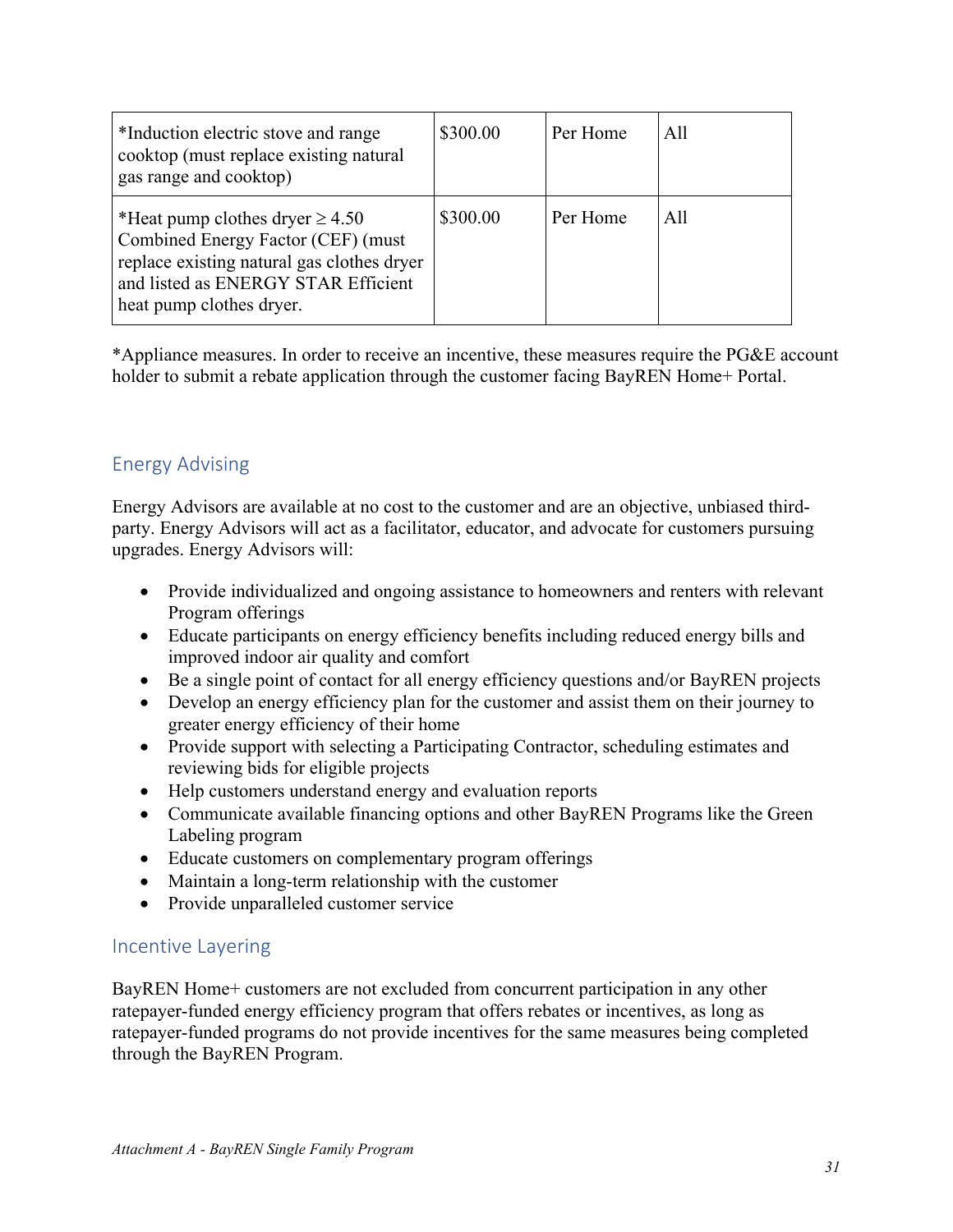BayREN will cross reference Program projects with participation data from other ratepayer funded programs to confirm that there is no "double-dipping".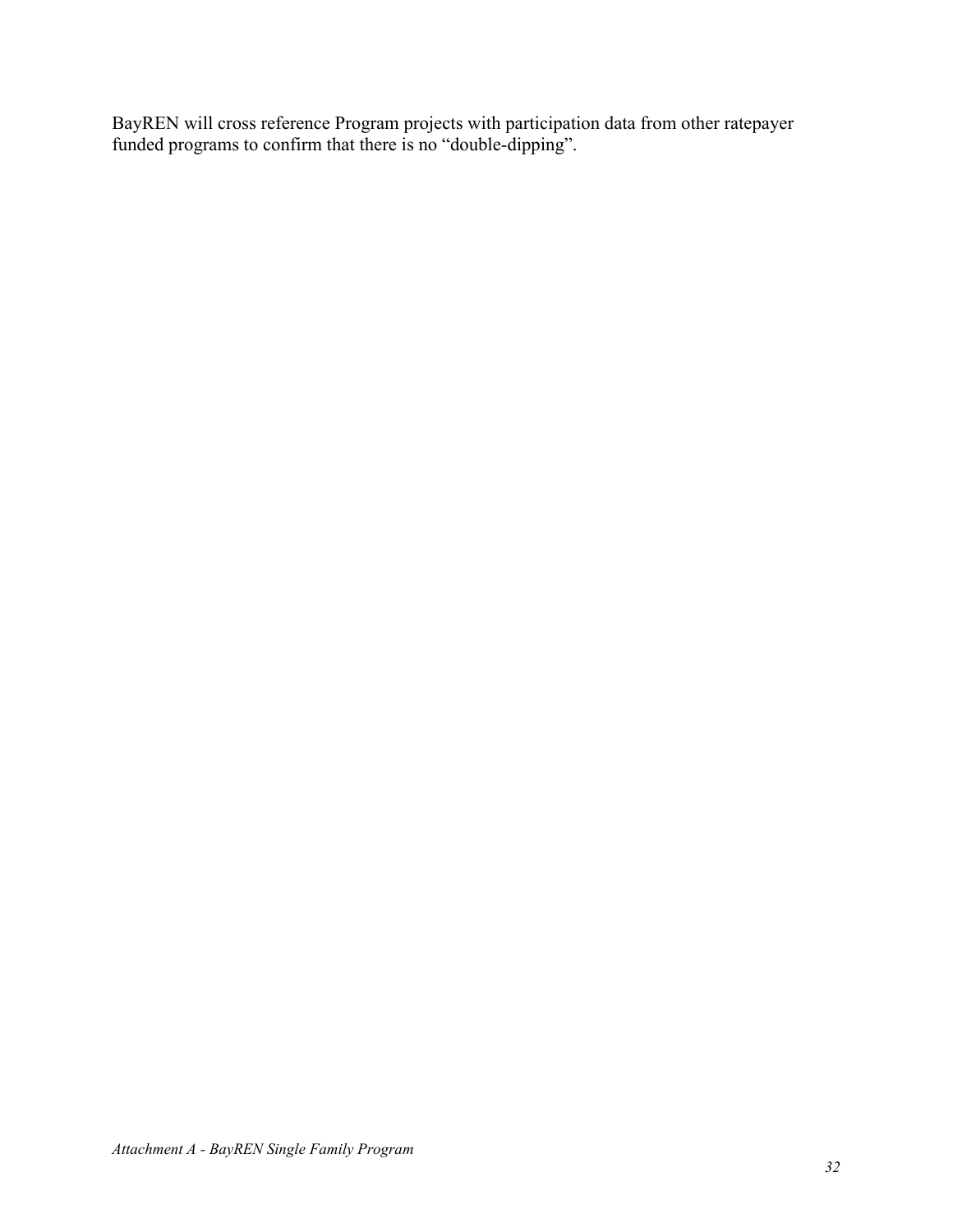## <span id="page-32-0"></span>QUALITY ASSURANCE / QUALITY CONTROL (QA/QC)

QA/QC are essential functions that enable the Program to verify the quality of installed measures, both for purposes of consumer protection and to safeguard ratepayer investments. The intent of QA activities is to ensure a great customer experience and deliver real project benefits to both the Participant and ratepayers.

For purposes of BayREN Home+, Quality Assurance and Quality Control are defined as follows:

- **Quality Assurance (QA):** A set of processes and procedures to manage for quality; that is, a proactive means to prevent quality failures and deliver consistently high-quality results.
- **Quality Control (QC):** A set of processes and procedures to verify the quality of the results; that is, a reactive means by which quality is gauged and monitored.

If a project is selected for QA/QC, the customer is responsible for participating in QA/QC process in order to be eligible for a rebate. This includes field quality control (FQC) inspections completed by BayREN, CLEAResult, or another designee. The QA/QC efforts will provide feedback to BayREN and Participants and may inform future Program improvements.

### <span id="page-32-1"></span>Quality Assurance Processes and Procedures

A comprehensive quality assurance program requires Participating Contractors to integrate quality assurance into their standard operating procedures. BayREN Home+ QA processes and procedures include the following:

- Participating Contractor training and mentoring related to measure requirements and installation best practices
- Customer screening for Program eligibility prior to investment of Program resources in providing customer services
- Availability of a certified BPI BA to ensure adequate health and safety testing (CAS) by qualified personnel
- Qualifying measure list and equipment specifications
- Participating Contractor quality assurance plans, including standard operating procedures for customer service, data management, rebate applications, financing, and installation procedures

The following table highlights the frequency of quality assurance provisions associated with the Program: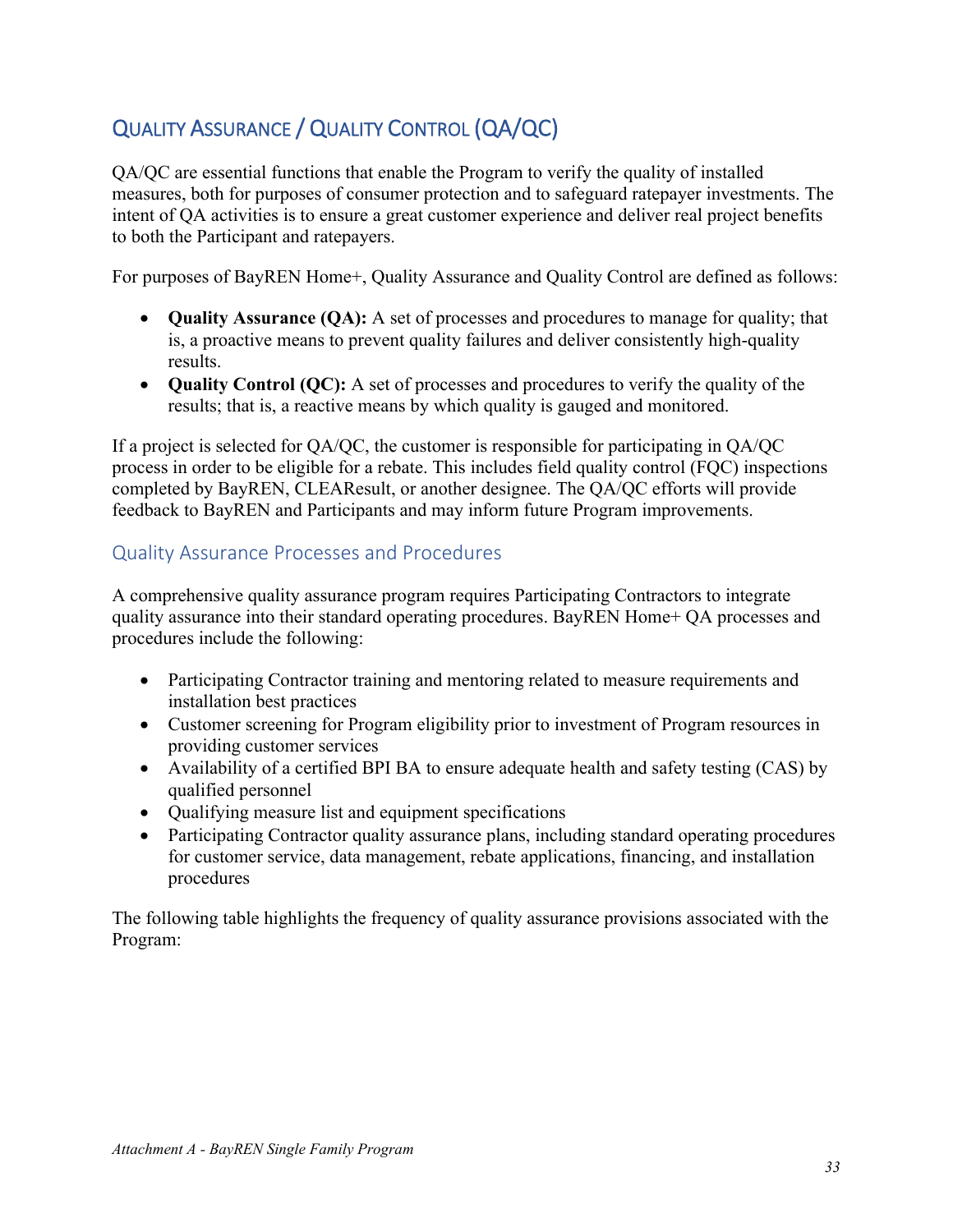#### *Table 3: Quality Assurance Provisions*

| Program<br><b>Element</b> | <b>QA</b> Requirements                                                                          | <b>QA Sampling Rate</b><br>(Indicate Pre/Post<br>Sample) | <b>QA Personnel</b><br><b>Certification</b><br><b>Requirements</b> |
|---------------------------|-------------------------------------------------------------------------------------------------|----------------------------------------------------------|--------------------------------------------------------------------|
|                           | Property must meet eligibility<br>requirements for measures installed                           | $100\%$ pre/post                                         | <b>BPI-BA</b>                                                      |
| <b>Rebates</b>            | Contractor holds valid license and meets<br>eligibility requirements                            | $100\%$ pre/post                                         | None                                                               |
|                           | Project meets requirements of Program                                                           | $100\%$ pre/post                                         | <b>BPI-BA</b>                                                      |
|                           | Field Verification of Measures Installed<br>and performance of Combustion Safety<br><b>Test</b> | Post: Home<br>Performance<br>w/ENERGY STAR<br>Protocols  | <b>BPI-BA</b>                                                      |

### <span id="page-33-0"></span>Quality Control Processes and Procedures

QC activities will identify all material defects that are in conflict with the Program's installation requirements and CAS requirements. Participating Contractors must remediate all identified defects before the project is eligible for a Program rebate, or if a rebate is already paid, to retain an 'Active' status in the Program.

#### <span id="page-33-1"></span>*Desktop Review of Job Submissions*

The intent of the desktop review is to evaluate the validity of the submittals, such as the rebate application. The rebate application will be manually compared to PG&E customer data to ensure customer eligibility and Program requirements. Rebate applications may be returned for revision if: (1) The customer or measures are not eligible for the Program; (2) The application is incomplete or inaccurate; and/or (3) The Participating Contractor is not eligible to apply for incentives due to their standing with the Program.

#### <span id="page-33-2"></span>*Field Quality Control (FQC) Inspection*

FQC inspections focus on verifying proper installation of improvements and ensuring customer satisfaction. The Program will leverage BayREN Raters as well as CLEAResult staff and other designees to complete FQC inspections. Eligible projects will be based on a sampling basis and/or as directed. BayREN Home+ QC will be conducted by (1) BayREN Raters who are responsible for verifying and "signing off" on measure installation quality according to Program requirements when subcontracted for CAS testing on ALL projects; (2) CLEAResult staff and/or designees will QC projects based on random sampling of projects.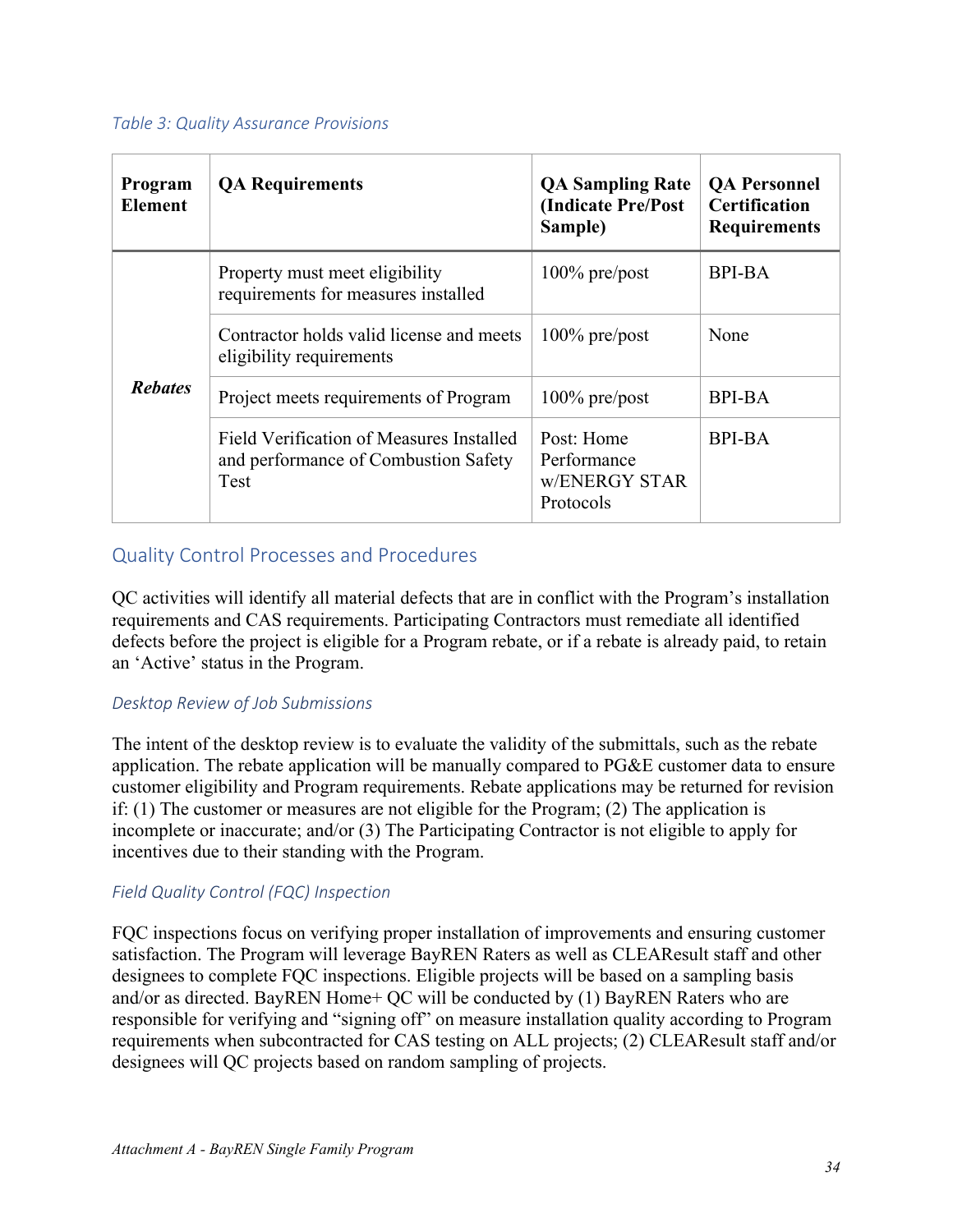The Participating Contractor shall coordinate with a BPI certified CAS technician to schedule an inspection to coincide with project completion in order to reduce impacts to the participant. Projects selected for FQC must pass the FQC inspection in order to receive a rebate. FQC inspections will confirm the following:

- Participating Contractor has adhered to all installation requirements and Program requirements, proper function and cleanliness of installed equipment, and accuracy of work
- Counts and types of all measures installed are as indicated in the rebate application
- Installed equipment is eligible for Program rebates and meets Program requirements
- Proper completion of CAS Testing

#### <span id="page-34-0"></span>*Photo Quality Control (PQC) Inspection*

PQC inspections focus on verifying proper installation of eligible measures through the use of photographs submitted to CLEAResult through the project application process. PQCs will be completed by the Participating Contractor and each measure will require a Photograph(s) that is date and time stamped to depict the proper installation of the measure(s).

To be eligible for PQC Inspections, the Participating Contractor first must achieve an 'Active' status and have good standing in the Program. The Participating Contractor must then participate in a mandatory BayREN PQC webinar. PQCs will allow Participating Contractors to increase their QC score and elevate their standing in the program. Projects submitted through the PQC process are still subject to random in-field inspections.

#### <span id="page-34-1"></span>*QC Sampling Rates*

The minimum FQC inspection rate is set at 5% (1 in every 20 jobs). The Program has also established an adjustable on-site inspection rate for contractors based on job experience and performance. This inspection rate reduces as the contractor gains experience in the Program and as on-site inspections and the Participating Contractor score (described in "Evaluation of Participating Contractor" above) show the contractor is performing well. Contactors may drop down a tier if performance slips.

| Contractor<br><b>Status</b> | # of Jobs | <b>QC</b> Level | <b>QC</b> Requirements                                                                                                                        |
|-----------------------------|-----------|-----------------|-----------------------------------------------------------------------------------------------------------------------------------------------|
| Provisional                 | $0 - 5$   | Level 3 QC      | First job inspected on-site with<br>Contractor present during CAS test-<br>out. Next 2-5 jobs inspected on-site<br>or through PQC inspections |
| Probationary                | N/A       | Level 3 QC      | Requires on-site inspection with<br>Contractor present during CAS test-                                                                       |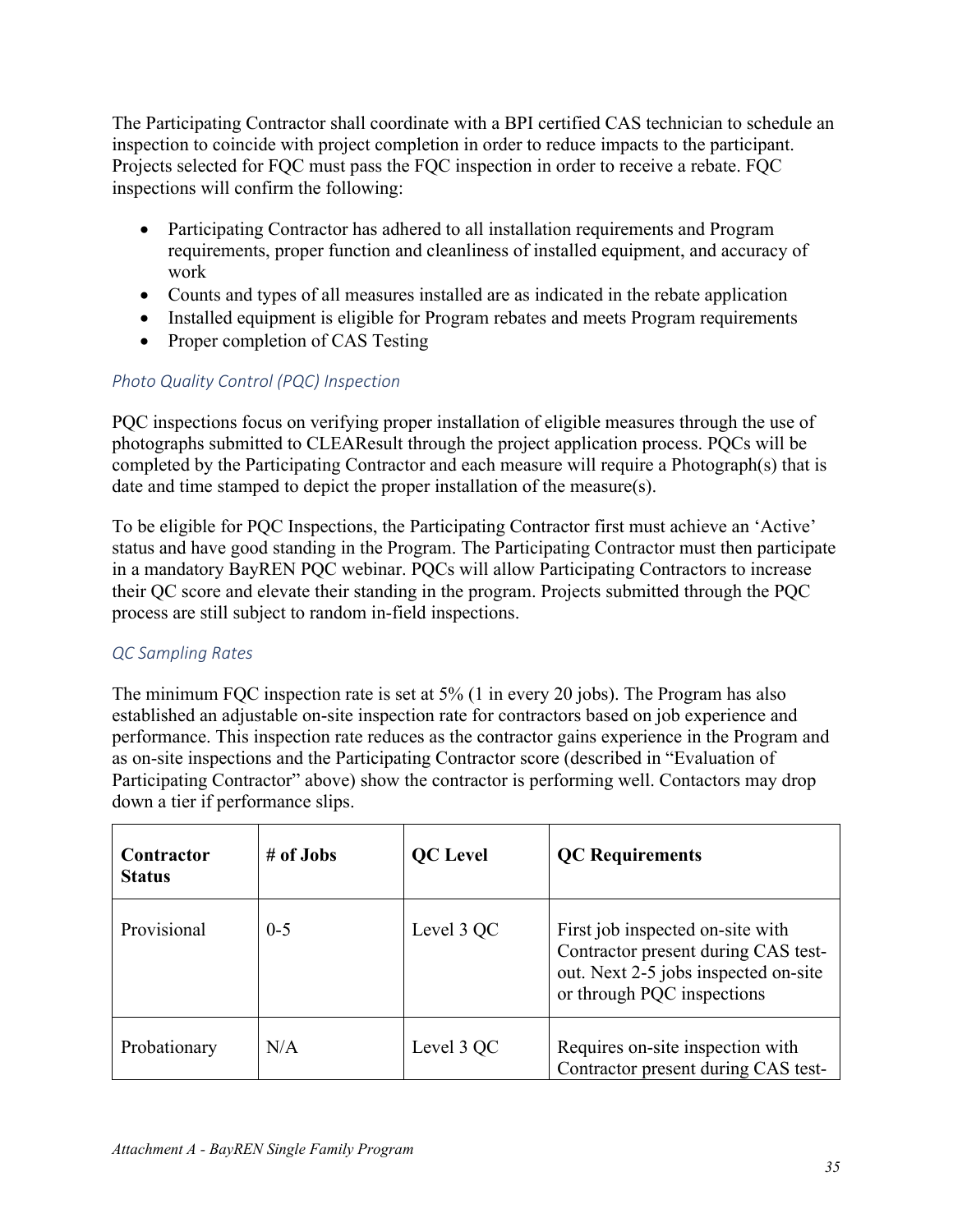|                      |        |            | out. Next 2-5 jobs inspected on-site<br>or through PQC inspections                  |
|----------------------|--------|------------|-------------------------------------------------------------------------------------|
| Active (Any<br>Tier) | $5-20$ | Level 2 QC | 20% of all jobs inspected on-site or<br>through PQC inspections (4 out of<br>20)    |
| Active (Any<br>Tier) | $20+$  | Level 1 QC | 5% of all jobs inspected on-site or<br>through PQC inspections $(1 \text{ in } 20)$ |

Inspection failure(s) will trigger corrective action(s) to the job. Sampling rates may be increased, or other penalties introduced if inspections produce unsatisfactory results.

Inspections completed by Program staff will seek to complete verification activities within ten (10) business days of the application submission, barring any delays associated with difficulty in contacting the Customer or scheduling an inspection.

#### <span id="page-35-0"></span>*Ongoing Monitoring*

Performance will be monitored on an ongoing basis for all Participating Contractors. Performance is based on:

- Customer Satisfaction Survey results
- Feedback provided to Energy Advisors by customers
- Ability for Participating Contractor to meet minimum work requirements set forth in this manual
- QA/QC results
- Responsiveness and professionalism associated with BayREN requests

Where applicable, the Program may leverage metered energy savings data to support Participating Contractor development and training and performance analysis. The Program aims to provide a transparent and collaborative process to Participating Contractor performance improvements and will use data collected to inform BayREN Contractor Services support and mentoring activities.

#### <span id="page-35-1"></span>*Customer Satisfaction Surveys*

Customers participating in the Program services will be invited to participate in customer satisfaction surveys. The timing of the survey will vary depending on the customers participation in the Program. Surveys will be deployed according to the following schedule: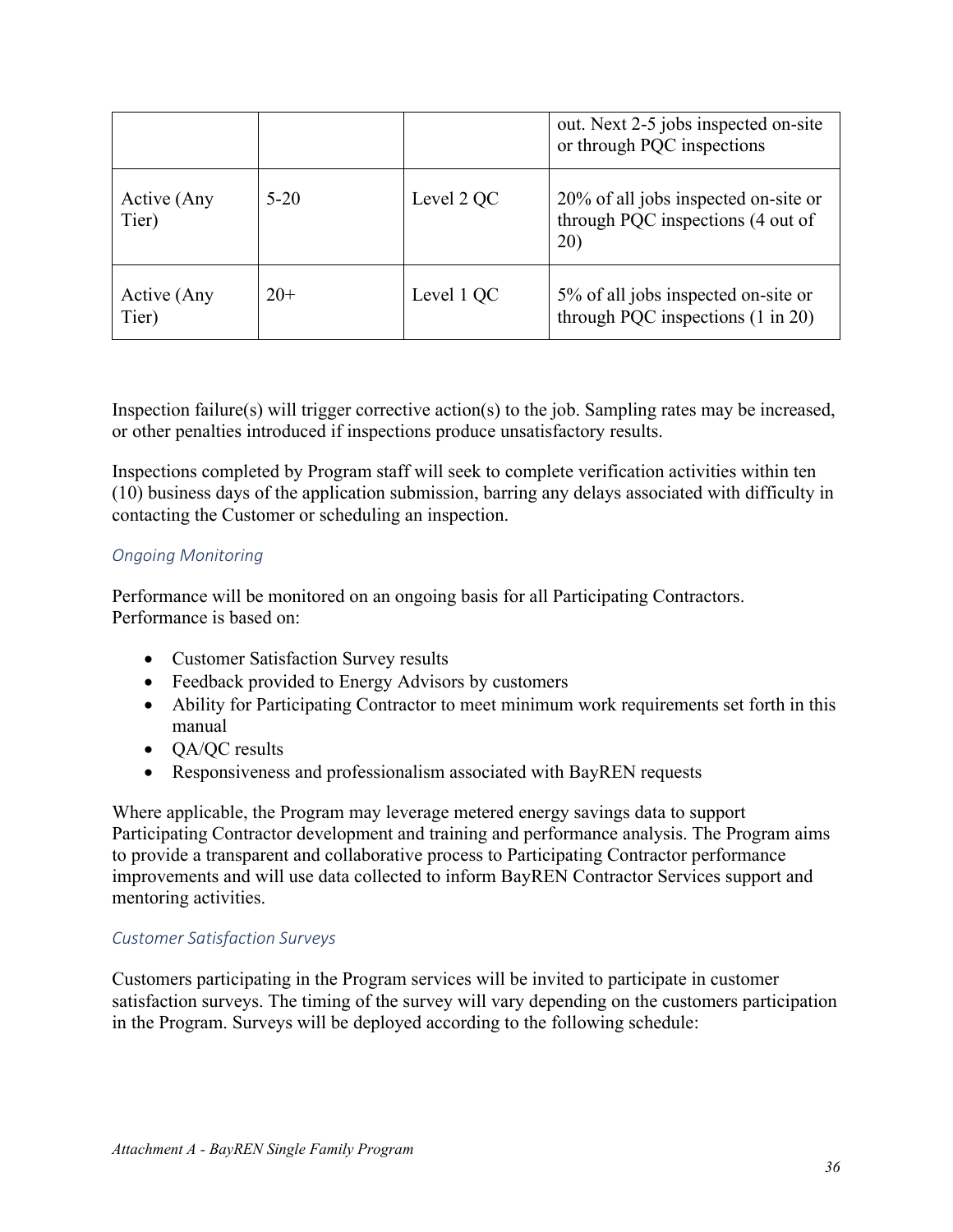## *Table 4: Customer Satisfaction Survey Schedule*

| <b>Program Service</b>              | <b>Milestone</b>                                                     | <b>Survey Delivery Date</b>                      |
|-------------------------------------|----------------------------------------------------------------------|--------------------------------------------------|
| Online Self-<br>Evaluation & EE Kit | Completion of online self-evaluation $\&$<br>customer portal account | Within 5 weeks of portal<br>account created date |
| Green House Call                    | Completion of Green House Call                                       | Within 2 weeks of Green<br>House Call            |
| Rebates                             | Completion of Program measure                                        | Within 3 weeks of project<br>paid date           |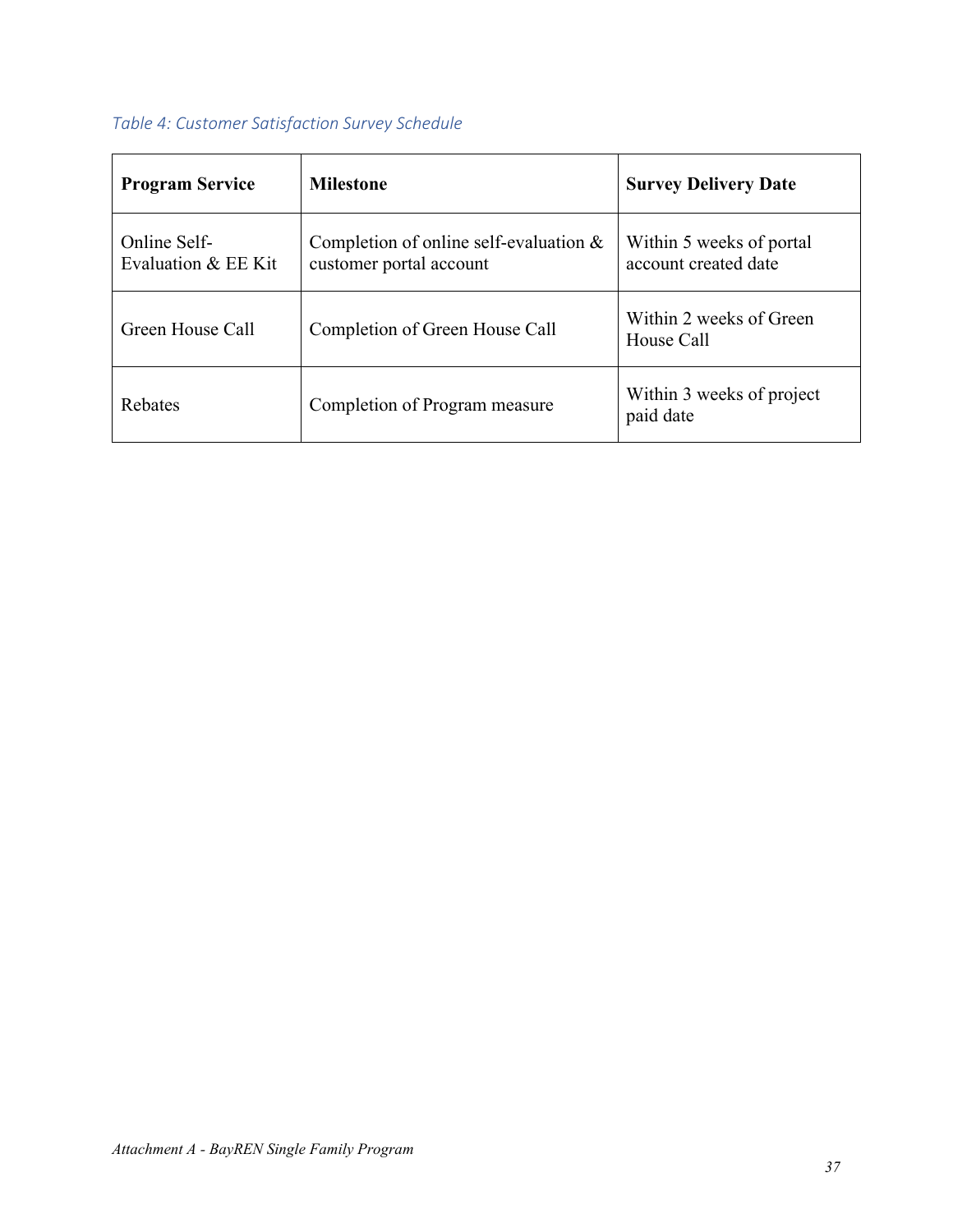## <span id="page-37-0"></span>ELIGIBLE ENERGY EFFICIENCY MEASURES

### *Table 4: Eligible Program Measures*

| <b>Measure</b>                                                                                                                   | <b>2019 Incentives</b>          | Unit          | <b>Eligible</b><br><b>Climate Zone</b> |
|----------------------------------------------------------------------------------------------------------------------------------|---------------------------------|---------------|----------------------------------------|
| <b>EE Kit and Direct Install</b>                                                                                                 |                                 |               |                                        |
| Screw in $LED - A19$                                                                                                             | Free to customer                | Lamp          | All                                    |
| Faucet aerator – Bathroom $\leq 1.0$<br><b>GPM</b>                                                                               | Free to customer                | Faucet        | All                                    |
| Faucet aerator – Kitchen $\leq 1.5$ GPM                                                                                          | Free to customer                | Faucet        | All                                    |
| Low-flow showerhead 1.5 GPM                                                                                                      | Free to customer                | Showerhead    | All                                    |
| Tier 2 advanced power strip                                                                                                      | Free to customer                | Each          | All                                    |
| <b>Operations and Maintenance</b>                                                                                                |                                 |               |                                        |
| Duct Replace $\leq 5\%$ total leakage                                                                                            | \$800.00                        | Each          | All                                    |
| Duct Seal / Repair $\leq 10\%$ total<br>leakage (Not eligible in homes with<br>ductwork or FAU/Furnace/Air<br>Handler in Garage) | \$200.00                        | Each          | All                                    |
| Smart thermostat                                                                                                                 | \$150.00                        | Each          | All                                    |
| <b>Building Shell</b>                                                                                                            |                                 |               |                                        |
| Attic insulation $\geq$ R-44 (includes air<br>sealing)                                                                           | $$0.75$ (maximum<br>of \$1,000) | Area $(ft^2)$ | All                                    |
| Wall insulation $\geq$ R-13 (2x4 framing)<br>or $\geq$ R-19 (2x6 framing)                                                        | $$2.00$ (maximum<br>of \$1,000) | Area $(ft^2)$ | All                                    |
| <b>HVAC</b> Equipment                                                                                                            |                                 |               |                                        |
| High efficiency furnace $\geq$ 95% AFUE<br>with Variable Speed Motor (must<br>replace existing central gas furnace)              | \$300.00                        | Each          | All                                    |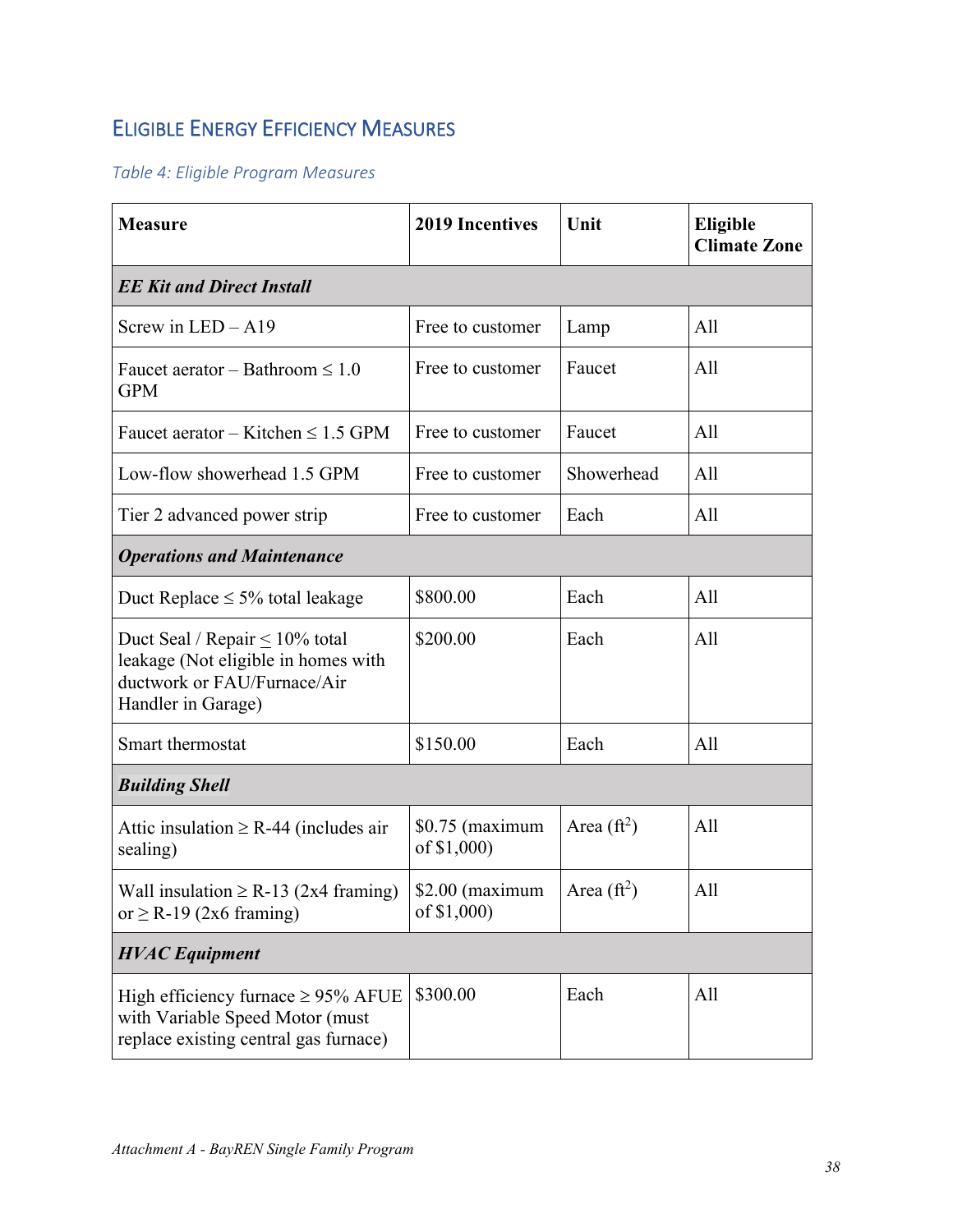| High efficiency split central air<br>conditioner $\geq$ 17 SEER or $\geq$ 13.3 EER                |                      | \$800.00   | Each     | All |
|---------------------------------------------------------------------------------------------------|----------------------|------------|----------|-----|
| High efficiency packaged central air<br>conditioner $\geq 16$ SEER                                |                      |            |          |     |
| (must replace existing central air<br>conditioner)                                                |                      |            |          |     |
| High efficiency heat pump $\geq 17$<br><b>SEER</b>                                                |                      | \$1,000.00 | Each     | All |
| (must replace entire load associated<br>with an existing electric heating<br>system or heat pump) |                      |            |          |     |
| <b>DHW</b> Equipment                                                                              |                      |            |          |     |
| Heat pump water heater                                                                            |                      | \$1,000.00 | Each     | All |
| <b>Storage Capacity (GAL)</b>                                                                     | Minimum UEF required |            |          |     |
| >45 to ≤55                                                                                        | $\geq 3.1$           |            |          |     |
| >55 to ≤75                                                                                        | $\geq 3.34$          |            |          |     |
| >75                                                                                               | ≥3.43                |            |          |     |
|                                                                                                   |                      |            |          |     |
| High efficiency gas water heater<br>medium usage $\geq$ 0.64 UEF, high<br>usage $\geq 0.68$ UEF   |                      | \$400.00   | Each     | All |
| Instantaneous water heater $\geq 0.87$<br><b>UEF</b>                                              |                      |            |          |     |
| (must replace existing gas water<br>heater)                                                       |                      |            |          |     |
| <b>Bonus Rebates</b>                                                                              |                      |            |          |     |
| Combine one or more Building Shell<br>measures with a Heating and Cooling<br>measure              |                      | \$500.00   | Per Home | All |
| Building air sealing $\geq 30\%$                                                                  |                      | \$150.00   | Per Home | All |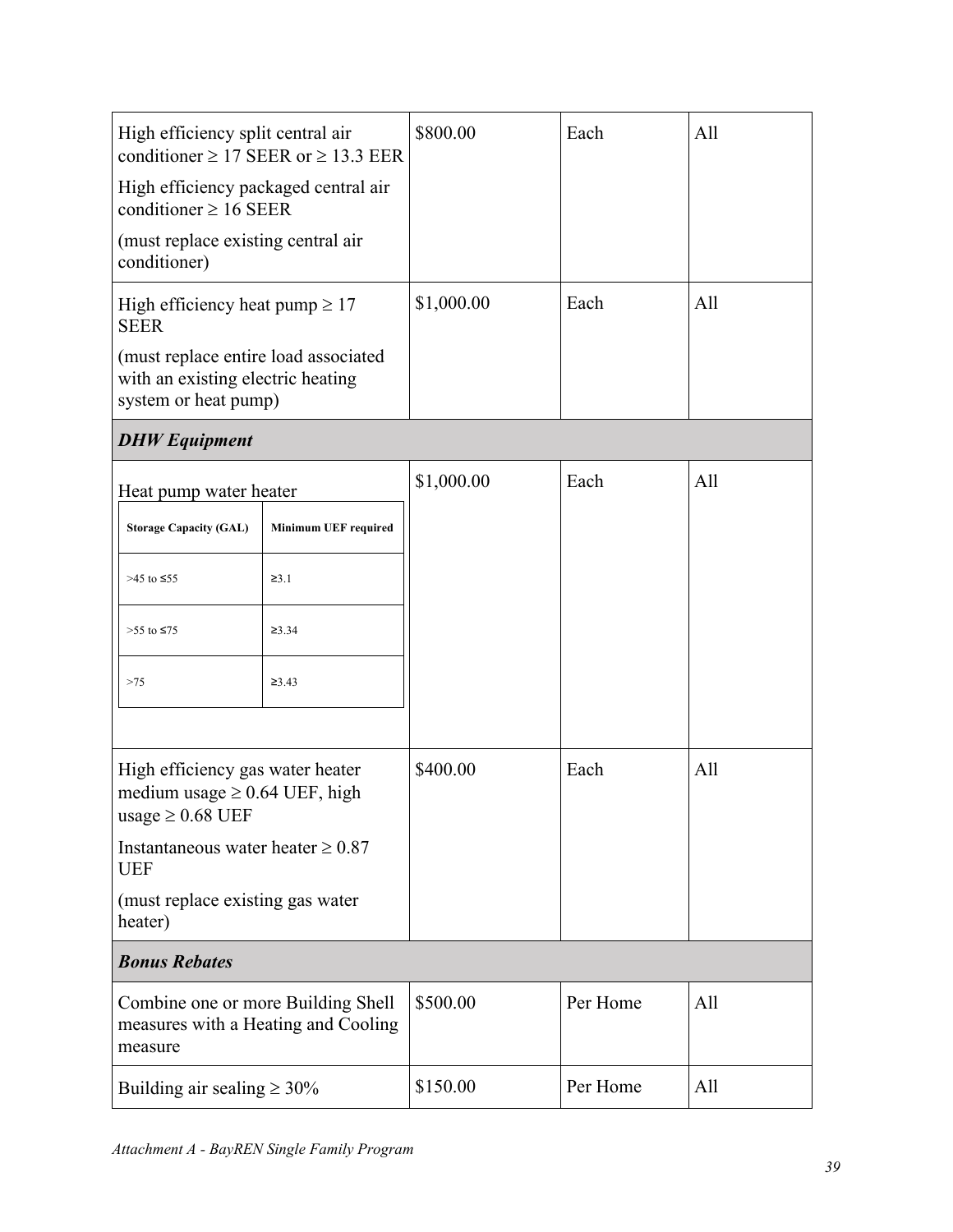| (Use of vintage tables requires<br>combination with another measure,<br>otherwise test-in and test-out results<br>required)                                                                                                                                  |                             |            |          |     |
|--------------------------------------------------------------------------------------------------------------------------------------------------------------------------------------------------------------------------------------------------------------|-----------------------------|------------|----------|-----|
| Downsize heating and/or cooling<br>system compared to existing system                                                                                                                                                                                        |                             | \$100.00   | Per Home | All |
| <b>Combustion Appliance Safety (CAS)</b><br>test-out                                                                                                                                                                                                         |                             | \$150.00   | Per Home | All |
| <b>Electrification Equipment Measures</b>                                                                                                                                                                                                                    |                             |            |          |     |
| High efficiency heat pump $\geq 17$<br>SEER must replace existing central<br>natural gas furnace and air<br>conditioner with ducted direct<br>exchange (non mini-split) heat pump<br>or replace wall/floor furnace with a<br>ductless mini-split heat pump.) |                             | \$1,000.00 | Per Home | All |
| Heat pump water heater                                                                                                                                                                                                                                       |                             | \$1,000.00 | Per Home | All |
| <b>Storage Capacity (GAL)</b>                                                                                                                                                                                                                                | <b>Minimum UEF required</b> |            |          |     |
| >45 to $\leq$ 55                                                                                                                                                                                                                                             | $\geq 3.1$                  |            |          |     |
| >55 to ≤75                                                                                                                                                                                                                                                   | $\geq 3.34$                 |            |          |     |
| >75                                                                                                                                                                                                                                                          | $\geq 3.43$                 |            |          |     |
| <b>Electrification Appliance Measures (Customer Application)</b>                                                                                                                                                                                             |                             |            |          |     |
| *Induction electric stove and range<br>cooktop (must replace existing<br>natural gas range and cooktop)                                                                                                                                                      |                             | \$300.00   | Per Home | All |
| *Heat pump clothes dryer $\geq 4.50$<br>Combined Energy Factor (CEF)<br>(must replace existing natural gas<br>clothes dryer and listed as ENERGY<br>STAR Efficient heat pump clothes<br>dryer.                                                               |                             | \$300.00   | Per Home | All |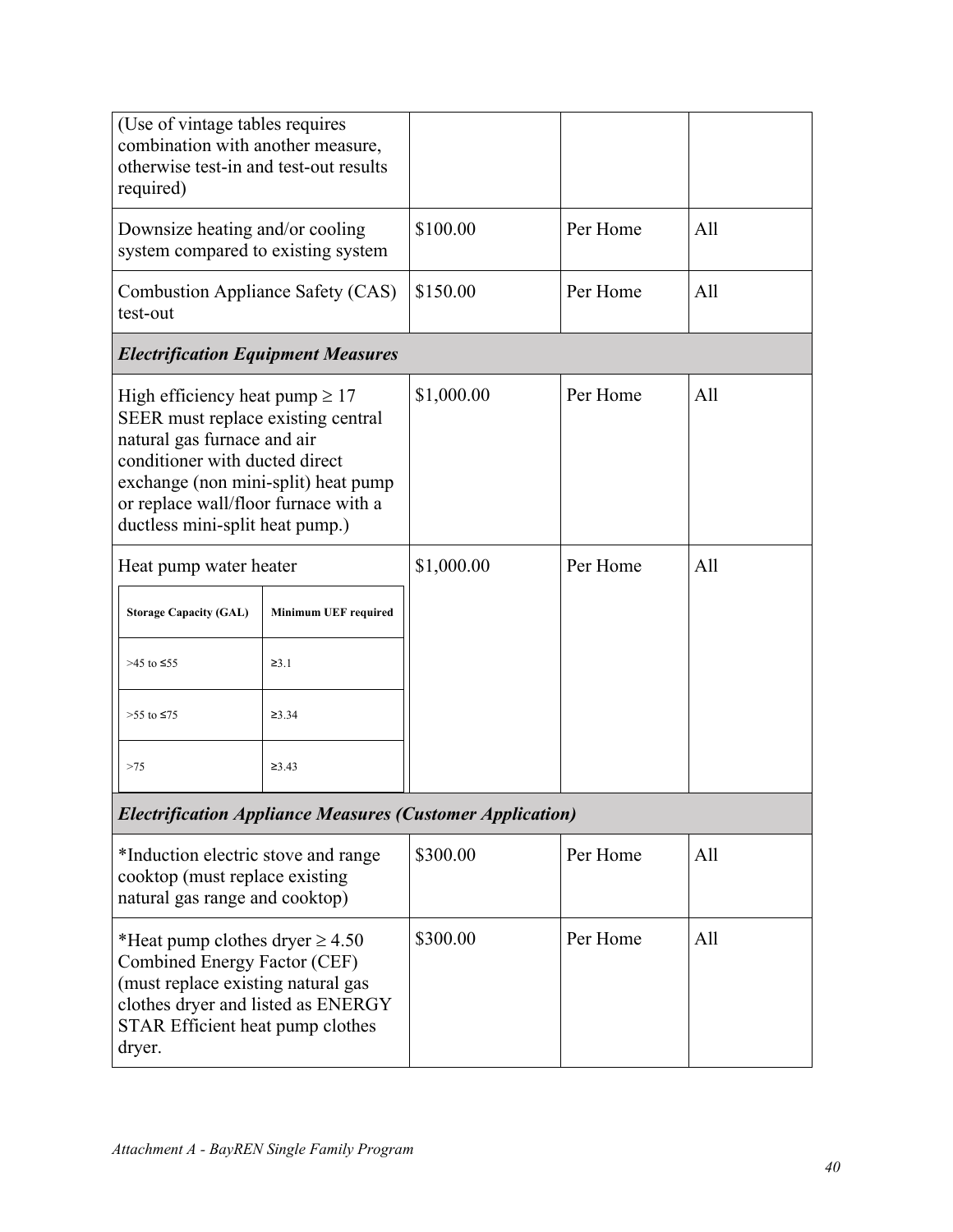\*Appliance measures. In order to receive an incentive, these measures require the PG&E account holder to submit a rebate application through the customer facing BayREN Home+ Portal.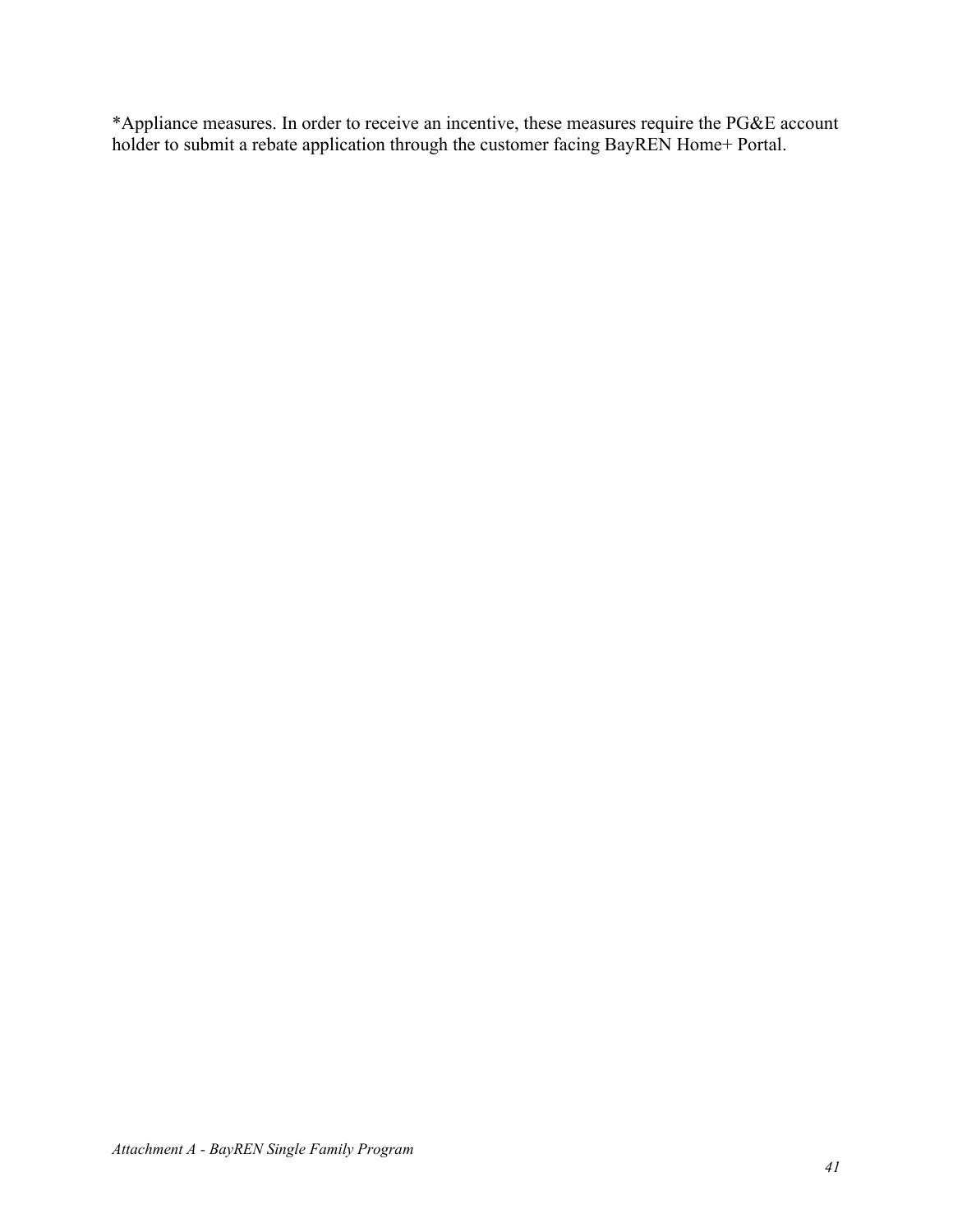## <span id="page-41-0"></span>APPENDIX A. DICTIONARY OF TERMS

A Glossary-Program Administrator Dictionary, identified by the California Energy Efficiency Coordinating Committee Stakeholder process during the Business Plan development, can be found at https://abag.ca.gov/bayren/documents/BayREN\_BusinessPlan\_20170123\_PDFA.pdf, Appendix C.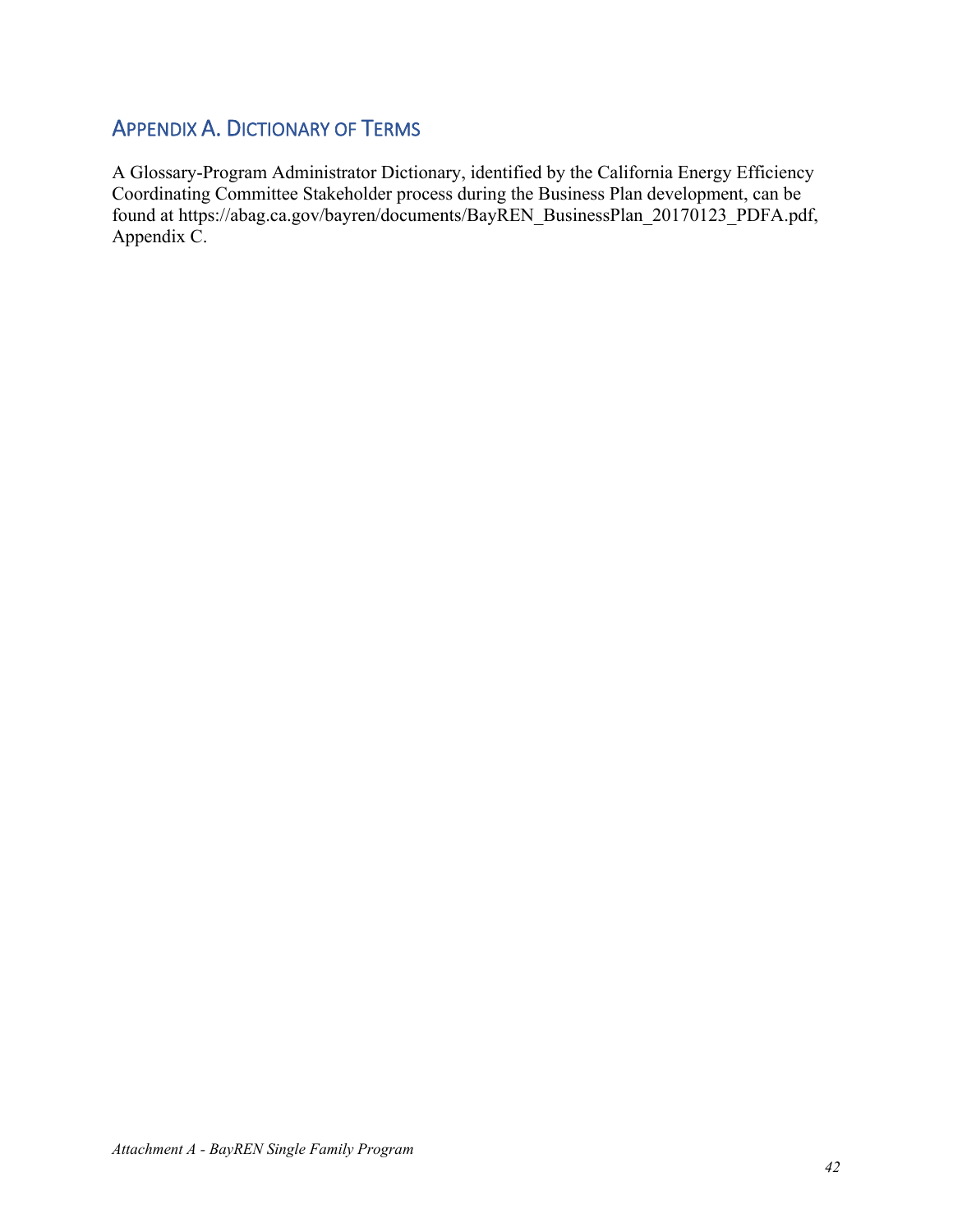## <span id="page-42-0"></span>APPENDIX B. MEASURE INSTALLATION STANDARDS

Equipment must be installed in a manner that yields energy savings and provides long-term occupant comfort and safety. The Program uses the Installation Standards defined below for measure installation best practices. This ensures that the work performed is effective, durable, and safe. While the installation standards help identify the desired outcomes of energy efficiency measures associated with a project, they are not a replacement for the codes and/or technical standards mandated by a particular jurisdiction. State, local, or municipal code or ordinance has legal precedence and Participating Contractors should obtain copies of the applicable codes and standards for their jurisdiction before performing the work. For each measure, the Participating Contractor must meet the following Installation Standards:

## **Operations and Maintenance Duct Replace**  $\leq$  **5% total leakage <b>Points Points** Duct test reveals  $\le$  5% total system leakage 2 Accessible Ducts and plenums have all been replaced and are properly fastened and supported 2 Duct boots sealed to floor, wall, or ceiling using caulk, foam, mastic tape, or mastic paste  $\overline{2}$ All seams, cracks, joints, holes, and penetrations are sealed using mastic including the air handler 2 Connections and routing of duct work completed without kinks or sharp bends  $\overline{2}$ *Duct Replace <= 5% total leakage Total Points 10*  **Duct Seal / Repair < 10% total leakage (Not eligible in homes with ductwork or FAU/Furnace/Air Handler in Garage) Points** Duct test reveals  $\leq$  10% total system leakage 2 Ducts and plenums are properly fastened and supported 2 Duct boots sealed to floor, wall, or ceiling using caulk, foam, mastic tape, or mastic paste 2 All seams, cracks, joints, holes, and penetrations are sealed using mastic including the air handler 2

#### *Table 5: Program Measure Installation Standards and QC Checklist*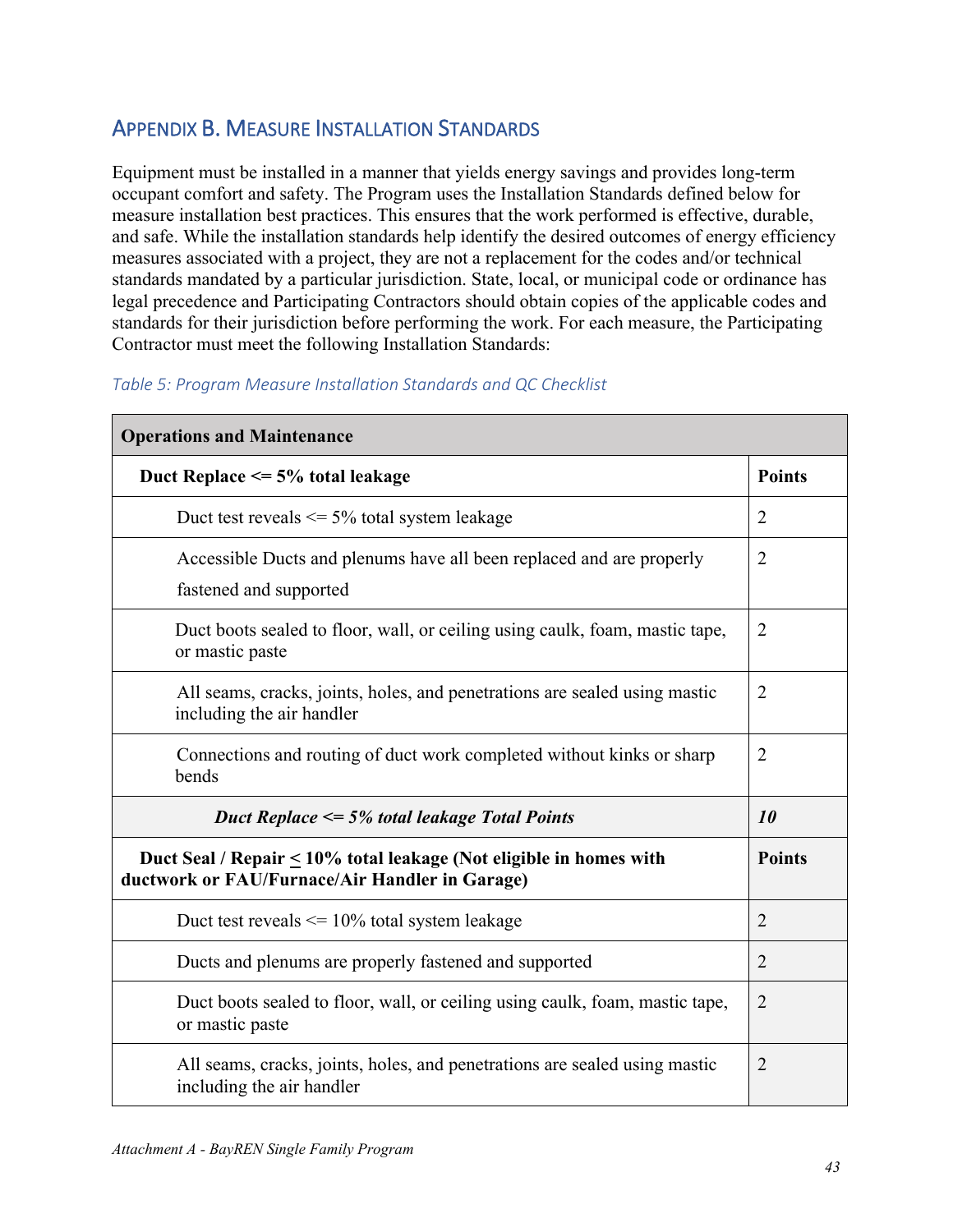| Connections and routing of duct work completed without kinks or sharp<br>bends                                                                                                                                                                                                                                                                       | $\overline{2}$ |
|------------------------------------------------------------------------------------------------------------------------------------------------------------------------------------------------------------------------------------------------------------------------------------------------------------------------------------------------------|----------------|
| Duct sealing $\leq 10\%$ total leakage Total Points                                                                                                                                                                                                                                                                                                  | 10             |
| <b>Smart Thermostat</b>                                                                                                                                                                                                                                                                                                                              | <b>Points</b>  |
| Thermostat installed matches thermostat in Application                                                                                                                                                                                                                                                                                               | 3.5            |
| Thermostat is void of defects and functions according to manufacturer<br>specifications                                                                                                                                                                                                                                                              | 3.5            |
| Customer was instructed on thermostat use and provided with the<br>thermostat manual                                                                                                                                                                                                                                                                 | 3              |
| <b>Smart Thermostat Total Points</b>                                                                                                                                                                                                                                                                                                                 | <i>10</i>      |
| <b>Building Shell</b>                                                                                                                                                                                                                                                                                                                                |                |
| Attic Insulation $\geq$ R-44 (includes air sealing)                                                                                                                                                                                                                                                                                                  | <b>Points</b>  |
| Thermal Boundary continuous and supports insulation. Proper Sealants and                                                                                                                                                                                                                                                                             | $\overline{2}$ |
| Proper clearance and non-combustible materials used around combustion<br>sources (e.g. Flues, Chimneys, Vents). Non-insulation contact (IC) lights<br>have an airtight enclosure taller than the surrounding insulation. 3"<br>clearance maintained. Top of enclosure has an R value not to exceed R.5                                               | $\overline{2}$ |
| Insulation level matches manufacturer's coverage chart for desired R-value.<br>Knee wall insulation has 6-sided encapsulation with proper insulation/air<br>barrier alignment and has all gaps cracks and penetrations sealed                                                                                                                        | $\overline{2}$ |
| Attic access hatch is insulated to same R-value as surrounding insulation<br>and is permanently attached to hatch cover. Hatch cover is properly<br>weather stripped and has a tight seal. Rigid dam (wood or better) having<br>height greater than surrounding insulation is constructed to ensure<br>insulation does not fall into access opening. | $\overline{2}$ |
| Install attic depth markers no less than 1 for every 300sqft. Attic<br>ventilation maintained (e.g. soffit baffles present)                                                                                                                                                                                                                          | $\overline{2}$ |
| <b>Attic Insulation Total Points</b>                                                                                                                                                                                                                                                                                                                 | 10             |
| Wall Insulation $\geq$ R-13 (2x4 framing) or $\geq$ R-19 (2x6 framing)                                                                                                                                                                                                                                                                               | <b>Points</b>  |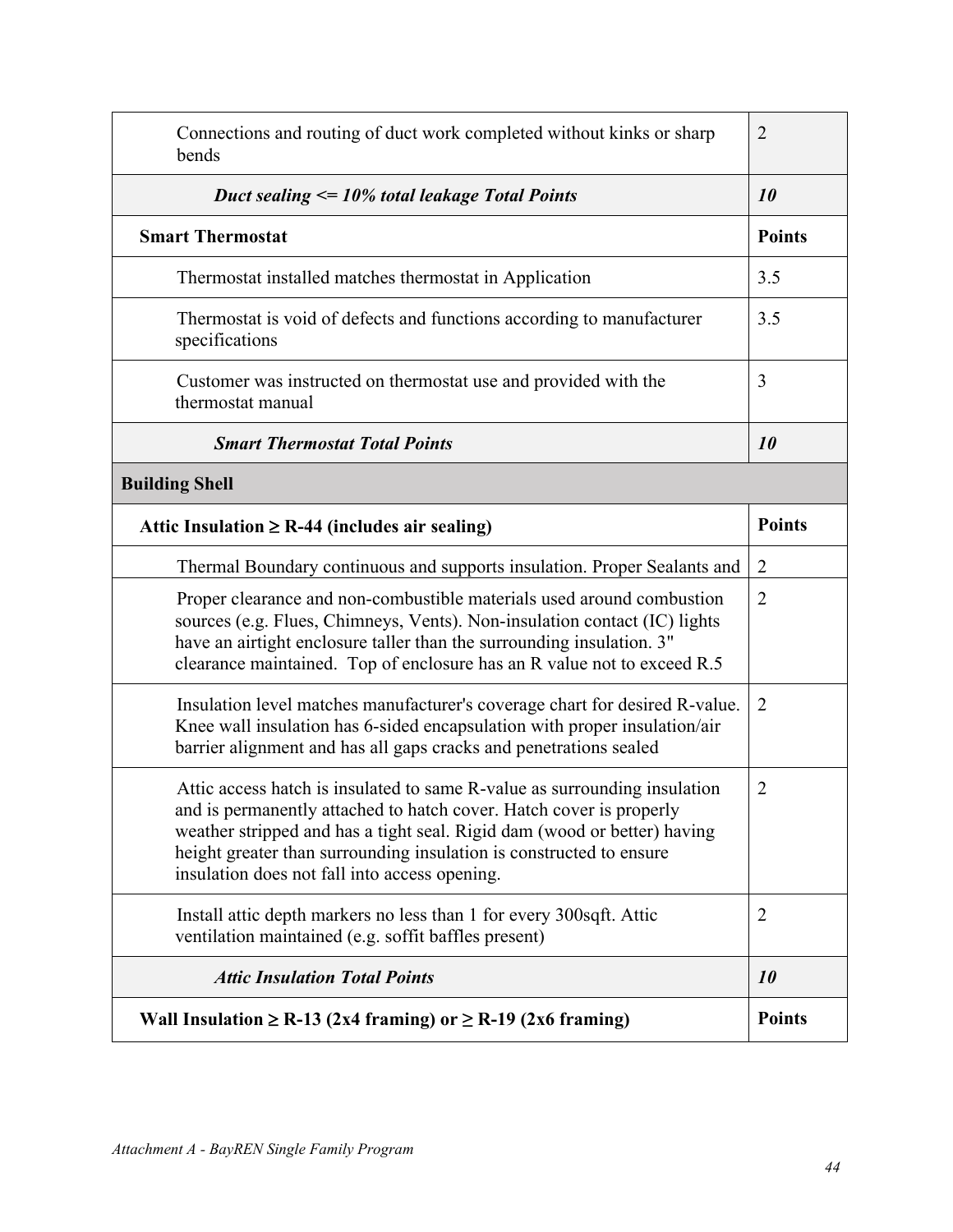| Consistent, uniform thermal boundary between conditioned and<br>unconditioned space to prescribed R-value of an adjoining insulated<br>assembly                          | $\overline{2}$ |
|--------------------------------------------------------------------------------------------------------------------------------------------------------------------------|----------------|
| Complete insulation coverage without settling or voids throughout exterior<br>wall plane.                                                                                | $\overline{2}$ |
| Accuracy of application wall insulation sq. ft. compared to installed                                                                                                    | $\overline{2}$ |
| Drill and fill holes are patched and returned to paint-ready condition                                                                                                   | $\overline{2}$ |
| A dated receipt signed by the installer will be provided that includes<br>coverage area, thickness, R-value                                                              | $\overline{2}$ |
| <b>Wall Insulation Total Points</b>                                                                                                                                      | <i>10</i>      |
| <b>HVAC Equipment</b>                                                                                                                                                    |                |
| High Efficiency Furnace $\geq$ 95% AFUE (must replace existing central gas<br>furnace)                                                                                   | <b>Points</b>  |
| Furnace meets $AFUE \ge 95\%$                                                                                                                                            | $\overline{2}$ |
| Furnace model $#$ matches model $#$ associated with rebate application                                                                                                   | $\overline{2}$ |
| Furnace is void of defects and functions according to manufacturer<br>specifications                                                                                     | $\overline{2}$ |
| Return Air duct/grille is sufficiently sized for the BTU and Airflow of the<br>System                                                                                    | $\overline{2}$ |
| Supply and Return air opening is closed off and sealed with a durable<br>material equivalent in strength to the surrounding material                                     | $\overline{2}$ |
| <b>High Efficiency Furnace Total Points</b>                                                                                                                              | 10             |
| High Efficiency Split Central Air Conditioner $\geq$ 17 SEER or High<br>Efficiency Packaged Central Air Conditioner ≥ 16 SEER (must replace<br>existing air conditioner) | <b>Points</b>  |
| Meets Program requirements $\geq$ 17 SEER                                                                                                                                | $\overline{2}$ |
| Air conditioner model $#$ matches model $#$ associated with rebate<br>application                                                                                        | $\overline{2}$ |
| Air conditioner is void of defects and functions according to manufacturer<br>specifications                                                                             | $\overline{2}$ |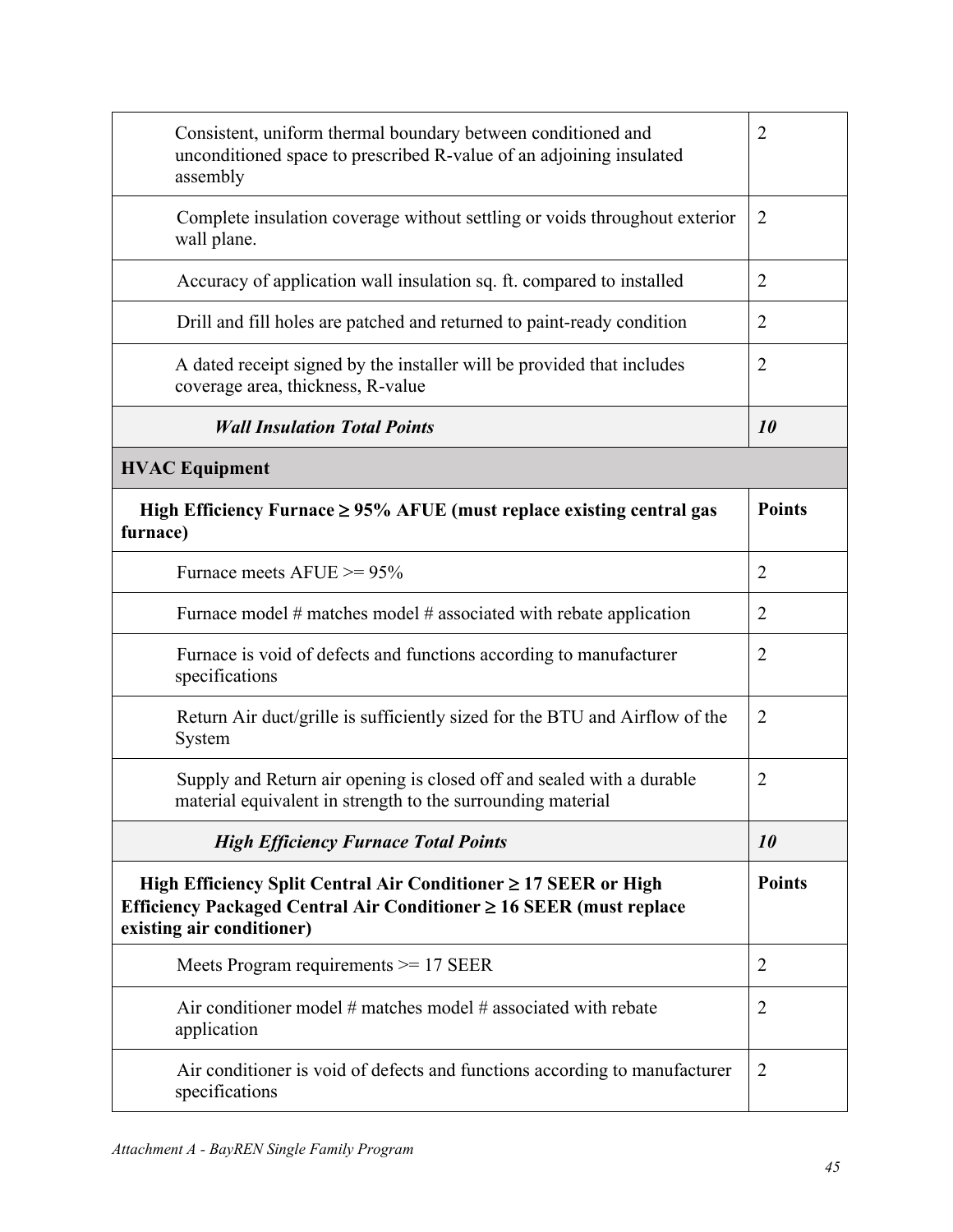| Return Air duct/grille is sufficiently sized for the BTU and Airflow of the<br>System                                                                                                                                                                                                        | $\overline{2}$ |
|----------------------------------------------------------------------------------------------------------------------------------------------------------------------------------------------------------------------------------------------------------------------------------------------|----------------|
| Supply and Return air opening is closed off and sealed with a durable<br>material equivalent in strength to the surrounding material                                                                                                                                                         | $\overline{2}$ |
| <b>High Efficiency Air Conditioner Total Points</b>                                                                                                                                                                                                                                          | 10             |
| High Efficiency Heat Pump $\geq$ 17 SEER (must replace existing electric<br>heating system)                                                                                                                                                                                                  | <b>Points</b>  |
| Meets Program requirements $\geq$ 17 SEER                                                                                                                                                                                                                                                    | $\overline{2}$ |
| Heat Pump model $#$ matches model $#$ associated with rebate application                                                                                                                                                                                                                     | $\overline{2}$ |
| Heat Pump is void of defects and functions according to manufacturer<br>specifications                                                                                                                                                                                                       | $\overline{2}$ |
| Return Air duct/grille is sufficiently sized for the BTU and Airflow of the<br>System                                                                                                                                                                                                        | $\overline{2}$ |
| Supply and Return air opening is closed off and sealed with a durable<br>material equivalent in strength to the surrounding material                                                                                                                                                         | $\overline{2}$ |
|                                                                                                                                                                                                                                                                                              |                |
| <b>High Efficiency Heat Pump Total Points</b>                                                                                                                                                                                                                                                | 10             |
| <b>DHW Equipment</b>                                                                                                                                                                                                                                                                         |                |
| Heat Pump Water Heater (must replace existing electric water heater)                                                                                                                                                                                                                         | <b>Points</b>  |
| Water Heater Meets Program requirements                                                                                                                                                                                                                                                      | $\overline{2}$ |
| Water Heater model $#$ matches model $#$ associated with rebate application                                                                                                                                                                                                                  | $\overline{2}$ |
| Water Heater is void of defects and functions according to manufacturer<br>specifications                                                                                                                                                                                                    | $\overline{2}$ |
| Water Heater location, surrounding space for air flow, access, and<br>mounting equipment is correctly installed. HPWH has unrestricted airflow<br>and, according to the typical manufacturer specification, a minimum<br>installation space of 700 cubic feet (depending on size of system). | $\overline{2}$ |
| Condensate drain lines are properly installed and piped to an adequate<br>drain or condensate pump installed.                                                                                                                                                                                | $\overline{2}$ |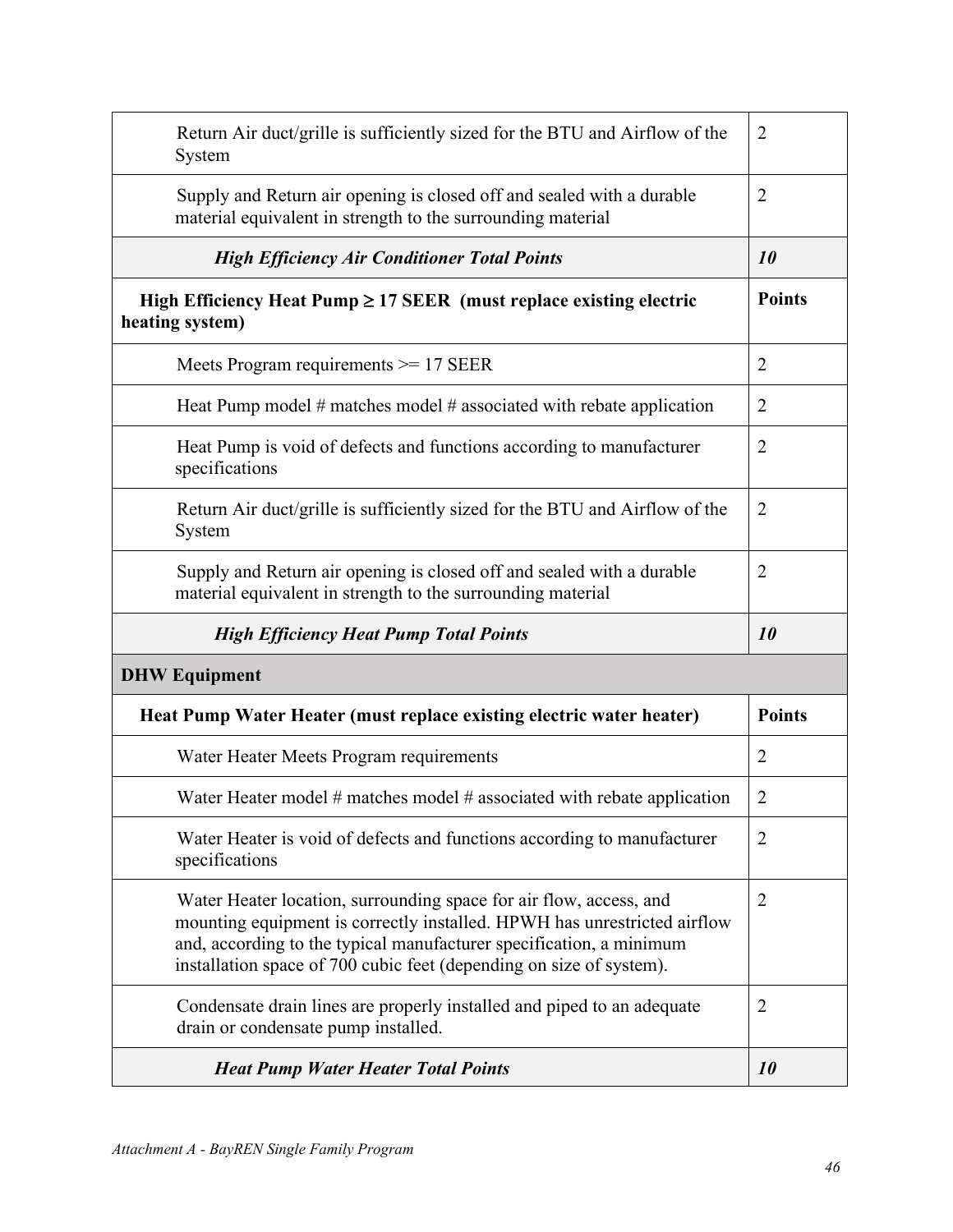| High Efficiency Gas Storage Water Heater $\geq 0.70$ EF or medium draw<br>pattern $\geq 0.64$ UEF, high draw $\geq 0.68$ UEF for Instantaneous Water Heater $\geq$<br>$0.82$ EF or $\geq 0.87$ UEF (both options must replace existing gas water heater) | <b>Points</b>  |
|----------------------------------------------------------------------------------------------------------------------------------------------------------------------------------------------------------------------------------------------------------|----------------|
| Meets Program requirements, for gas storage water heater $\geq 0.70$ EF or<br>medium draw pattern $\ge$ = 0.64 UEF, high draw $\ge$ = 0.68 UEF, for<br>instantaneous water heater $\ge$ 0.82 EF or $\ge$ 0.87 UEF                                        | $\overline{2}$ |
| Water Heater model $#$ matches model $#$ associated with rebate application                                                                                                                                                                              | $\overline{2}$ |
| Water Heater is void of defects and functions according to manufacturer<br>specifications                                                                                                                                                                | $\overline{2}$ |
| Water Heater piping meets the applicable code requirements and<br>manufacturer specifications and prevents thermo-siphoning (e.g. heat traps<br>or pipe insulation)                                                                                      | 2              |
| Condensate drain lines are properly installed and piped to an adequate<br>drain or condensate pump installed.                                                                                                                                            | $\overline{2}$ |
| <b>High Efficiency Gas Water Heater Total Points</b>                                                                                                                                                                                                     | <i>10</i>      |

### <span id="page-46-0"></span>General Requirements

- Materials and installation procedures shall conform to all applicable building and electrical codes, standards, and regulations, and shall meet the specified warranty standards
- Participating Contractor will maintain all required permits and licenses necessary to conduct the installation work and pay all associated fees for such permits and licenses
- Plan and conduct installation work to safeguard persons and property from injury, in compliance with reasonable safety and work practices and with applicable laws, ordinances, codes and regulations of governmental agencies, including federal, state, municipal and local governing bodies having jurisdiction over any or all of the scope of services
- Use qualifying equipment that is new and free of defects in design, engineering, workmanship, and material. The equipment shall comply with the requirements of the Program and shall be fit for its intended purpose
- Equipment and materials shall be carefully handled, properly stored, and adequately protected to prevent damage before and during installation, in accordance with the manufacturers' recommendations
- Protect people and property from damage and debris at all times during the installation process, covering furniture, electronics, equipment, etc. to protect against dust and dirt during installation. Remove fingerprints from all surfaces touched by Participating Contractor or Participating Contractor staff and sweep or vacuum all debris from work site. Worksites shall be left in the same condition they were found at the end of each day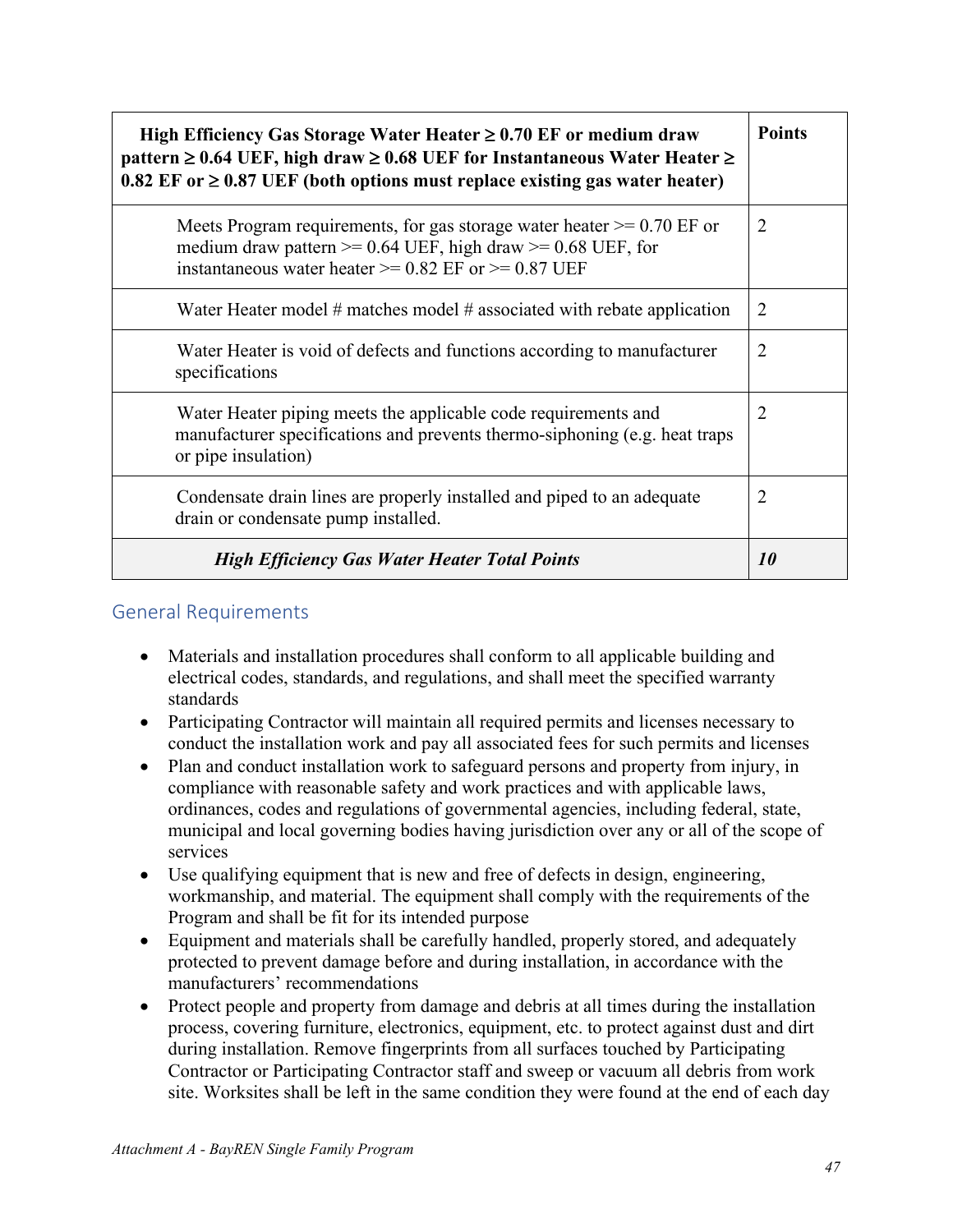and at the completion of the installation. The Participating Contractor shall be solely responsible for damage or cleaning costs caused by installation

- Any unused or leftover materials, garbage, and debris shall be promptly removed from worksites and disposed of at the Participating Contractor's expense. On-site refuse containers shall not be used for disposal of any material whatsoever, without prior approval of the customer
- Keep access to all areas of each building clear; move and replace furniture during the project; minimize interference to occupants; and interrupt building services only after attaining the customer's approval
- Ensure Participating Contractor staff (both sales and installation) behave respectfully to other staff and customers. The Participating Contractor's staff shall not behave in any manner that is offensive to the customer. This includes, but is not limited to, the use of loud or foul language, smoking, the use of illegal drugs, and suggestive or provocative words or gestures. The Participating Contractor shall be accountable for the behavior and actions of employees and sales and installation personnel working on projects under the Program
- Immediately following installation, remove all replaced equipment from installation site and dispose in accordance with proper recycling/disposal requirements. Removed equipment may not be reinstalled at the customer's site or elsewhere
- Maintain accurate business records relating to the installation of qualifying equipment according to customary industry practice for at least one (1) year following installation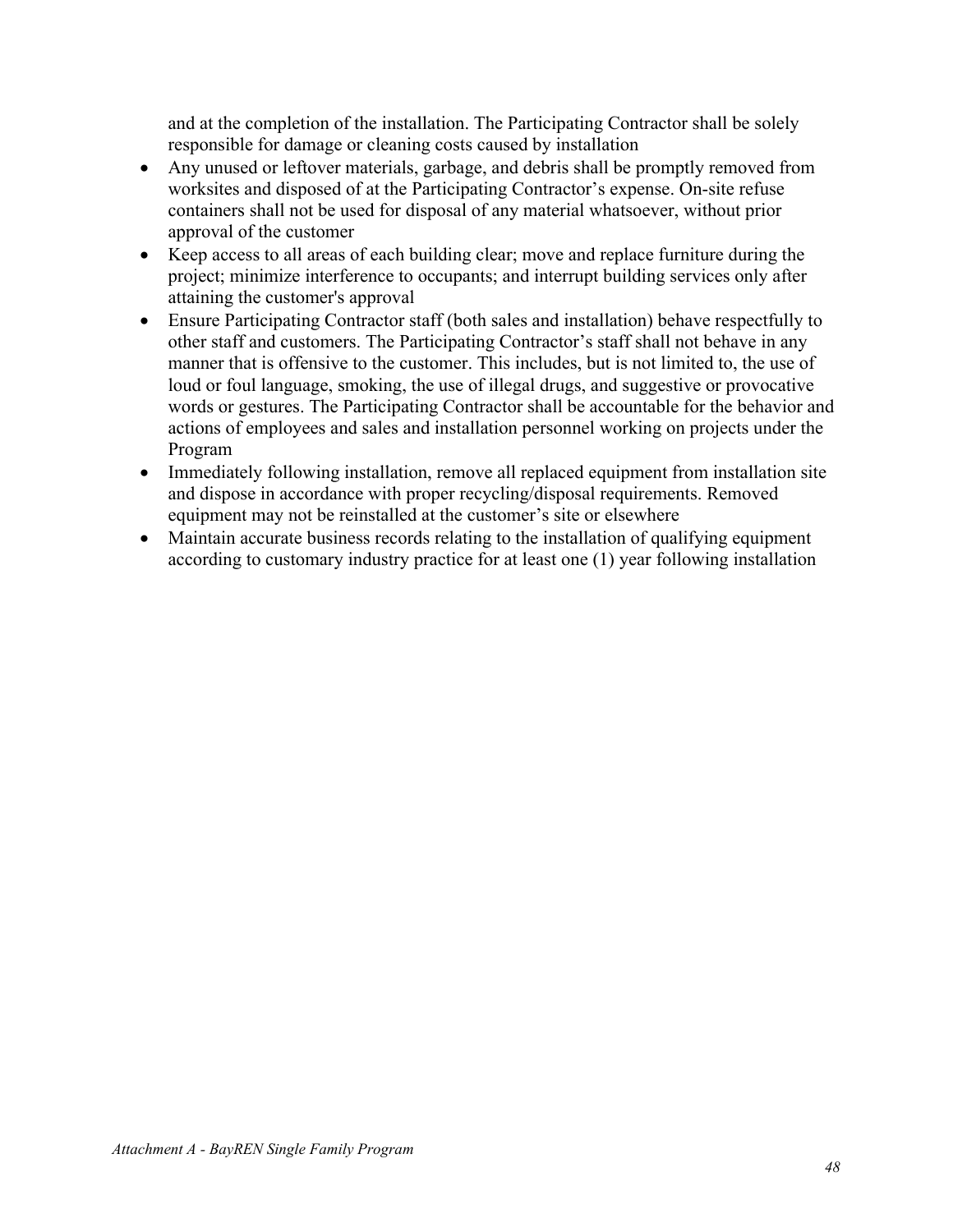## <span id="page-48-0"></span>APPENDIX C. HEALTHY HOME+ PILOT

### <span id="page-48-1"></span>"Healthy Home+" Pilot Contractor Expectations- "HH+ Contractor"

**Objective:** An opportunity for homeowners/property managers to connect with indoor healthfocused and performance-focused contractors who are capable of 'best practice' solutions, exceeding Home+ standards to maximize the health of building indoor environments.

#### *"Healthy Home+" Lead Handling*

Homeowners who express health concerns and associated remediation for their home will be introduced to a select group of contractors who are able to perform a deeper assessment of the home, conduct safety and performance testing services before and after the project, provide a structured and transparent estimate with detailed options for recommended solutions focused on indoor air quality, safety, comfort, and efficiency. These homeowners will be guided to HH+ Contractors through:

- Online participating contractor list to include designation for "Healthy Home+" Pilot participating Contractors
- Customer-facing marketing materials supporting the "Healthy Home+" solutions
- A designated page on the Home+ website
- Through the Home Advisor Team handing over leads to the contractors in the customer's County for those customers who need health improvements. A minimum of two Contractors will be given each lead to prevent favoritism.

#### *Contractor Expectations*

Committed contractors will offer approved services and upgrade processes focused on building performance, health, and safety in the home. Contractors will be expected to adhere to the following:

- **Require BPI certified staff**
- **Maintain average Photo QC rate of 15% or greater**
- **Excellent Customer Service as defined by:**
	- o <48 hour contractor response time for estimate requests and estimate questions
	- o <48 hour response time to BayREN Advisors for Lead distribution and confirmation

#### *Contractor Capabilities*

In addition to the above expectations, HH+ Contractors must be capable of:

#### • **Stand-alone testing services such as:**

o Load calculations for HVAC system upgrades or modifications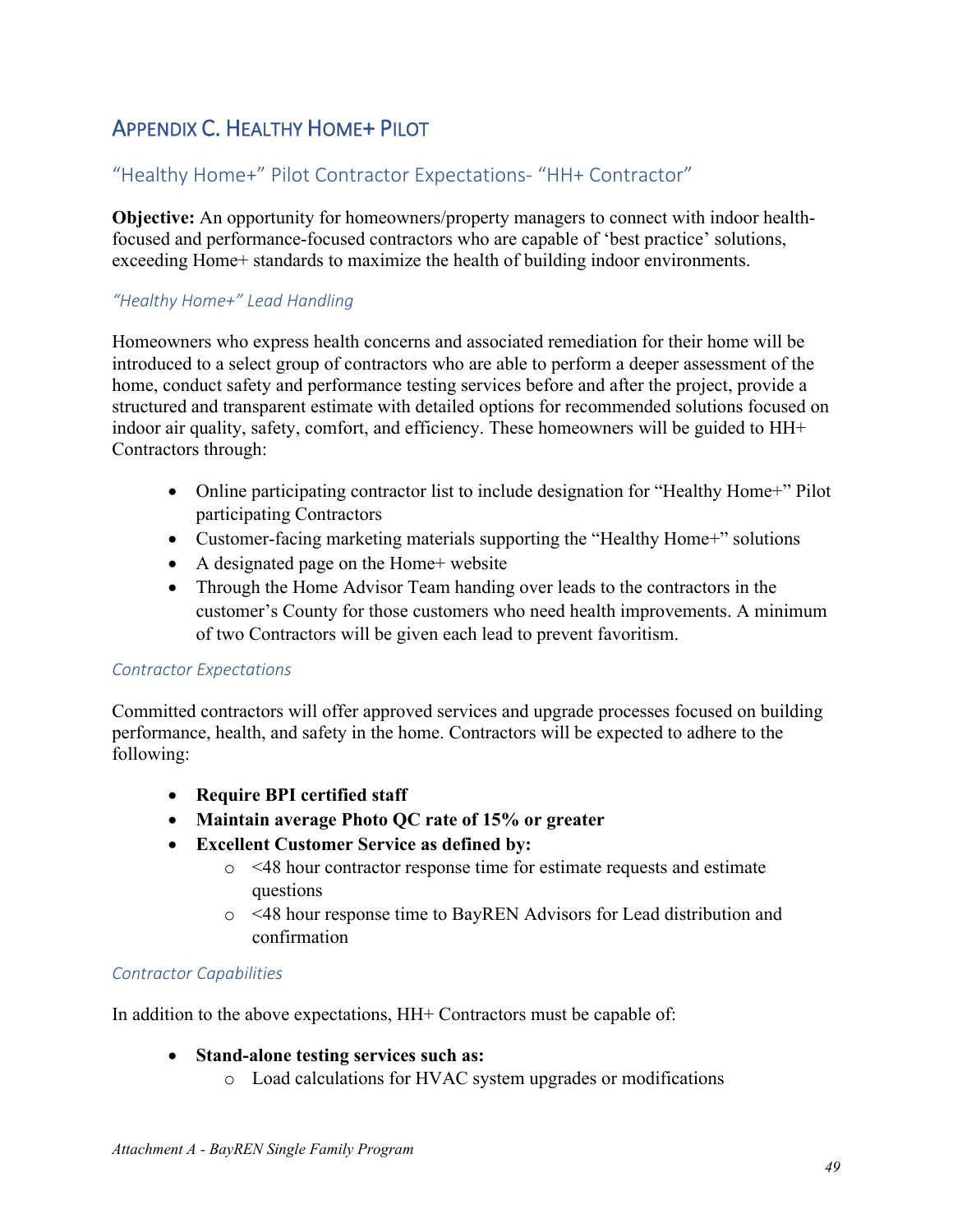- o Airflow testing for duct system upgrades or modifications utilizing duct blasters, flow hoods, or similar diagnostic equipment to measure delivered airflow at each register as well as total system leakage
- o Envelope leakage testing utilizing blower doors, worst-case depressurization testing, smoke producing devices and infrared imaging to identify Air Sealing opportunities
- o Indoor Air quality testing using air quality monitoring devices and reporting
- o Access to Hazardous material or airborne pollutant safety testing (state link)(in-house or via third-party partner)
	- Mold, lead, VOCs, ventilation, air cleaners, cleaning products, combustion pollutants, carbon monoxide, allergens, asbestos, legionnaires, ozone, radon, etc.

### • **Electrification of homes**

- o Capable of upgrading electrical panels or working with a licensed contractor to do so.
- o Capable of removing/decommissioning gas appliances and changing to electric appliances.
- o Capable of proper load calculations and installation methods to deliver maximum efficiency and effectiveness.
- **Meeting calibration requirements for Test-In and Test-Out equipment such as Blower Doors, Manometers, CO Detectors, Air Quality Meters, etc.**
- **Providing estimates by BPI Certified employee for indoor health improvement projects**
	- o Estimates in a detailed format to clearly communicate upgrade project details and capability to email to the homeowner and  $\frac{advisor(\omega)$  bayren.org
	- o Clear explanation of upgrade options and process as well as product details on estimates. Details to include model numbers, efficiency ratings, other pertinent ratings for equipment, and major project scope details. For example: Air Sealing scope, Attic Insulation, etc.

### **Examples of Best Practice Solutions for HH+ Contractors**

### • **Smart Thermostat**

- o Capable of Thermostat relocation if needed
- o Homeowner thermostat scheduling and device training
- o Smart / Internet connectivity activation

### • **Duct Sealing**

- o Manual D Load Calculation w/ Duct Replacements
- o Duct Blaster Test
- o In cases of Asbestos ductwork, certified removal of ductwork or existing system components containing Asbestos (complete removal, not encapsulation)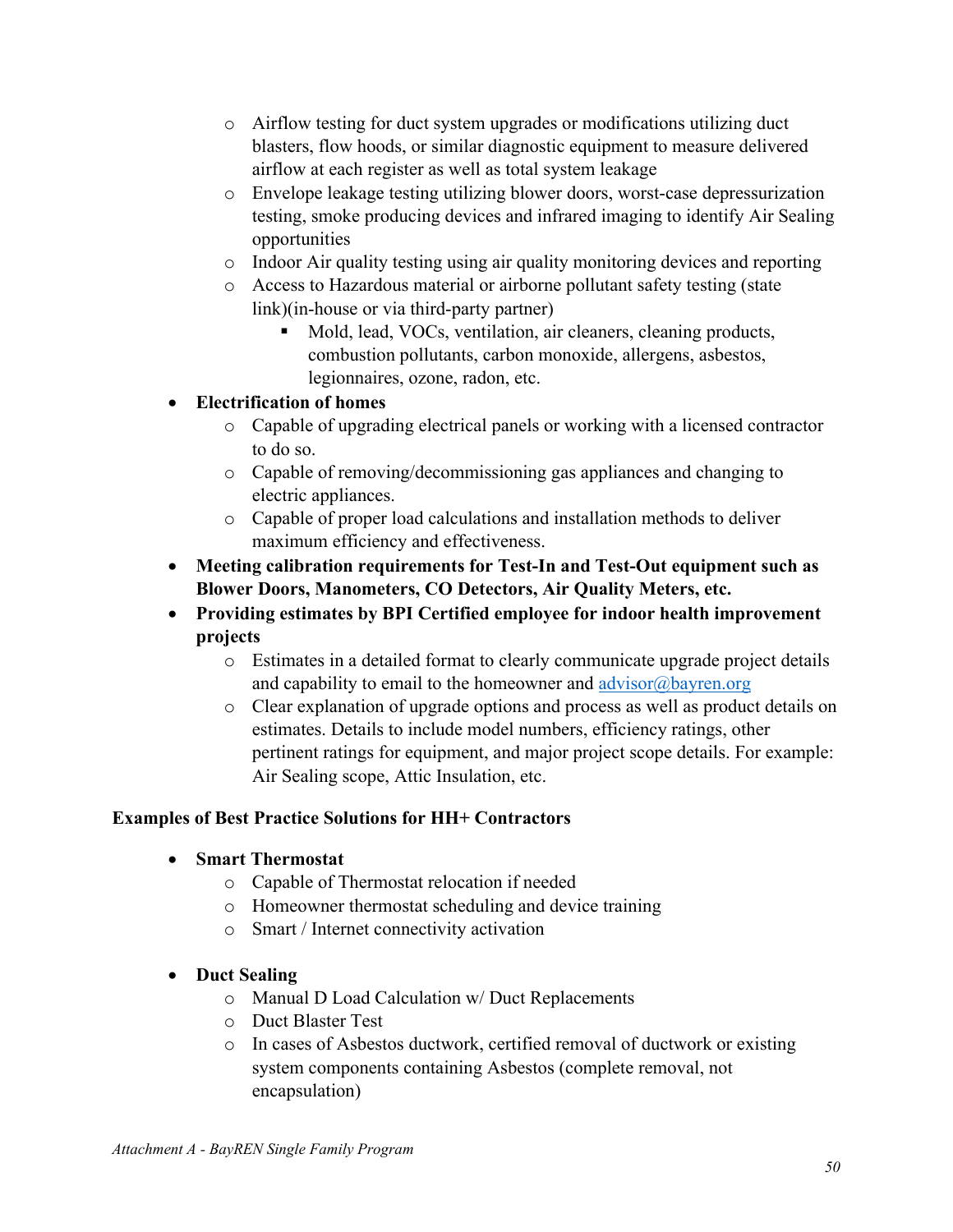- o Seal all accessible joints, registers, plenum, supply, and return ducting
- o Replacing: Utilize R-8 insulated ducts or buried under loose-fill attic insulation when possible. Utilize hard elbows to connect into boots where possible. Ducts should be straight with runs as sort as possible. Utilize tape, mastic, panduit (zip ties), and metal collars & plenums (no ductboard except when lining metal plenum).
- o New ducts should be installed to "goal zero" leakage where possible.
- o Balance via Load Calculation and flow hood testing (Rebate Eligible?)

### • **Attic insulation**

- o Roof ventilation added if attic is not properly vented
	- Follow code requirements at minimum
	- Recommended additional ventilation for areas prone to fire.
- o Existing insulation removal, disposal, or recycling.
- o Rodent/pest cleaning and proofing
	- Pre-inspection of existing attic space to determine if pest problem exists
	- Have access to professional, licensed third-party for proper clean up, removal, prevention of re-infestation before installation of new attic insulation, or provide the service in-house.
- o Eave vent baffles to allow ventilation without disturbing insulation
- o Advanced air sealing procedures including the installation of:
	- Fire rated top hats for exposed gang boxes, terminals, receptacles, and ceiling mounted can lights or similar fixtures
	- Seal all joints at top plates, drywall joints, plumbing and electrical penetrations
	- Build dams using fire rated materials for all flue pipes, chimneys, and similar extreme heat hazards
- o Blower Door Assisted Air Sealing with Thermal Imaging and/or smoke producing device guidance
- o R44+ Blown-In Cellulose or Fiberglass
- o Not recommended: Batt Insulation on any horizontal plane
- o Other offerings: Suggestions to improve Thermal Envelope & air barrier alignment

### • **Wall insulation**

- o For exposed walls: Dense Pack Fiberglass or Cellulose, OR Spray Foam with Fire Barrier.
- o Unexposed 4" walls: R13 Drill and Fill Cellulose or Fiberglass
- o Unexposed 6" walls: R19 Drill and Fill Cellulose or Fiberglass
- o Air Seal if possible
- o If possible, insulate between garage and house
- $\circ$  Rough patch drill & fill holes to be ready for tape, texture, & paint.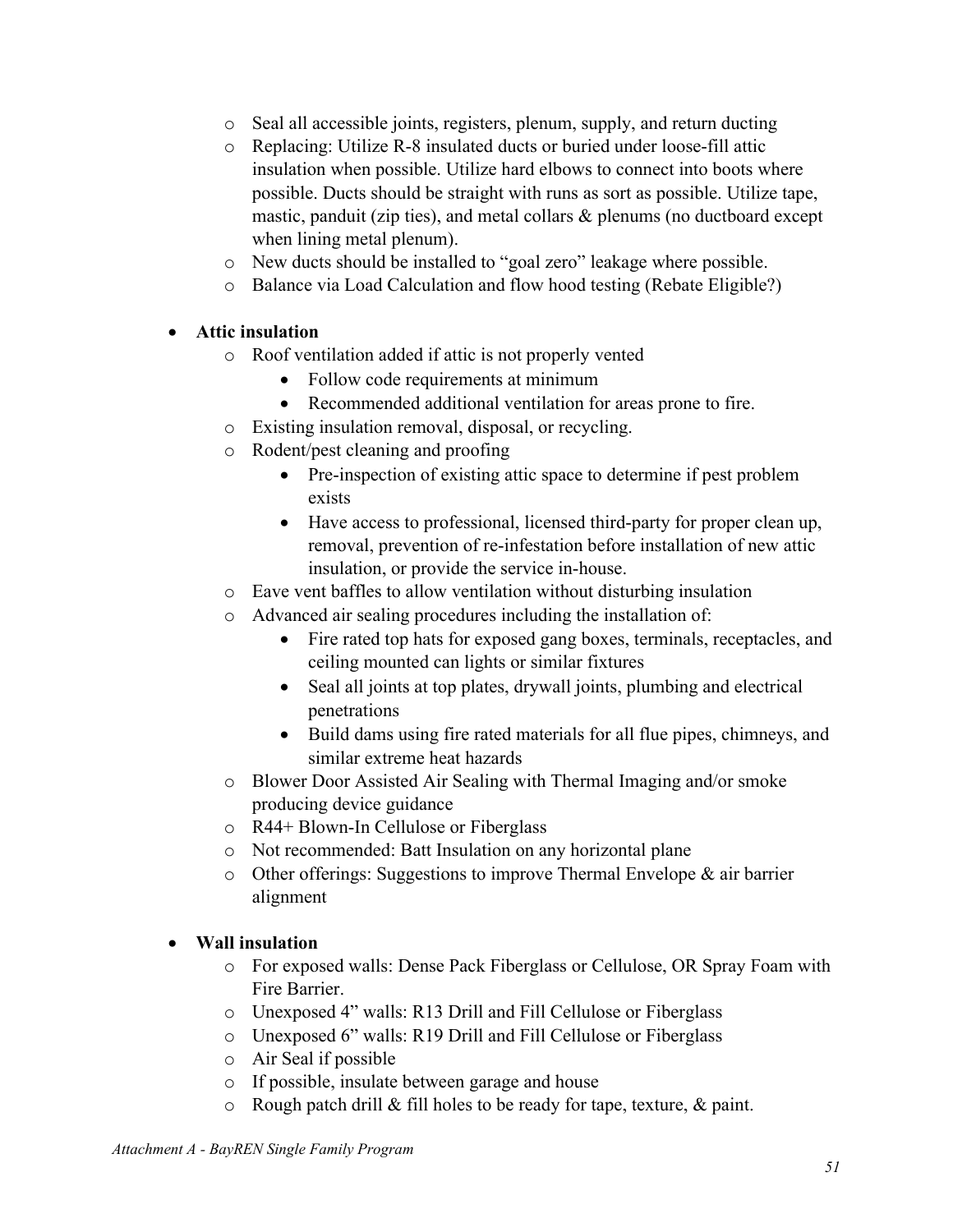### • **Gas Furnace**

- o Load Calculation / AFUE 95%+ with right sized gas input or Dual Stage gas valve for reduced sizing where needed. Capability to 'lock out' high stage to eliminate overheating.
- o Safety: Install, redirect, or enlarge Air Source for Combustion Air if the existing system is atmospherically vented (when not replacing)?
- o Replace or modify ducts to be large enough for new system to keep static pressure within acceptable manufacturer range
- o Run combustion intake pipe to fresh air source (outside building envelope, not in closet)
- o Capability to offer/install Mini Split when full system replacement is being considered
- o Static pressure measurements taken and written on unit
- o Ensure adequate airflow to deliver full cooling capacity using flow hood

### • **Air Conditioner**

- o Load Calculation to ensure system is right sized
- o Replace or modify ducts to match new system
- o Ensure adequate airflow to deliver full cooling capacity using flow hood
- o Properly charged refrigerant at startup
- o Mini Split when full system replacement is being considered

### • **Heat Pump**

- o Load Calculation to ensure system is right sized
- o Properly charged refrigerant at startup
- o Offer full electric system and capability to avoid backup heat strips/ dual fuel furnace where possible

### • **Gas water heater**

- o Safety: Powered vent, powered igniter, and flex gas line
- o Safety: Is there a recommendation to install, redirect, or enlarge an Air Source for Combustion Air if the existing system is atmospherically vented?
- o Insulation on exposed water pipe
- o Water heater blanket for systems over 15 years of age that will not be replaced
- o Capability to reroute or modify exhaust for atmospherically drafted DHW

### • **Heat Pump Water Heater**

- o Heat Pump Water Heater ducted if possible
	- Source from/to Garage, Crawl space, or Attic space
- o Proper air volume in air source location (minimum 700 cubic ft depending on manufacturer specs)